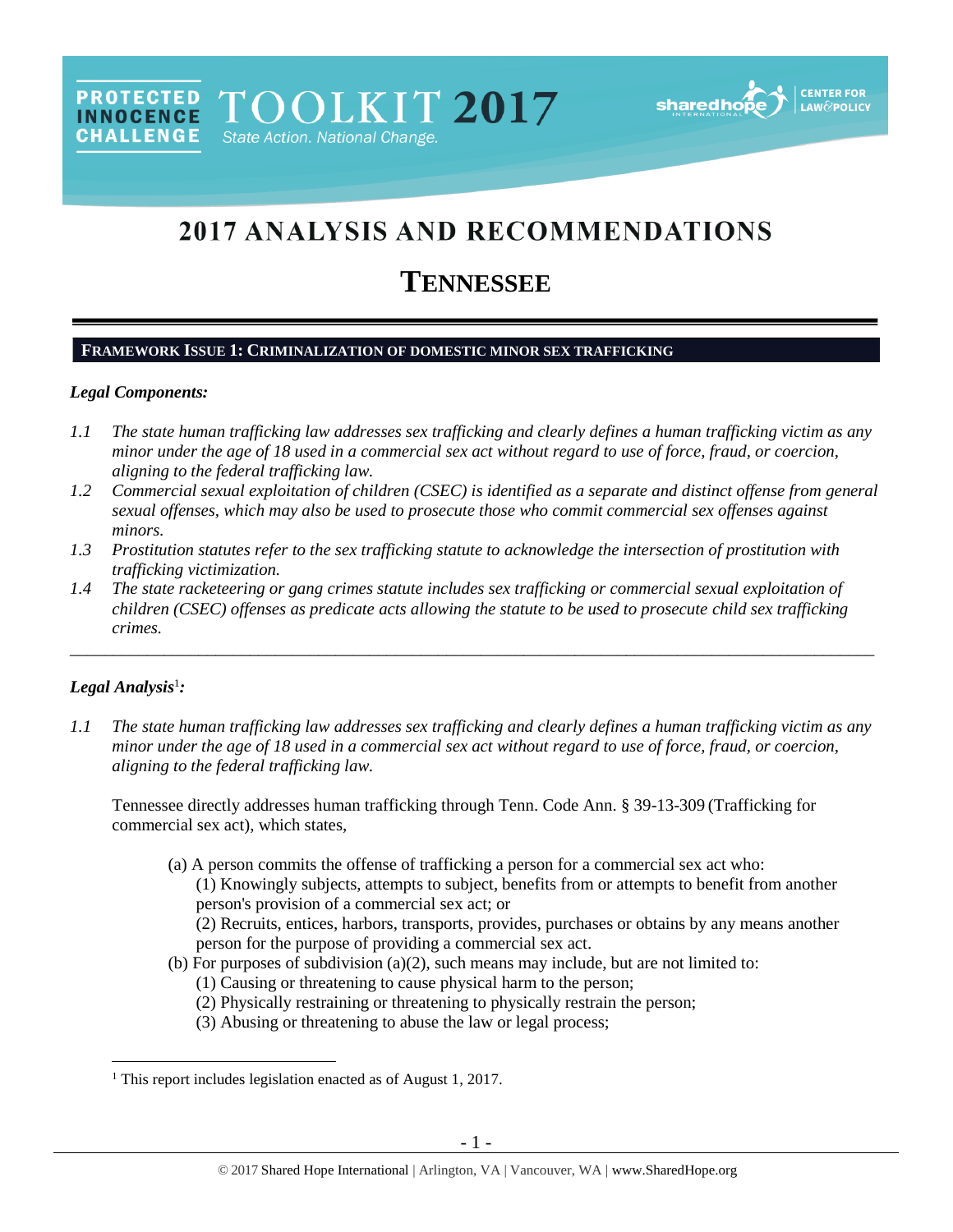(4) Knowingly destroying, concealing, removing, confiscating or possessing any actual or purported passport or other immigration document, or any other actual or purported government identification document, of the person;

(5) Using blackmail or using or threatening to cause financial harm for the purpose of exercising financial control over the person; or

(6) Facilitating or controlling a person's access to a controlled substance.

. . . .

(d) It is not a defense to a violation of this section that:

- (1) The intended victim of the offense is a law enforcement officer; or
- (2) The victim of the offense is a minor who consented to the act or acts constituting the offense.

While the means enumerated under subsection (b) are a non-exhaustive list and not required to establish an offense under Tenn. Code Ann. § 39-13-309(a)(2) for either minors<sup>2</sup> or adults, the definition of "commercial sex act" under Tenn. Code Ann. § 39-13-301 (Definitions) further establishes that force, fraud or coercion are not required in the commission of Tenn. Code Ann. § 39-13-309 against a minor. Tenn. Code Ann. § 39-13- 301(15) defines "commercial sex act" as

<span id="page-1-0"></span> $(A)$  Any sexually explicit conduct<sup>3</sup> for which anything of value is directly or indirectly given, promised to or received by any person, which conduct is induced or obtained by coercion or deception or which conduct is induced or obtained from a person under eighteen (18) years of age; or

(B) Any sexually explicit conduct that is performed or provided by any person, which conduct is induced or obtained by coercion or deception or which conduct is induced or obtained from a person under eighteen (18) years of age.

Tenn. Code Ann. § 39-13-309 is a Class B felony punishable by imprisonment for 8–30 years and a possible fine not to exceed \$25,000.<sup>4</sup> Tenn. Code Ann. §§ 40-35-111(b)(2), 39-13-309(b). A violation of Tenn. Code Ann § 39-13-309 is a Class A felony where:

[T]he victim of the offense is a child under (15) years of age or where the offense occurs on the grounds or facilities within 1,000 feet of a public or private school, secondary school, preschool, child care agency, public library, recreational center, or public park.

 $\overline{a}$ 

(G) Physical contact in an act of apparent sexual stimulation or gratification with any person's unclothed genitals, pubic area or buttocks or with a female's nude breasts;

<sup>&</sup>lt;sup>2</sup> Under Tenn. Code Ann. 39-13-301(11), "'Minor' means an individual who is less than eighteen years old."

 $3$  Tenn. Code Ann. § 39-13-301(14) defines "sexually explicit conduct" as actual or simulated:

<sup>(</sup>A) Sexual intercourse, including genital-genital, oral-genital, anal-genital, or oral-anal, whether between persons of the same or opposite sex;

<sup>(</sup>B) Bestiality;

<sup>(</sup>C) Masturbation;

<sup>(</sup>D) Lewd exhibition of the genitals or pubic area of any person;

<sup>(</sup>E) Flagellation or torture by or upon a person who is nude;

<sup>(</sup>F) Condition of being fettered, bound or otherwise physically restrained on the part of a person who is nude;

<sup>(</sup>H) Defecation or urination for the purpose of sexual stimulation of the viewer; or

<sup>(</sup>I) Penetration of the vagina or rectum by any object except when done as part of a recognized medical procedure.

<sup>4</sup> Tenn. Code Ann. § 40-35-111 (Authorized terms of imprisonment and fines for felonies and misdemeanors) lists the "authorized . . . fines for felonies" "unless otherwise provided by statute."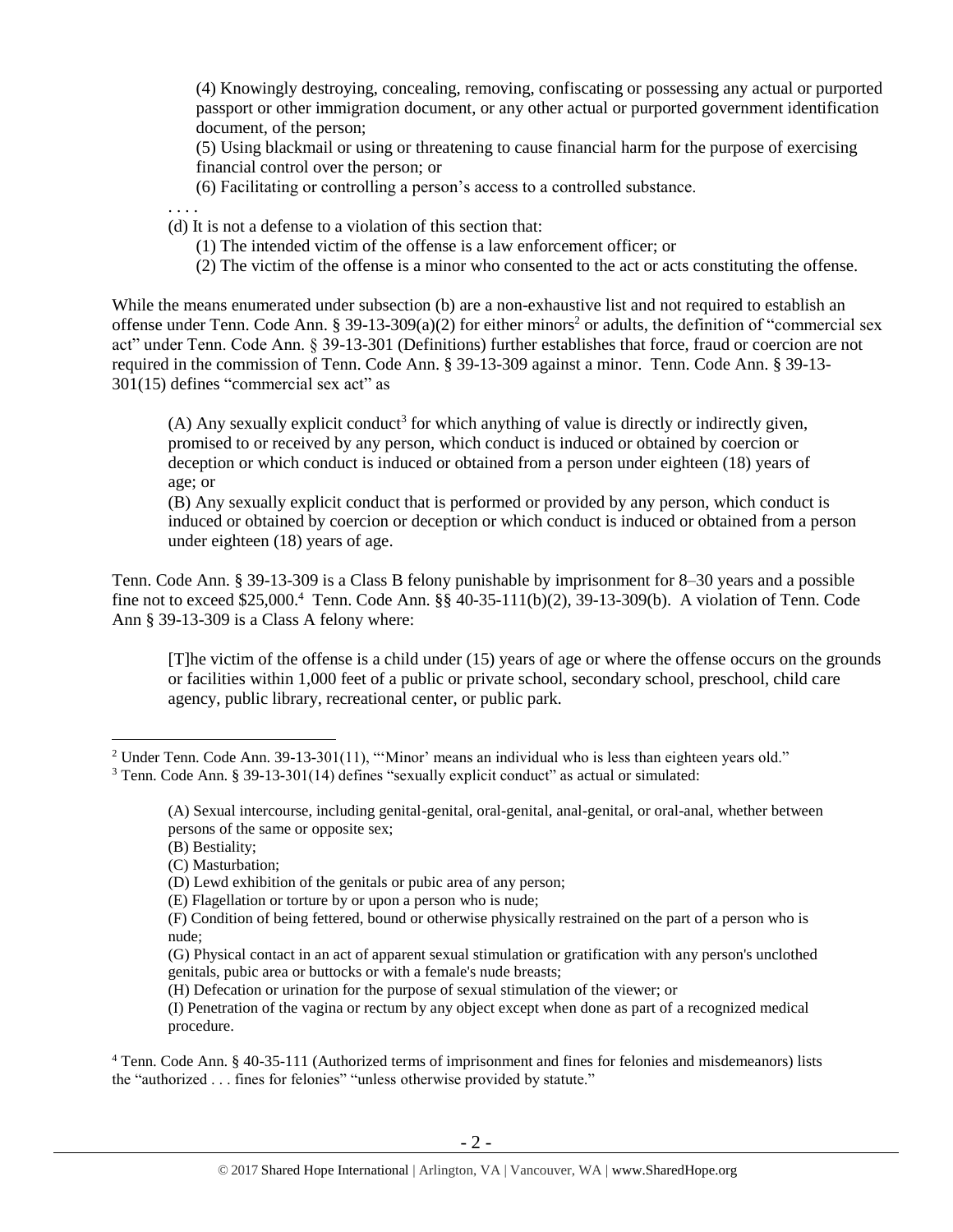A Class A felony is punishable by imprisonment for 15–60 years and a possible fine not to exceed \$50,000. Tenn. Code Ann. §§ 39-13-309(c). 40-35-111(b)(1).

*1.2 Commercial sexual exploitation of children (CSEC) is identified as a separate and distinct offense from general sexual offenses, which may also be used to prosecute those who commit commercial sex offenses against minors.*

Tennessee has several statutes specifically criminalizing CSEC, including the following:

- 1. Tenn. Code Ann. § 39-13-514(b)(4)(A) (Patronizing prostitution) provides "[p]atronizing prostitution from a person who is younger than eighteen (18) years of age or has an intellectual disability is punishable as trafficking for commercial sex acts under § 39-13-309 [Trafficking for commercial sex act]." "Patronizing prostitution" is defined as "soliciting or hiring another person with the intent that the other person engage in prostitution, or entering or remaining in a house of prostitution for the purpose of engaging in sexual activity." Tenn. Code Ann. § 39-13-512(3) (Prostitution—Definitions). A person who commits an offense against a minor under Tenn. Code Ann. § 39-13-514(b)(4)(A) faces a Class A or Class B felony under Tenn. Code Ann. § 39-13-309. A Class A felony is punishable by imprisonment for 15–60 years and a possible fine not to exceed \$50,000 and a Class B felony is punishable by imprisonment for 8–30 years and a possible fine not to exceed \$25,000.
- 2. Tenn. Code Ann. § 39-13-515 (Promoting prostitution) states,

(a) A person commits an offense under this section who promotes prostitution.

(b) Except as provided in subsection (c), promoting prostitution is a Class E felony.

(c) Promoting prostitution of a minor is punishable as trafficking for a commercial sex act under § 39- 13-309<sup>5</sup>

. . . .

 $\overline{a}$ 

Pursuant to Tenn. Code Ann. § 39-13-512(5), "Promoting prostitution of a minor" is defined as "engaging in any of the activities described in subdivision (4) when one (1) or more of the persons engaged in prostitution is less than eighteen (18) years of age or has an intellectual disability." Tenn. Code Ann. § 39- 13-512(4) provides,

(A) "Promoting prostitution" means:

(i) Owning, controlling, managing, supervising, or in any way keeping, alone or in association with others, a business for the purpose of engaging in prostitution, or a house of prostitution; (ii) Procuring an inmate for a house of prostitution;

(iii) Encouraging, inducing, or otherwise purposely causing another to become a prostitute;

(iv) Soliciting a person to patronize a prostitute;

(v) Procuring a prostitute for a patron; or

(vi) Soliciting, receiving, or agreeing to receive any benefit for engaging in any of the activities defined in subdivisions  $(4)(A)(i)$ –(v); and

(B) "Promoting prostitution" does not include a person who solicits, procures, induces, encourages, or attempts to cause another to patronize a prostitute if:

(i) The person promoting the prostitute and the prostitute being promoted are the same person; and

(ii) The intent of the promotion is the solicitation of business for only the prostitute engaging in the promotion.

<sup>5</sup> *See supra* Component 1.1 for penalties provided under Tenn. Code Ann. § 39-13-309.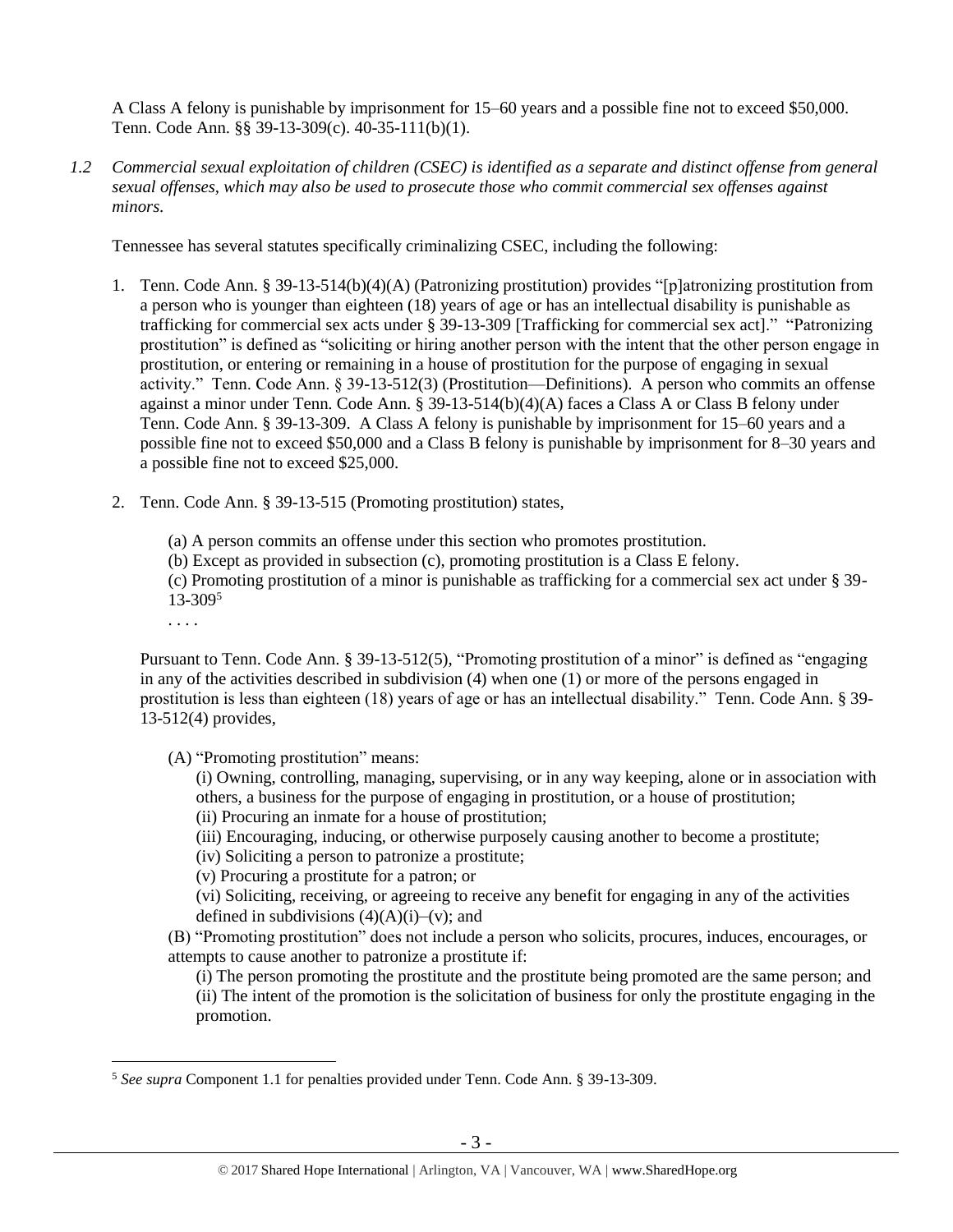- 3. Tenn. Code Ann. § 39-17-1005(a), (d) (Offense of especially aggravated sexual exploitation of a minor) makes it a Class B felony "for a person to knowingly promote, employ, use, assist, transport or permit a minor to participate in the performance of, or in the production of, acts or material that includes the minor engaging in: (1) Sexual activity; or (2) Simulated sexual activity that is patently offensive." The crime is punishable by imprisonment for 8–30 years and a possible fine not to exceed \$25,000. Tenn. Code Ann. § 40-35-111(b)(2). A person may be separately charged "for each individual performance, image, picture, drawing, photograph, motion picture film, videocassette tape, or other pictorial representation." Tenn. Code Ann. § 39-17-1005(b).
- 4. Tenn. Code Ann. § 39-13-528(a) (Offense of solicitation of a minor) states,

It is an offense for a person eighteen (18) years of age or older, by means of oral, written or electronic communication, electronic mail or Internet services, directly or through another, to intentionally command, request, hire, persuade, invite or attempt to induce a person whom the person making the solicitation knows, or should know, is less than eighteen (18) years of age, or solicits a law enforcement officer posing as a minor, and whom the person making the solicitation reasonably believes to be less than eighteen (18) years of age, to engage in conduct that, if completed, would constitute a violation by the soliciting adult of one (1) or more of the following offenses:

- (1) Rape of a child, pursuant to § 39-13-522;
- (2) Aggravated rape, pursuant to § 39-13-502;
- (3) Rape, pursuant to § 39-13-503;

 $\overline{a}$ 

- (4) Aggravated sexual battery, pursuant to § 39-13-504;
- (5) Sexual battery by an authority figure, pursuant to § 39-13-527;
- (6) Sexual battery, pursuant to § 39-13-505;
- (7) Statutory rape, pursuant to § 39-13-506;
- (8) Especially aggravated sexual exploitation of a minor, pursuant to § 39-17-1005; or
- (9) Sexual activity involving a minor, pursuant to § 39-13-529
- (10) Trafficking for commercial sex acts, pursuant to § 39–13–309;
- (11) Patronizing prostitution, pursuant to § 39–13–514;
- (12) Promoting prostitution, pursuant to § 39–13–515;
- (13) Aggravated sexual exploitation of a minor, pursuant to § 39–17–100.

Pursuant to subsection  $(c)$ , "A violation of this section shall constitute an offense one  $(1)$ classification lower than the most serious crime solicited, unless the offense solicited was a Class E felony, in which case the offense shall be a Class A misdemeanor."

5. Tenn. Code Ann. § 39-13-529(a) (Offense of soliciting sexual exploitation of a minor—Exploitation of a minor by electronic means) makes it a crime for a person "eighteen (18) years or older, by means of oral, written or electronic communication, electronic mail or Internet service, including webcam communications, directly or through another, to intentionally command, hire, persuade, induce or cause a minor to engage in sexual activity<sup>6</sup> or simulated sexual activity that is patently offensive,<sup>7</sup> as defined in

- <span id="page-3-0"></span>(B) Masturbation, whether done alone or with another human or an animal;
- (C) Patently offensive, as determined by contemporary community standards, physical contact with or touching of a person's clothed or unclothed genitals, pubic area, buttocks or breasts in an act of apparent sexual stimulation or sexual abuse;

(D) Sadomasochistic abuse, including flagellation, torture, physical restraint, domination or subordination by or upon a person for the purpose of sexual gratification of any person;

<sup>&</sup>lt;sup>6</sup> "Sexual activity" is defined in Tenn. Code Ann. § 39-17-1002(8) as any of the following acts:

<sup>(</sup>A) Vaginal, anal or oral intercourse, whether done with another person or an animal;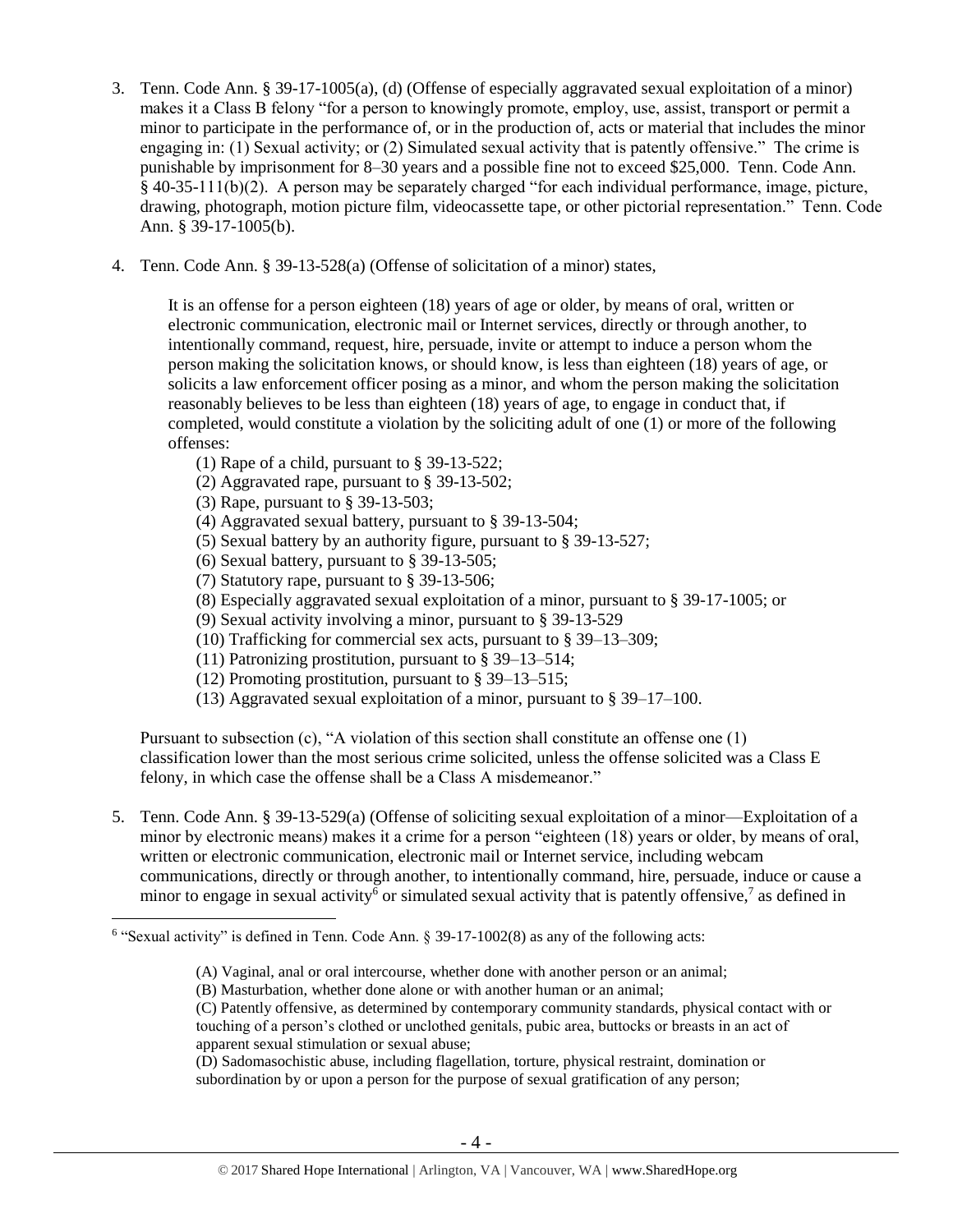§ 39-17-1002 [Part definitions], where such sexual activity or simulated sexual activity is observed by that person or by another." This crime is punishable as a Class B felony by imprisonment for 8–30 years and a possible fine not to exceed \$25,000. Tenn. Code Ann. §§ 39-13-529(e)(1), 40-35-111(b)(2).

Sexual offense laws that may apply in cases of commercial sexual exploitation of a child include the following:

1. Tenn. Code. Ann. § 39-13-504(a) (Aggravated sexual battery) states,

Aggravated sexual battery is unlawful sexual contact<sup>8</sup> with a victim by the defendant or the defendant by a victim accompanied by any of the following circumstances:

(1) Force or coercion is used to accomplish the act and the defendant is armed with a weapon or any article used or fashioned in a manner to lead the victim reasonably to believe it to be a weapon;

- (2) The defendant causes bodily injury to the victim;
- (3) The defendant is aided or abetted by one (1) or more other persons; and
	- (A) Force or coercion is used to accomplish the act; or
	- (B) The defendant knows or has reason to know that the victim is mentally defective,
	- mentally incapacitated or physically helpless; or
- (4) The victim is less than thirteen (13) years of age.

This offense is punishable as a Class B felony by imprisonment for 8–30 years and a possible fine not to exceed \$25,000. Tenn. Code Ann. §§ 40-35-111(b)(2), 39-13-504(b).

2. Tenn. Code. Ann. § 39-13-505(a) (Sexual battery) states,

 $\overline{a}$ 

Sexual battery is unlawful sexual contact with a victim by the defendant or the defendant by a victim accompanied by any of the following circumstances:

(1) Force or coercion<sup>9</sup> is used to accomplish the act;

- (2) The sexual contact is accomplished without the consent of the victim and the defendant
- knows or has reason to know at the time of the contact that the victim did not consent;
- (3) The defendant knows or has reason to know that the victim is mentally defective,

mentally incapacitated or physically helpless; or

(4) The sexual contact is accomplished by fraud.

(F) Patently offensive, as determined by contemporary community standards, conduct, representations, depictions or descriptions of excretory functions; or

<sup>9</sup> "As used in this section, 'coercion' means the threat of kidnapping, extortion, force or violence to be performed immediately or in the future." Tenn. Code. Ann. § 39-13-505(b).

<sup>(</sup>E) The insertion of any part of a person's body or of any object into another person's anus or vagina, except when done as part of a recognized medical procedure by a licensed professional;

<sup>(</sup>G) Lascivious exhibition of the female breast or the genitals, buttocks, anus or pubic or rectal area of any person.

<sup>&</sup>lt;sup>7</sup>"Patently offensive" is defined as "that which goes substantially beyond customary limits of candor in describing or representing such matters." Tenn. Code Ann. § 39-17-1002(4).

<sup>&</sup>lt;sup>8</sup> Tenn. Code. Ann. § 39-13-501(6) defines "sexual contact" as "the intentional touching of the victim's, the defendant's, or any other person's intimate parts, or the intentional touching of the clothing covering the immediate area of the victim's, the defendant's, or any other person's intimate parts, if that intentional touching can be reasonably construed as being for the purpose of sexual arousal or gratification."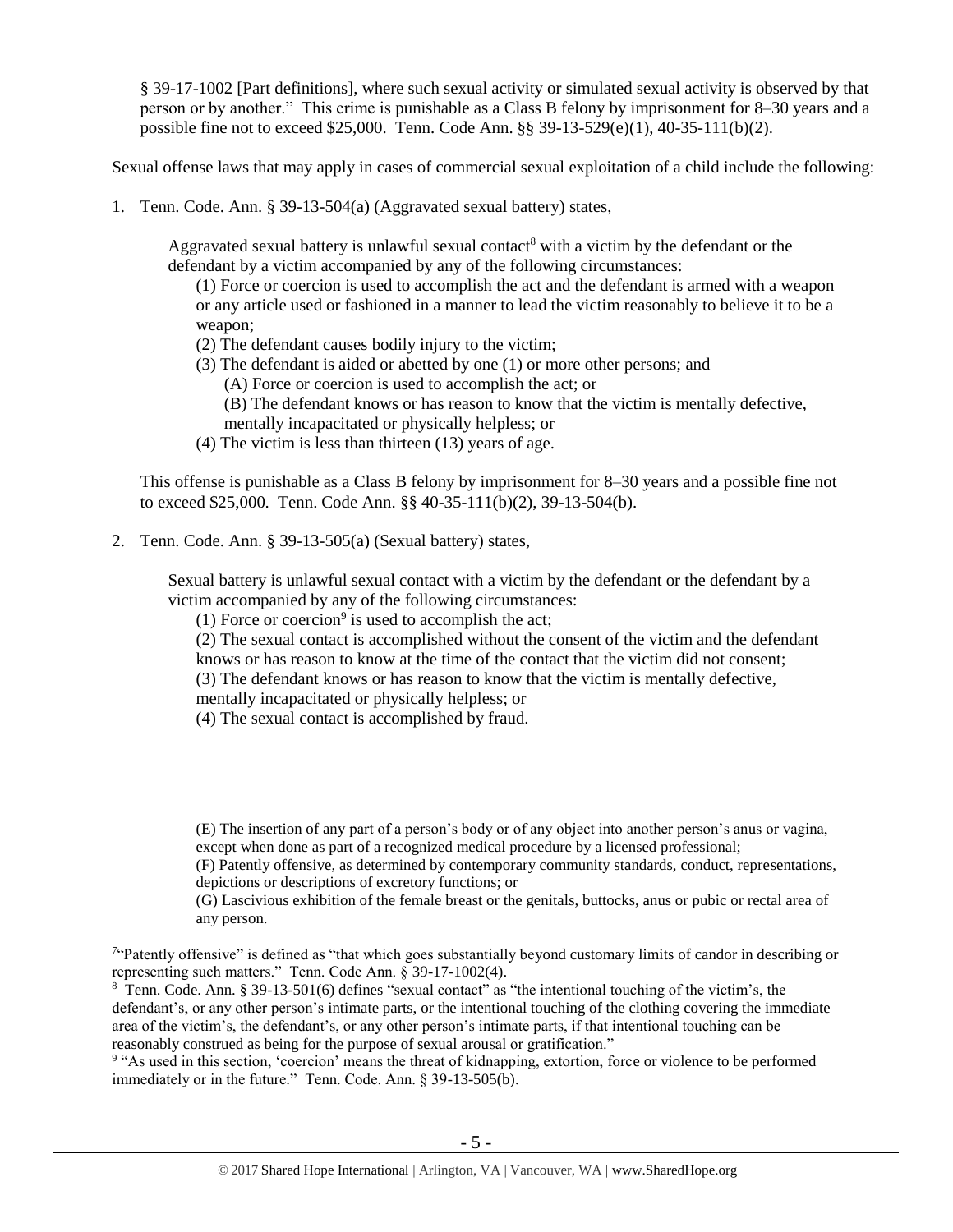This offense is punishable as a Class E felony by imprisonment for 1–6 years and a possible fine not to exceed \$3,000. Tenn. Code Ann. §§ 39-13-505(c), 40-35-111(b)(5).

- 3. Tenn. Code Ann. § 39-13-506 (Statutory rape) criminalizes "unlawful sexual penetration" of minors when the defendant and minor are of certain ages. If the victim is 13 or 14, and the defendant is 4–9 years older than the victim, the crime is a Class E felony. Tenn. Code Ann. § 39-13-506(b)(1), (d)(2). If the victim is 15–17 and the defendant is 5–9 years older than the victim, the crime is a Class E felony. Tenn. Code Ann. § 39-13-506(b)(2), (d)(2). The crime is "mitigated statutory rape" and a Class E felony when the victim is 15-17 years old and the defendant is 4–5 years older than the victim. Tenn. Code Ann. § 39-13-506(a), (d)(1). As Class E felonies, the categories of statutory rape above are punishable by imprisonment for 1–6 years and a possible fine not to exceed \$3,000. Tenn. Code Ann.  $\S$  40-35-111(b)(5). However, if the victim is 13–17 and the defendant is at least 10 years older, the crime becomes aggravated statutory rape, a Class D felony punishable by imprisonment for 2–12 years and a possible fine not to exceed \$5,000. Tenn. Code Ann. §§ 39-13-506(c), (d)(3), 40-  $35-111(b)(4)$ .
- 4. Tenn. Code Ann. § 39-13-522(a) (Rape of a child) states, "Rape of a child is the unlawful sexual penetration of a victim by the defendant or the defendant by a victim, if the victim is more than three (3) years of age but less than thirteen (13) years of age." The crime is a Class A felony and under Tenn. Code Ann. § 39-13-522(b)(2)(A) "a person convicted of a violation of this section shall be punished as a Range II offender; however, the sentence imposed upon such person may, if appropriate, be within Range III but in no case shall it be lower than Range II." Therefore, in accordance to Range II and III penalties, this crime is punishable by imprisonment for 25–60 years and a possible fine not to exceed \$50,000. Tenn. Code Ann. §§ 39-13-522(b)(2)(A), 40-35-111(b)(1), 40-35-112(b), (c).
- *1.3 Prostitution statutes refer to the sex trafficking statute to acknowledge the intersection of prostitution with trafficking victimization.*

Tennessee's prostitution-related statutes refer to the sex trafficking law, helping to identify commercially sexually exploited children as victims of sex trafficking. Tenn. Code Ann. § 39-13-515 (Promoting prostitution) and § 39-13-514(b)(4)(A) (Patronizing prostitution) refer to Tenn. Code Ann. § 39-13-309 (Trafficking for commercial sex act) to ensure that human trafficking penalties apply when the offense is committed against a minor. Tenn. Code Ann. § 39-13-309(c) states, "Promoting prostitution of a minor is punishable as trafficking for a commercial sex act under § 39-13-309." Tenn. Code Ann. § 39-13-514(b)(4)(A) establishes that "[p]atronizing prostitution from a person who is younger than eighteen (18) years of age or has an intellectual disability is punishable as trafficking for commercial sex acts under § 39-13-309."

Additionally, Tenn. Code Ann. § 39-13-513(e) (Prostitution)<sup>10</sup> refers to the human trafficking law and requires law enforcement to identify commercially sexually exploited minors as victims of sex trafficking. Tenn. Code Ann. § 39-13-513(d) states,

Notwithstanding any provision of this section to the contrary, if it is determined after a reasonable detention for investigative purposes, that a person suspected of or charged with a violation of this section is under eighteen (18) years of age, that person shall be immune from prosecution for

<sup>&</sup>lt;sup>10</sup> Victim is defined under 22 U.S.C. § 7102 as a person subjected to either "sex trafficking in which a commercial sex act is induced by force, fraud, or coercion, or in which the person induced to perform such act has not attained 18 years of age" or "the recruitment, harboring, transportation, provision, or obtaining of a person for labor or services, through the use of force, fraud, or coercion for the purpose of subjection to involuntary servitude, peonage, debt bondage, or slavery." 22 U.S.C. § 7102 (8)(A), (B).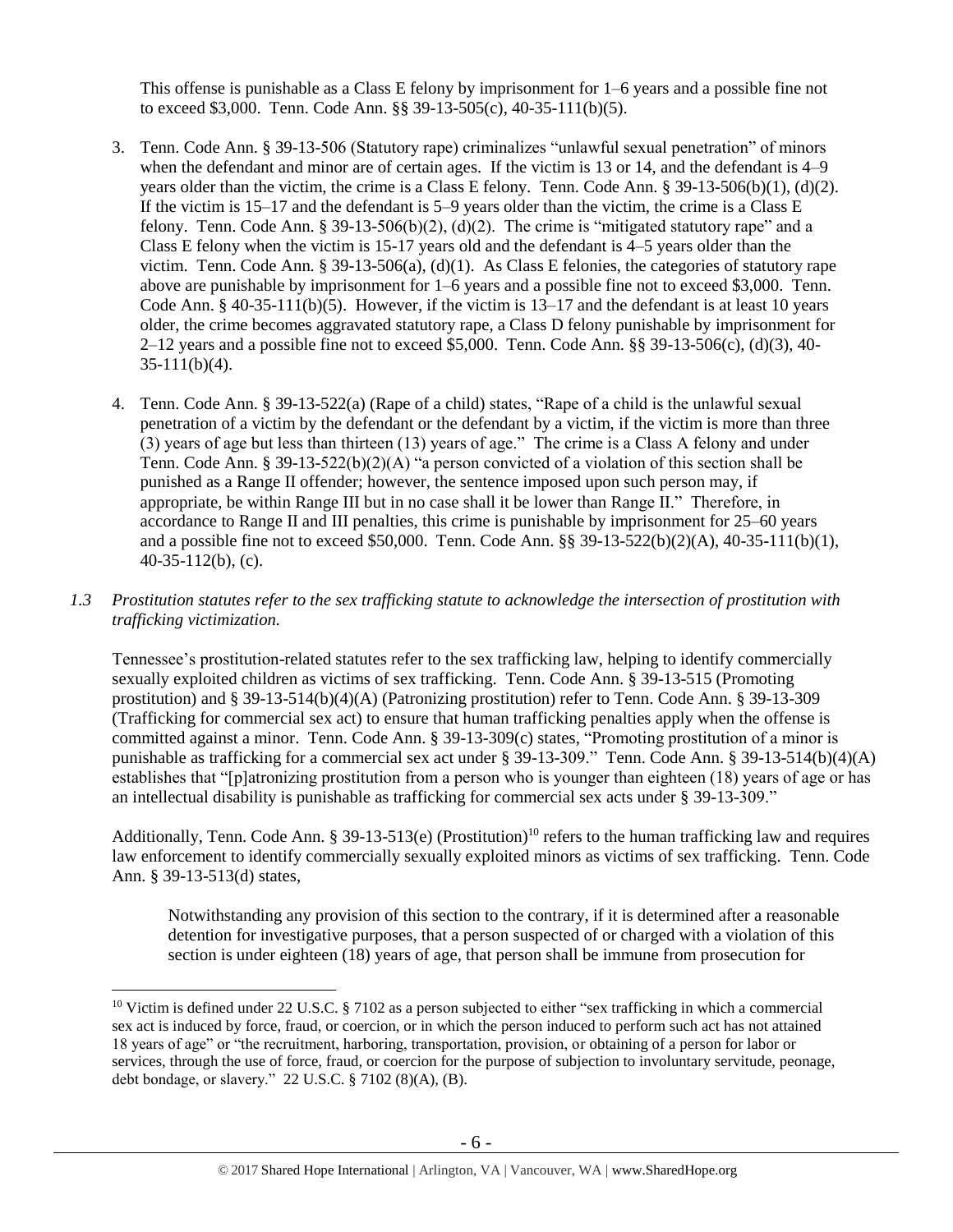prostitution as a juvenile or adult. A law enforcement officer who takes a person under eighteen (18) years of age into custody for a suspected violation of this section shall, upon determination that the person is a minor, provide the minor with the telephone number for the Tennessee human trafficking resource center hotline and release the minor to the custody of a parent or legal guardian or transport the minor to a shelter care facility designated by the juvenile court judge to facilitate the release of the minor to the custody of a parent or legal guardian.

*1.4 The state racketeering or gang crimes statute includes sex trafficking or commercial sexual exploitation of children (CSEC) offenses as predicate acts allowing the statute to be used to prosecute child sex trafficking crimes.* 

Tennessee's racketeering statute includes the CSEC offense of especially aggravated sexual exploitation of a minor as racketeering activity, but does not include human trafficking or the state's other CSEC offenses. Tenn. Code Ann. § 39-12-204 (Unlawful activities) states,

(a) It is unlawful for any person who has, with criminal intent, received any proceeds derived, directly or indirectly, from a pattern of racketeering activity or through the collection of an unlawful debt to use or invest, whether directly or indirectly, any part of the proceeds or the proceeds derived from the use or investment thereof, in the acquisition of any title to or any right, interest, or equity in, real or personal property or in the establishment or operation of any enterprise.

(b) It is unlawful for any person, through a pattern of racketeering activity or through the collection of an unlawful debt, to acquire or maintain, directly or indirectly, an interest in or control of any enterprise of real or personal property.

(c) It is unlawful for any person employed by, or associated with, any enterprise<sup>11</sup> to knowingly conduct or participate, directly or indirectly, in the enterprise through a pattern of racketeering activity or the collection of any unlawful debt.

A "pattern of racketeering activity" is defined as "engaging in at least two (2) incidents of racketeering conduct that have the same or similar intents, results, accomplices, victims, or methods of commission or otherwise are interrelated by distinguishing characteristics and are not isolated incidents; provided that at least one (1) of such incidents occurred after July 1, 1986, that the last of the incidents occurred within two (2) years after a prior incident of racketeering conduct." Tenn. Code Ann. § 39-12-203(6) (Part definitions). It is "racketeering activity" "to commit, to attempt to commit, to conspire to commit, or to solicit, coerce, or intimidate another person to commit an act for financial gain that is a criminal offense involving . . . aggravated sexual exploitation of a minor, especially aggravated sexual exploitation of a minor under §§ 39-17-1004(b)(1)(A) and 39-17- 1005(a)(1), or to commit, attempt to commit, conspire to commit, or to solicit, coerce, or intimidate another person to commit a criminal gang offense, as defined in § 40-35-121(a) [Criminal gang offenses]." Tenn. Code Ann. § 39-12-203(9). Pursuant to Tenn. Code Ann. § 40-35-121(a)(3)(B) (Criminal gang offenses), a "criminal gang offense" occurs when a "criminal gang"<sup>12</sup> is involved in "[t]he commission or attempted commission,

<sup>&</sup>lt;sup>11</sup> "Enterprise" is defined as "any individual, sole proprietorship, partnership, corporation, business trust, union chartered under the laws of this state, or other legal entity, or any unchartered union, association, or group of individuals associated in fact, although not a legal entity, and it includes illicit as well as licit enterprises and governmental, as well as other entities, including criminal gangs, as defined in Section 40-35-121(a)." <sup>12</sup> Pursuant to Tenn. Code Ann. § 40-35-121(a)(1),

<sup>&</sup>quot;Criminal gang" means a formal or informal ongoing organization, association or group consisting of three (3) or more persons that has:

<sup>(</sup>A) As one (1) of its primary activities, the commission of criminal gang offense;

<sup>(</sup>B) Two (2) or more members who, individually or collectively, engage in or have engaged in a pattern of criminal gang activity.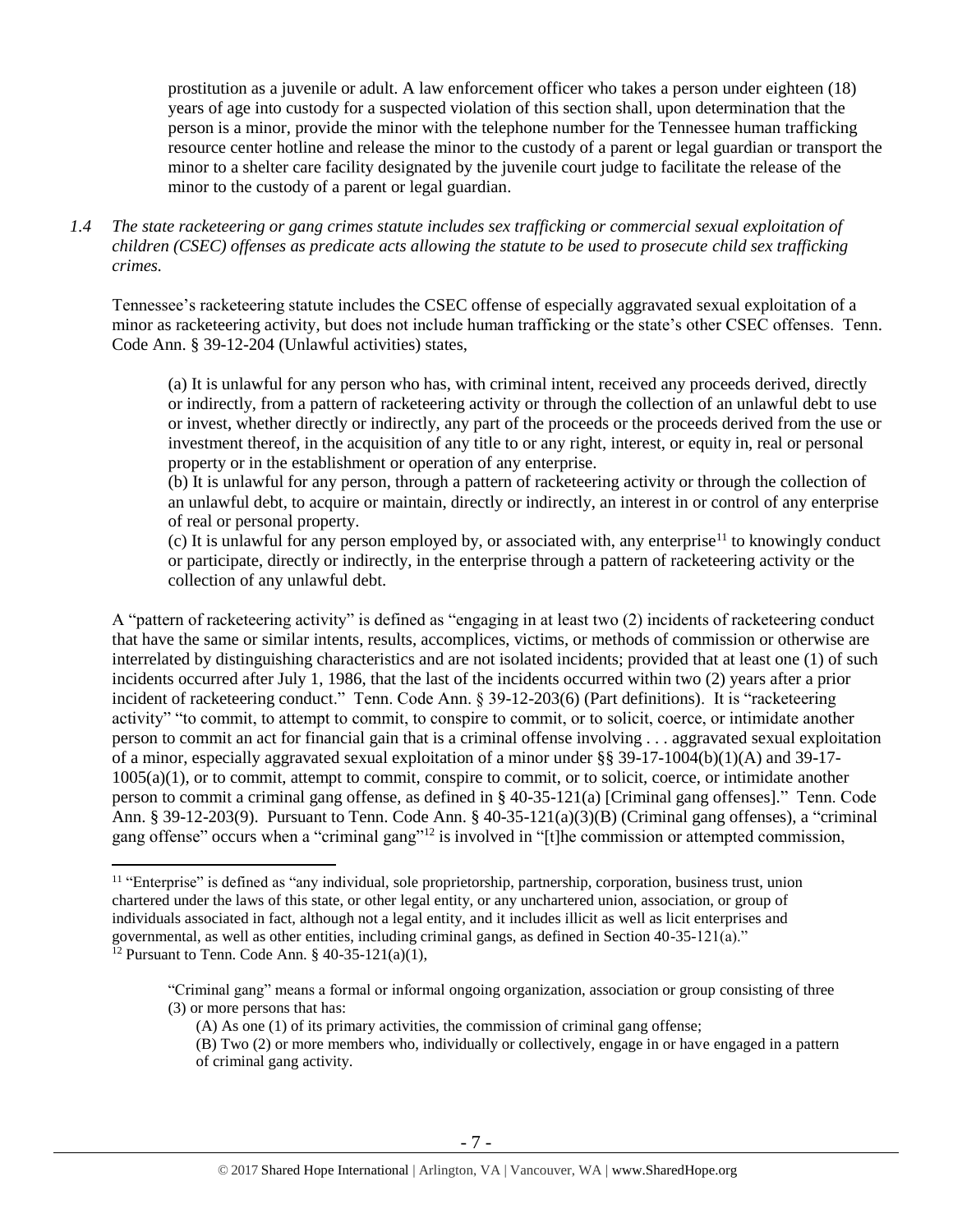facilitation of, solicitation of, or conspiracy to commit . . . trafficking for commercial sex acts, as defined in § 39-13-309."

Conviction for racketeering is punishable as a Class B felony by imprisonment under the sentencing range within Range II or higher (imprisonment for 12–30 years), a fine up to \$250,000, or both. Tenn. Code Ann. §§ 39-12-205(a), 40-35-112(b)(2), (c)(2). Instead of a fine, a conviction for conduct "through which pecuniary value<sup>13</sup> is derived, or by which personal injury or property damage or other loss is caused, may be sentenced to pay a fine that does not exceed three (3) times the gross value gained or three (3) times the gross loss caused, whichever is the greater, plus court costs and the costs of investigation and prosecution, reasonably incurred." Tenn. Code Ann. § 39-12-205(b)(1). Additionally, asset forfeiture is permitted. An offender may have to forfeit to the state, "[a]ll property, real or personal, including money, used in the course of, intended for use in the course of, derived from, or realized through, conduct in violation of a provision of this part . . . ." Tenn. Code Ann. § 39-12-206(b) (Civil proceedings—Injunctions—Forfeiture of property—Future criminal actions— Statute of limitations).

 $\overline{a}$ 

(B) Any other property or service that has a value in excess of five hundred dollars (\$500).

<sup>13</sup> Tenn. Code Ann. § 39-12-205(b)(2) (Penalties) provides,

For the purposes of subdivision  $(b)(1)$  "pecuniary value" means: (A) Anything of value in the form of money, a negotiable instrument, or a commercial interest or anything else, the primary significance of which is economic advantage; or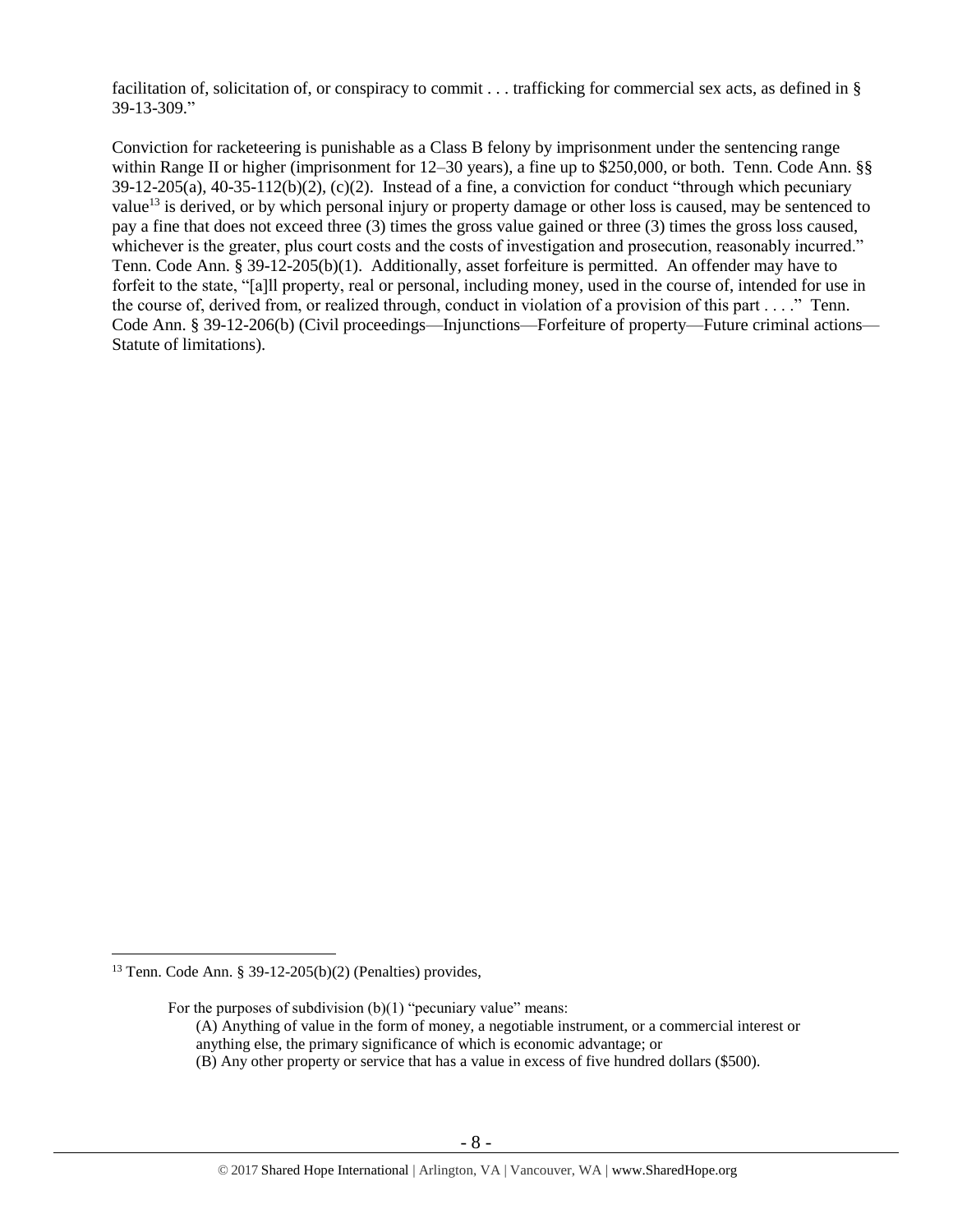#### **FRAMEWORK ISSUE 2: CRIMINAL PROVISIONS ADDRESSING DEMAND**

#### *Legal Components:*

- *2.1 The state sex trafficking law can be applied to buyers of commercial sex acts with a minor.*
- *2.2 Buyers of commercial sex acts with a minor can be prosecuted under commercial sexual exploitation of children (CSEC) laws.*
- *2.3 Solicitation of prostitution laws differentiate between buying sex acts with an adult and buying sex acts with a minor under 18.*
- *2.4 Penalties for buyers of commercial sex acts with minors are as high as federal penalties.*
- *2.5 Using the Internet or electronic communications to lure, entice, or purchase, or attempt to lure, entice, or purchase commercial sex acts with a minor is a separate crime or results in an enhanced penalty for buyers.*
- *2.6 No age mistake defense is permitted for a buyer of commercial sex acts with any minor under 18.*
- *2.7 Base penalties for buying sex acts with a minor under 18 are sufficiently high and not reduced for older minors.*
- *2.8 Financial penalties for buyers of commercial sex acts with minors are sufficiently high to make it difficult for buyers to hide the crime.*
- *2.9 Buying and possessing images of child sexual exploitation carries penalties as high as similar federal offenses.*

\_\_\_\_\_\_\_\_\_\_\_\_\_\_\_\_\_\_\_\_\_\_\_\_\_\_\_\_\_\_\_\_\_\_\_\_\_\_\_\_\_\_\_\_\_\_\_\_\_\_\_\_\_\_\_\_\_\_\_\_\_\_\_\_\_\_\_\_\_\_\_\_\_\_\_\_\_\_\_\_\_\_\_\_\_\_\_\_\_\_\_\_\_\_

*2.10 Convicted buyers of commercial sex acts with minors are required to register as sex offenders.*

## *Legal Analysis:*

*2.1 The state sex trafficking law can be applied to buyers of commercial sex acts with a minor.*

Tenn. Code Ann. § 39-13-309(a) (Trafficking for commercial sex act) applies to a buyer of commercial sex acts with a minor through use of the term "purchase." Tenn. Code Ann. § 39-13-309(a)(2) makes it a crime when a person "recruits, entices, harbors, transports, provides, purchases or obtains by any means another person for the purpose of providing a commercial sex act." Pursuant to Tenn. Code Ann. § 39-13-301(15) (Part definitions), "'Commercial sex act' means any sexually explicit conduct<sup>14</sup> for which anything of value is directly or indirectly given, promised to or received by any person, which conduct is induced or obtained by coercion or deception or which conduct is induced or obtained from a person under eighteen (18) years of age."

Additionally, while buyers can be offenders of Tenn. Code Ann. § 39-13-309(a) through the term "obtains"<sup>15</sup> following federal precedent, the scope of applicability is narrowed by the definition of "obtains" under Tenn.

<sup>14</sup> *See supra* note [3.](#page-1-0)

<sup>&</sup>lt;sup>15</sup>Pursuant to Tenn. Code Ann. § 39-13-301(9), (10) "'[o]btain' means, in relation to labor or services, to secure performance of labor or services," and "services" is defined as "between a person and the defendant in which the person performs activities under the supervision of or for the defendant." However, the terms "labor or services" in the definition of "obtain" make the definition seemingly more applicable to Tenn. Code Ann. § 39-13-308 (Trafficking for labor or services). Accordingly, the term "obtain" could be used differently for Tenn. Code Ann. § 39-13-309 (Trafficking for commercial sex act). *See United States v. Jungers*, 702 F.3d 1066 (8th Cir. 2013). In this case, the Eighth Circuit held that the federal sex trafficking law, 18 U.S.C. § 1591 (Sex trafficking of children or by force, fraud, or coercion) applies to buyers of sex with minors. Reversing a District of South Dakota ruling that Congress did not intend the string of verbs constituting criminal conduct under 18 U.S.C. § 1591(a)(1) ("recruits, entices, harbors, transports, provides, obtains, or maintains") to reach the conduct of buyers (United States v. Jungers, 834 F. Supp. 2d 930, 931 (D.S.D. 2011)), the Eighth Circuit concluded that 18 U.S.C. § 1591 does not contain "a latent exemption for purchasers" because buyers can "engage in at least some of the prohibited conduct." Jungers, 702 F. 3d 1066, 1072. Congress codified Jungers clarifying that the federal sex trafficking law is intended to apply to buyers in the Justice for Victims of Trafficking Act (JVTA) of 2015 Pub. L. No. 114-22, 129 Stat 227), enacted on May 29, 2015. The JVTA adds the terms "patronize" and "solicit" to the list of prohibited conduct and expressly states, "section 108 of this title amends section 1591 of title 18, United States Code, to add the terms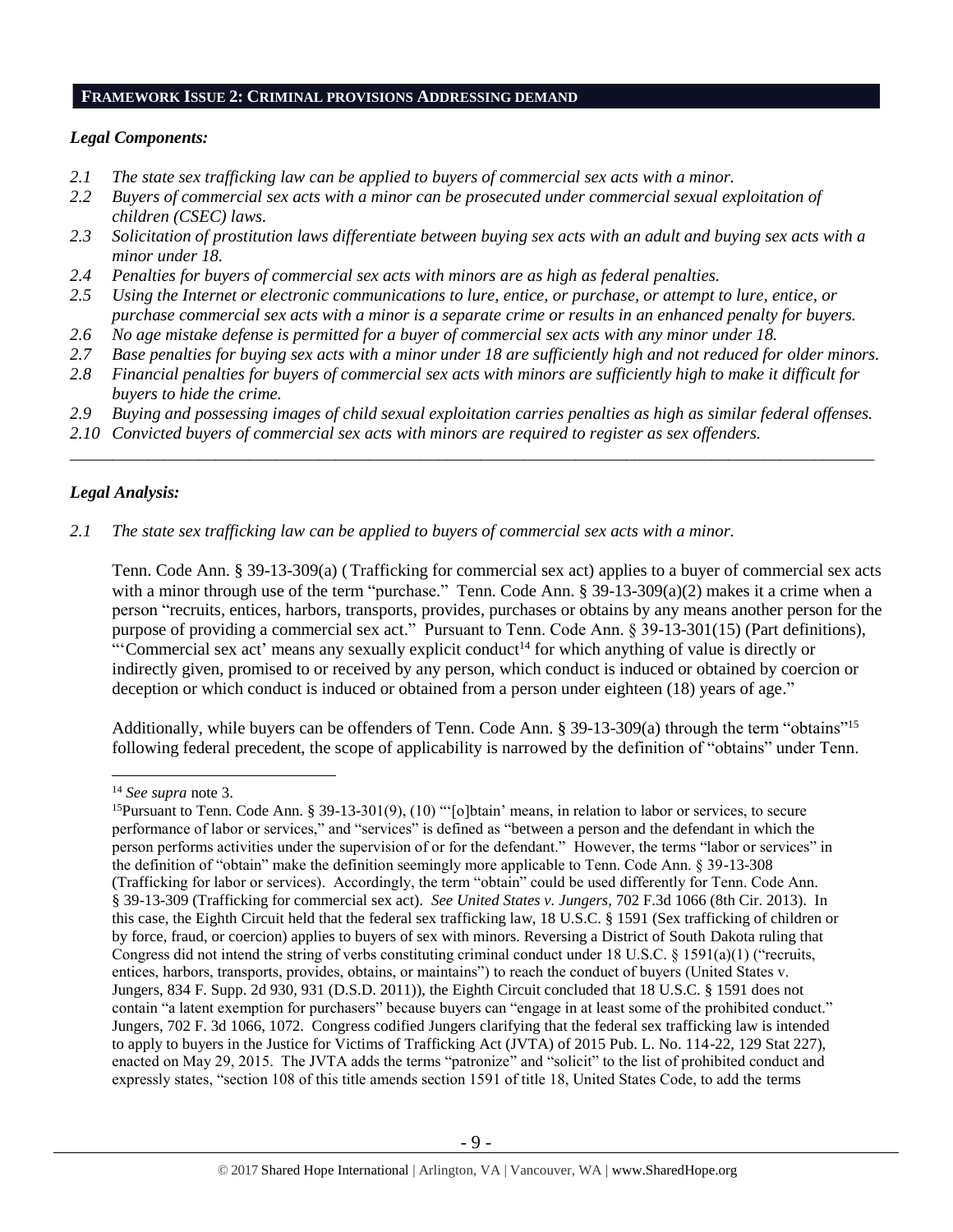Code Ann. § 39-13-301(12) (Part definitions). Under Tenn. Code Ann. § 39-13-309(12), "obtains" means "in relation to labor or services, to secure performance of labor or services." Tenn. Code Ann. § 39-13-309(13) defines "services" as, "an ongoing relationship between a person and the defendant in which the person performs activities under the supervision of or for the defendant." Therefore, for a buyer to be held liable for committing the offense of Tenn. Code Ann.  $\S$  39-13-309(a), the buyer and child victim must be in an ongoing relationship and a controlling third party or trafficker must be identified.

A conviction under Tenn. Code Ann. § 39-13-309 is punishable as a Class B felony by imprisonment for 8–30 years and a possible fine not to exceed \$25,000. Tenn. Code Ann. § 40-35-111(b)(2) (Authorized terms of imprisonment and fines for felonies and misdemeanors). However, Tenn. Code Ann. § 39-13-309 is a Class A felony where:

[T]he victim of the offense is a child under fifteen (15) years of age, or where the offense occurs on the grounds or facilities or within one thousand feet (1,000') of a public or private school, secondary school, preschool, child care agency, public library, recreational center, or public park.

A Class A felony is punishable by imprisonment for 15–60 years and a possible fine not to exceed \$50,000. Tenn. Code Ann. §§ 39-13-309(c), 40-35-111(b)(1).

*2.2 Buyers of commercial sex acts with a minor can be prosecuted under commercial sexual exploitation of children (CSEC) laws.*

Tenn. Code Ann. § 39-13-514(b)(4)(A) (Patronizing prostitution) makes patronizing prostitution of a minor punishable as sex trafficking under Tenn. Code Ann. § 39-13-309 (Trafficking for commercial sex act), stating that "[p]atronizing prostitution from a person who is younger than eighteen (18) years of age or has an intellectual disability is punishable as trafficking for commercial sex acts under § 39-13-309." "Patronizing prostitution" is defined as "soliciting or hiring another person with the intent that the other person engage in prostitution, or entering or remaining in a house of prostitution for the purpose of engaging in sexual activity." Tenn. Code Ann. § 39-13-512(3) (Prostitution—Definitions).

Additionally, pursuant to Tenn. Code Ann. § 39-13-529(a), (e)(1) (Offense of soliciting sexual exploitation of a minor—Exploitation of a minor by electronic means) a Class B felony occurs when an individual

eighteen (18) years of age or older, by means of oral, written or electronic communication, electronic mail or Internet service, including webcam communications, directly or through another, to intentionally command, hire, persuade, induce or cause a minor to engage in sexual activity<sup>16</sup> or simulated sexual activity that is patently offensive,<sup>17</sup> as defined in § 39-17-1002 [Part definitions], where such sexual activity or simulated sexual activity is observed by that person or by another.

<sup>16</sup> *See supra* note [3.](#page-1-0)

 $\overline{a}$ 

<sup>17</sup> *See supra* note [7.](#page-3-0)

<sup>&#</sup>x27;solicits or patronizes' to the sex trafficking statute making absolutely clear for judges, juries, prosecutors, and law enforcement officials that criminals who purchase sexual acts from human trafficking victims may be arrested, prosecuted, and convicted as sex trafficking offenders when this is merited by the facts of a particular case." Id. at Sec. 109. The Eighth Circuit decision in *United States v. Jungers* and the federal sex trafficking law as amended by the Justice for Victims of Trafficking Act establish persuasive authority when state courts interpret the string of verbs constituting prohibited conduct in state sex trafficking laws (in particular the term "obtains") to the extent such interpretation does not conflict with state case law.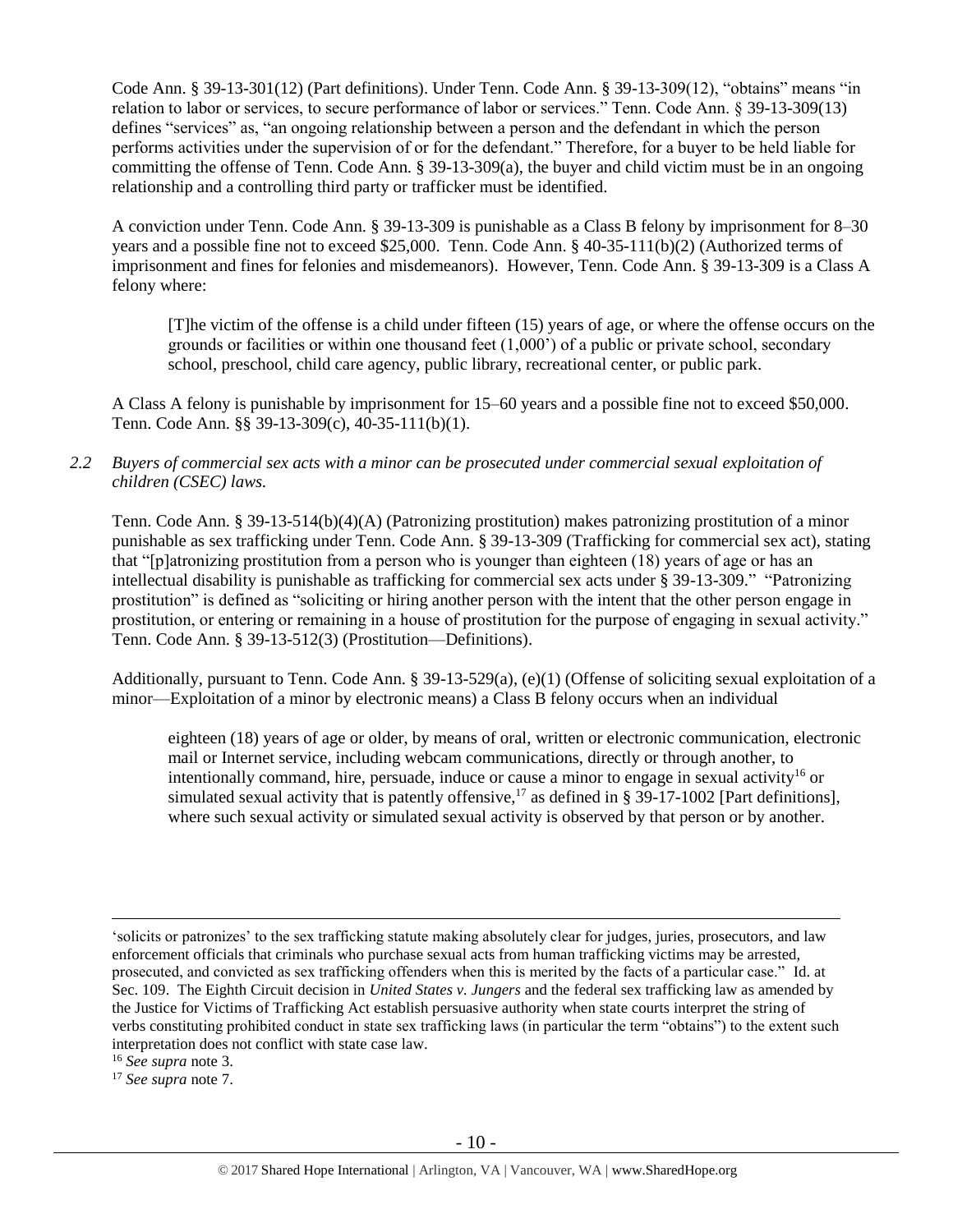## *2.3 Solicitation of prostitution laws differentiate between buying sex acts with an adult and buying sex acts with a minor under 18.*

Tenn. Code Ann. § 39-13-514(b)(4)(A) (Patronizing prostitution) specifically criminalizes patronizing a minor for prostitution and refers to Tenn. Code Ann. § 39-13-309 (Trafficking for commercial sex act) for prosecution and penalties. "Patronizing prostitution" is defined as "soliciting or hiring another person with the intent that the other person engage in prostitution, or entering or remaining in a house of prostitution for the purpose of engaging in sexual activity." Tenn. Code Ann. § 39-13-512(3) (Prostitution—Definitions). A conviction under Tenn. Code Ann. § 39-13-514(b)(4)(A) (Patronizing prostitution of a minor) is a Class A felony where:

[T]he victim of the offense is a child under fifteen (15) years of age, or where the offense occurs on the grounds or facilities or within one thousand feet (1,000') of a public or private school, secondary school, preschool, child care agency, public library, recreational center, or public park.

A Class A felony is punishable by imprisonment for 15–60 years and a possible fine not to exceed \$50,000. An offense against a minor over 15 years of age is a B felony and is punishable by imprisonment for 8–30 years and a possible fine not to exceed \$25. Tenn. Code Ann. §§ 39-13-309(c), 40-35-111(b)(1), (2). In contrast, patronizing a prostitute over 18 is a Class A misdemeanor and is punishable by imprisonment for not more than 11 months, 29 days, a possible fine not to exceed \$2,500, or both imprisonment and a fine. Tenn. Code Ann. §§  $39-13-514(b)(1)$ ,<sup>18</sup>  $40-35-111(e)(1)$ .

## *2.4 Penalties for buyers of commercial sex acts with minors are as high as federal penalties.*

A buyer charged under Tenn. Code Ann. § 39-13-309 (Trafficking for commercial sex act) faces a Class B felony conviction punishable by imprisonment for 8–30 years and a possible fine not to exceed \$25,000. A buyer of commercial sex will be subject to a Class A felony "if the victim of the offense is a child under (15) years of age, or where the offense occurs on the grounds or facilities or within 1,000 feet of a public or private school, secondary school, preschool, child care agency, public library, recreational center, or public park." A Class A felony is punishable by imprisonment for 15–60 years and a possible fine not to exceed \$50,000. Tenn. Code Ann. §§ 39-13-309(c), 40-35-111(b)(1). Tenn. Code Ann. §§ 39-13-309(b), 40-35-111(b)(2). When the victim is under 18, Tenn. Code Ann. § 39-13-514(b)(4)(A) (Patronizing prostitution) refers to Tenn. Code Ann. (Trafficking a person for a commercial sex act) for prosecution and penalties. A violation of Tenn. Code Ann. § 39-13-529 (Offense of soliciting sexual exploitation of a minor—Exploitation of a minor by electronic means), is a Class B felony punishable by imprisonment for 8–30 years and a possible fine not to exceed \$25,000. Tenn. Code Ann. §§ 39-13-529(e)(1), 40-35-111(b)(2).

Several sexual offenses could be used to prosecute a buyer of commercial sex acts with a minor but do not specifically criminalize the commercial sexual exploitation of a child, and do not refer to the human trafficking statute to bring these criminal offenses within the ambit of human trafficking under Tenn. Code Ann. § 39-13-309.<sup>19</sup>

<span id="page-10-0"></span>In comparison, if the victim is under the age of 14, a conviction under the TVPA for child sex trafficking is punishable by 15 years to life imprisonment and a fine not to exceed \$250,000. 18 U.S.C. §§  $1591(b)(1)$ ,  $3559(a)(1)$ ,  $3571(b)(3)$ . If the victim is between the ages of  $14-17$ , a conviction is punishable by 10 years to life imprisonment and a fine not to exceed \$250,000. 18 U.S.C. §§ 1591(b)(2), 3559(a)(1), 3571(b)(3). A conviction is punishable by mandatory life imprisonment, however, if the buyer has a prior

<sup>&</sup>lt;sup>18</sup> The text of Tenn. Code Ann. § 39-13-514 cited here and elsewhere in this report includes amendments made by the enactment of Senate Bill 551 during the 110th General Assembly of Tennessee Legislature (effective May 3, 2017).

<sup>19</sup>*See supra* Component 1.2 for a full description of the sexual offense laws that may be used to prosecute buyers.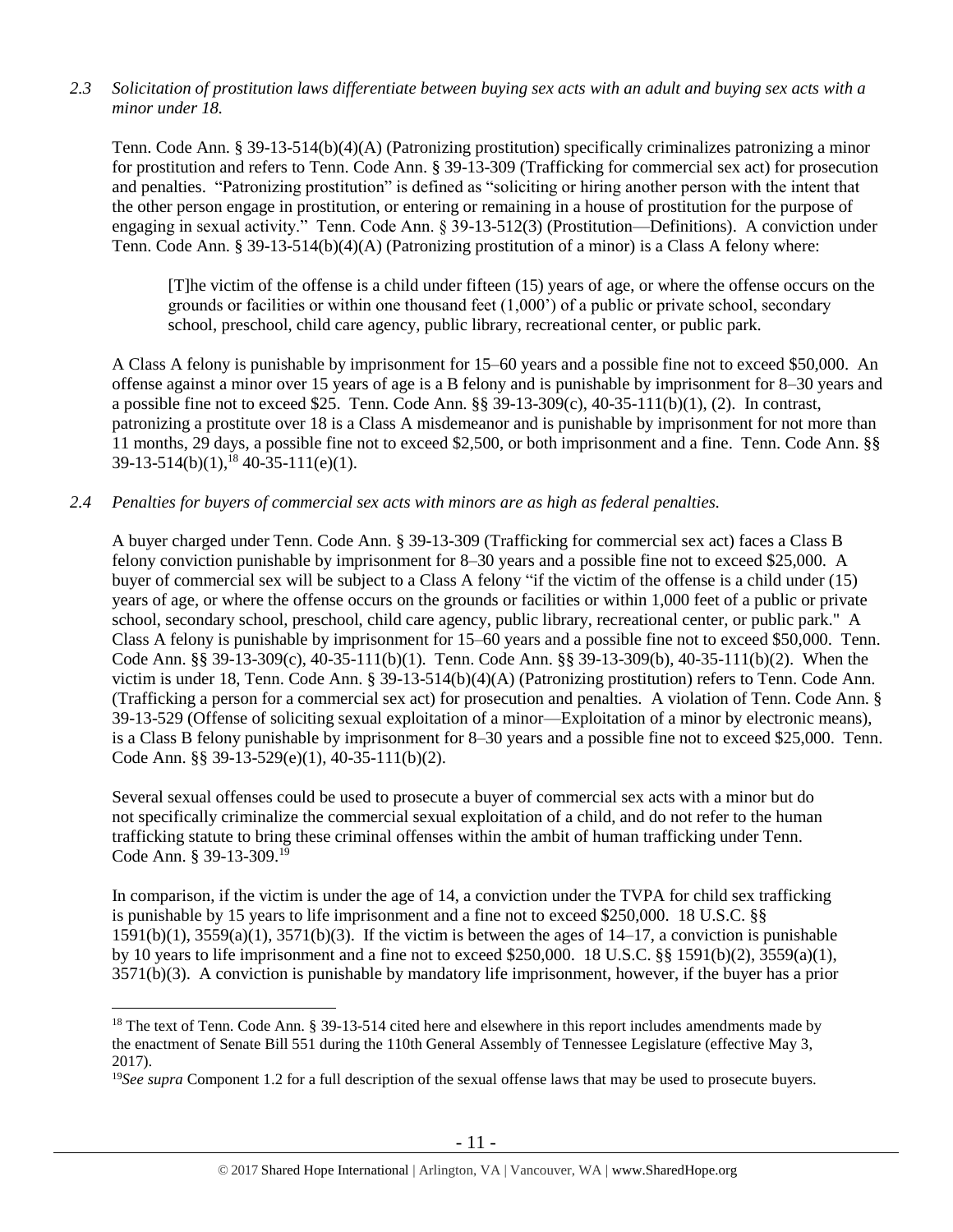<span id="page-11-0"></span>conviction for a federal sex offense<sup>20</sup> against a minor. 18 U.S.C. § 3559(e)(1). To the extent buyers can be prosecuted under other federal CSEC laws,<sup>21</sup> a conviction is punishable by penalties ranging from a fine not to exceed \$250,000 to life imprisonment and a fine not to exceed \$250,000.<sup>22</sup>

*2.5 Using the Internet or electronic communications to lure, entice, or purchase, or attempt to lure, entice, or purchase commercial sex acts with a minor is a separate crime or results in an enhanced penalty for buyers.*

Tenn. Code Ann. § 39-13-528 (Offense of solicitation of a minor) criminalizes using the Internet or electronic communications to "to intentionally command, request, hire, persuade, invite or attempt to induce" a minor to engage in sexual activity. Tenn. Code Ann. § 39-13-528(a) states,

It is an offense for a person eighteen (18) years of age or older, by means of oral, written or electronic communication, electronic mail or Internet services, directly or through another, to intentionally command, request, hire, persuade, invite or attempt to induce a person whom the person making the solicitation knows, or should know, is less than eighteen (18) years of age, or solicits a law enforcement officer posing as a minor, and whom the person making the solicitation reasonably believes to be less than eighteen (18) years of age, to engage in conduct that, if completed, would constitute a violation by the soliciting adult of one (1) or more of the following offenses:

- (1) Rape of a child, pursuant to [§ 39-13-522;](https://a.next.westlaw.com/Link/Document/FullText?findType=L&pubNum=1000039&cite=TNSTS39-13-522&originatingDoc=N61AFE9D1CCE411DB8F04FB3E68C8F4C5&refType=LQ&originationContext=document&transitionType=DocumentItem&contextData=(sc.UserEnteredCitation))
- (2) Aggravated rape, pursuant to [§ 39-13-502;](https://a.next.westlaw.com/Link/Document/FullText?findType=L&pubNum=1000039&cite=TNSTS39-13-502&originatingDoc=N61AFE9D1CCE411DB8F04FB3E68C8F4C5&refType=LQ&originationContext=document&transitionType=DocumentItem&contextData=(sc.UserEnteredCitation))
- (3) Rape, pursuant to [§ 39-13-503;](https://a.next.westlaw.com/Link/Document/FullText?findType=L&pubNum=1000039&cite=TNSTS39-13-503&originatingDoc=N61AFE9D1CCE411DB8F04FB3E68C8F4C5&refType=LQ&originationContext=document&transitionType=DocumentItem&contextData=(sc.UserEnteredCitation))
- (4) Aggravated sexual battery, pursuant to [§ 39-13-504;](https://a.next.westlaw.com/Link/Document/FullText?findType=L&pubNum=1000039&cite=TNSTS39-13-504&originatingDoc=N61AFE9D1CCE411DB8F04FB3E68C8F4C5&refType=LQ&originationContext=document&transitionType=DocumentItem&contextData=(sc.UserEnteredCitation))
- (5) Sexual battery by an authority figure, pursuant to [§ 39-13-527;](https://a.next.westlaw.com/Link/Document/FullText?findType=L&pubNum=1000039&cite=TNSTS39-13-527&originatingDoc=N61AFE9D1CCE411DB8F04FB3E68C8F4C5&refType=LQ&originationContext=document&transitionType=DocumentItem&contextData=(sc.UserEnteredCitation))
- (6) Sexual battery, pursuant to [§ 39-13-505;](https://a.next.westlaw.com/Link/Document/FullText?findType=L&pubNum=1000039&cite=TNSTS39-13-505&originatingDoc=N61AFE9D1CCE411DB8F04FB3E68C8F4C5&refType=LQ&originationContext=document&transitionType=DocumentItem&contextData=(sc.UserEnteredCitation))
- (7) Statutory rape, pursuant to [§ 39-13-506;](https://a.next.westlaw.com/Link/Document/FullText?findType=L&pubNum=1000039&cite=TNSTS39-13-506&originatingDoc=N61AFE9D1CCE411DB8F04FB3E68C8F4C5&refType=LQ&originationContext=document&transitionType=DocumentItem&contextData=(sc.UserEnteredCitation))
- (8) Especially aggravated sexual exploitation of a minor, pursuant to [§ 39-17-1005;](https://a.next.westlaw.com/Link/Document/FullText?findType=L&pubNum=1000039&cite=TNSTS39-17-1005&originatingDoc=N61AFE9D1CCE411DB8F04FB3E68C8F4C5&refType=LQ&originationContext=document&transitionType=DocumentItem&contextData=(sc.UserEnteredCitation)) or
- (9) Sexual activity involving a minor, pursuant to [§ 39-13-529.](https://a.next.westlaw.com/Link/Document/FullText?findType=L&pubNum=1000039&cite=TNSTS39-13-529&originatingDoc=N61AFE9D1CCE411DB8F04FB3E68C8F4C5&refType=LQ&originationContext=document&transitionType=DocumentItem&contextData=(sc.UserEnteredCitation))
- (10) Trafficking for commercial sex acts, pursuant to § 39–13–309;
- (11) Patronizing prostitution, pursuant to § 39–13–514;
- (12) Promoting prostitution, pursuant to § 39–13–515;
- (13) Aggravated sexual exploitation of a minor, pursuant to § 39–17–1004.

 $\overline{a}$ <sup>20</sup> Pursuant to 18 U.S.C.  $\delta$  3559(e)(2), "federal sex offense" is defined as

an offense under section 1591 [18 USCS § 1591] (relating to sex trafficking of children), 2241 [18 USCS § 2241] (relating to aggravated sexual abuse), 2242 [18 USCS  $\S$  2242] (relating to sexual abuse), 2244(a)(1) [18 USCS  $\S$  2244(a)(1)] (relating to abusive sexual contact), 2245 [18 USCS § 2245] (relating to sexual abuse resulting in death), 2251 [18 USCS § 2251] (relating to sexual exploitation of children), 2251A [18 USCS § 2251A] (relating to selling or buying of children), 2422(b) [18 USCS § 2422(b)] (relating to coercion and enticement of a minor into prostitution), or 2423(a) [18 USCS § 2423(a)] (relating to transportation of minors).

<sup>21</sup> 18 U.S.C. §§ 2251A(b) (Selling or buying of children), 2251(a) (Sexual exploitation of children), 2423(a) (Transportation of a minor with intent for minor to engage in criminal sexual activity), 2422(a) (Coercion and enticement), 2252(a)(2), (a)(4) (Certain activities relating to material involving the sexual exploitation of minors). <sup>22</sup> 18 U.S.C. §§ 2251A(b) (conviction punishable by imprisonment for 30 years to life and a fine), 2251(e) (conviction punishable by imprisonment for 15–30 years and a fine), 2423(a) (conviction punishable by imprisonment for 10 years to life and a fine), 2422(a) (conviction punishable by a fine, imprisonment up to 20 years, or both), 2252(b) (stating that a conviction under subsection (a)(2) is punishable by imprisonment for  $5-20$  years and a fine, while a conviction under subsection (a)(4) is punishable by imprisonment up to 10 years, a fine, or both); *see also* 18 U.S.C. §§ 3559(a)(1) (classifying all of the above listed offenses as felonies), 3571(b)(3) (providing a fine up to \$250,000 for any felony conviction).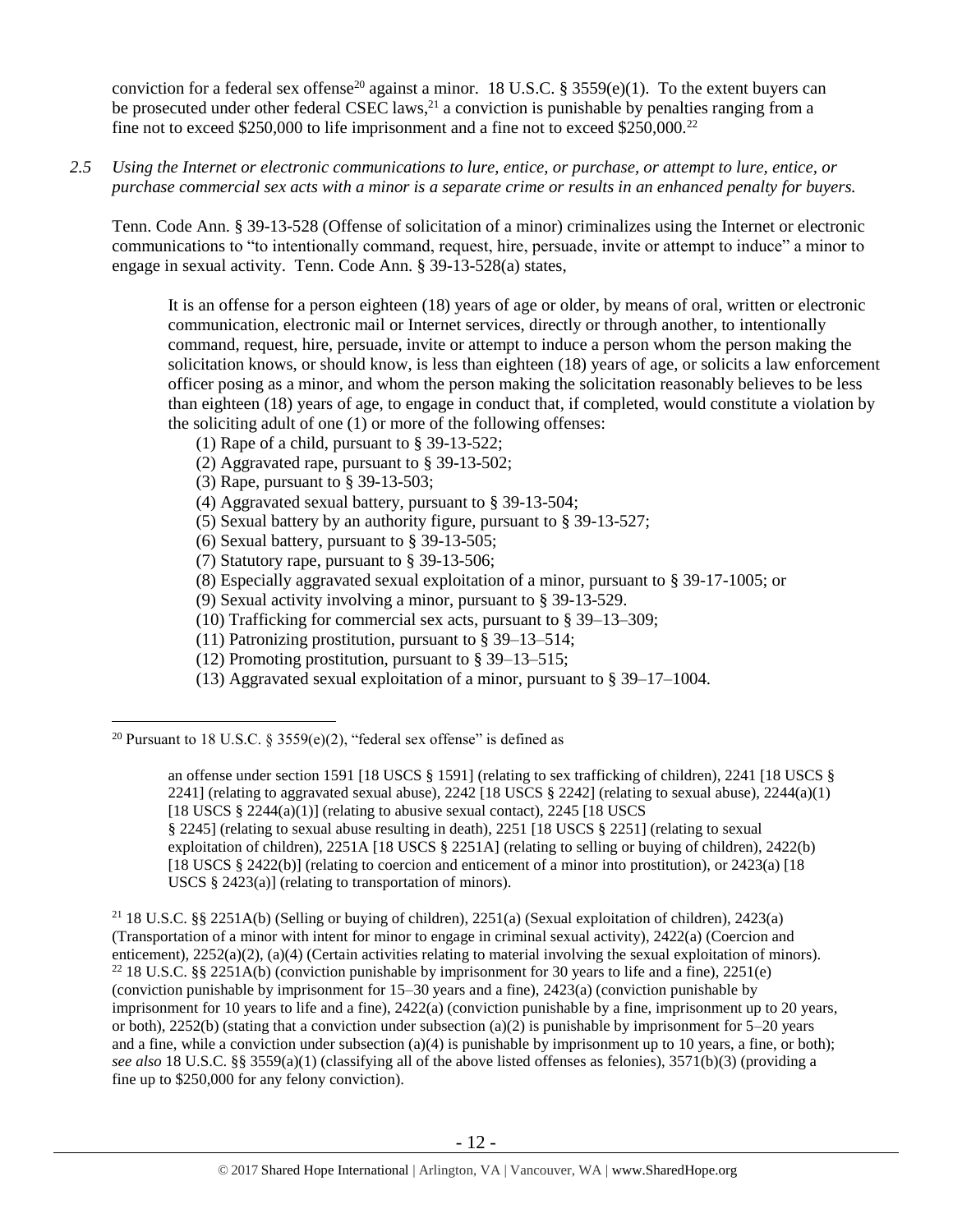Pursuant to subsection (c), "A violation of this section shall constitute an offense one (1) classification lower than the most serious crime solicited, unless the offense solicited was a Class E felony, in which case the offense shall be a Class A misdemeanor." Tenn. Code Ann. § 39-13-528(c).

In addition, Tenn. Code Ann. § 39-13-529(a) (Offense of soliciting sexual exploitation of a minor—Exploitation of a minor by electronic means) includes using

electronic communication, electronic mail or Internet service, including webcam communications, directly or through another, to intentionally command, hire, persuade, induce or cause a minor to engage in sexual activity or simulated sexual activity that is patently offensive, as defined in § 39-17- 1002, where such sexual activity or simulated sexual activity is observed by that person or by another.

Although the crime is not applicable solely to commercial sexual exploitation, the inclusion of the term "hire" brings commercial sexual activity within its range. This crime is a Class B felony punishable by imprisonment for 8–30 years and a possible fine not to exceed \$25,000. Tenn. Code Ann. §§ 39-13-529(e)(1), 40-35-  $111(b)(2)$ .

## *2.6 No age mistake defense is permitted for a buyer of commercial sex acts with any minor under 18.*

Tenn. Code Ann. § 39-13-514 (Patronizing prostitution) and § 39-13-529 (Offense of soliciting sexual exploitation of a minor—Exploitation of a minor by electronic means) expressly prohibit a mistake of age defense. Pursuant to Tenn. Code Ann. § 39-11-502(c) (Ignorance or mistake of fact), "It shall not be a defense to prosecution for a violation of § 39-13-514 or § 39-13-529 that the person charged was ignorant or mistaken as to the age of the minor."

## *2.7 Base penalties for buying sex acts with a minor under 18 are sufficiently high and not reduced for older minors.*

Tennessee's trafficking law staggers penalties based on a minor's age, but penalties are sufficiently high even when the victim is an older minor. If the victim is under 15, Tenn. Code Ann. § 39-13-309 (Trafficking for commercial sex act) is a Class A felony punishable by imprisonment for 15–60 years. Tenn. Code Ann. §§ 39-  $13-309(c)$ ,  $40-35-111(b)(1)$ . If the victim is 15 or older, a conviction under Tenn. Code Ann. § 39-13-309 is a Class B felony punishable by imprisonment for 8–30 years. Tenn. Code Ann. §§ 39-13-309(b), 40-35- 111(b)(2). Convictions under Tenn. Code Ann. § 39-13-514(b)(4)(A) (Patronizing prostitution), one of Tennessee's buyer-applicable CSEC offenses, are punishable as trafficking for commercial sex acts under § 39- 13-309, so the same staggered penalties apply.

Tenn. Code Ann. § 39-13-529 (Offense of soliciting sexual exploitation of a minor—Exploitation of a minor by electronic means), another of Tennessee's buyer-applicable CSEC offenses, does not stagger penalties based on a minor's age and provides sufficiently high penalties. Tenn. Code Ann. § 39-13-529 is as a Class B felony punishable by imprisonment for 8–30 years. Tenn. Code Ann. §§ 39-13-529(e)(1), 40-35-111(b)(2).

In contrast, Tenn. Code Ann. § 39-13-528 (Offense of solicitation of a minor) staggers penalties based on the crime solicited, and some of the crimes listed in § 39-13-528 vary based on the age of the minor and age of the buyer. Pursuant to Tenn. Code Ann. § 39-13-528(c), "A violation of this section shall constitute an offense one (1) classification lower than the most serious crime solicited, unless the offense solicited was a Class E felony, in which case the offense shall be a Class A misdemeanor." Therefore, when a buyer solicits a victim between 3–13 years of age to engage in conduct that, if it were to occur, would be rape under Tenn. Code Ann. § 39-13- 522(a) (Rape of a child), a Class A felony, the crime is punishable as a class B felony with imprisonment between 8–30 years and a possible fine not to exceed \$25,000. Tenn. Code Ann. §§ 39-13-522(a), (b)(1), 40- 35-111(b)(2). If the defendant is at least 10 years older than the victim and solicits a victim between 13–17 to engage in conduct that, if it were to occur, would be aggravated statutory rape under Tenn. Code Ann. § 39-13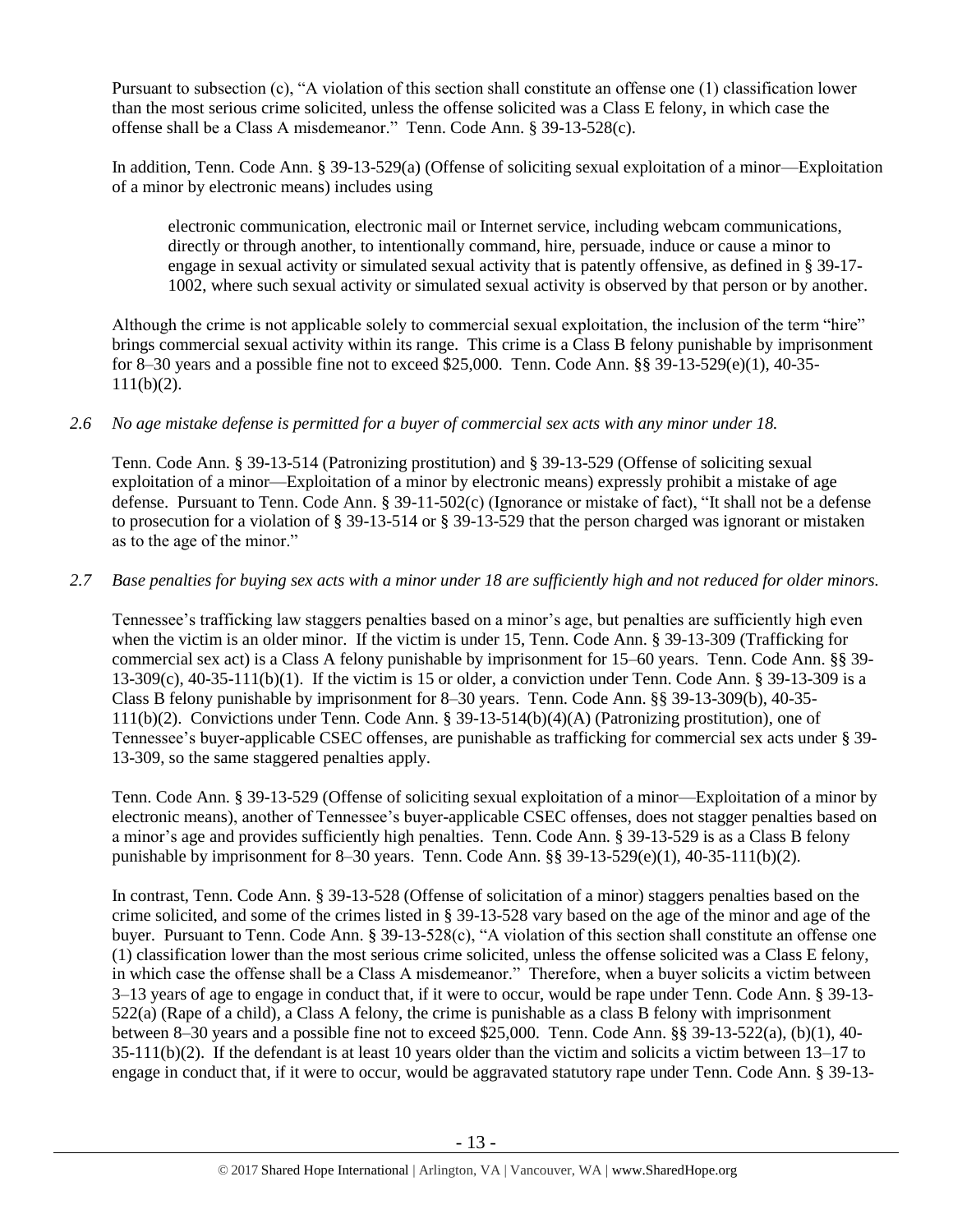506(c) (Mitigated statutory rape—Statutory rape—Aggravated statutory rape), a Class D felony, the crime is a Class E felony punishable by imprisonment of 1–6 years and a possible fine not to exceed \$3,000. Tenn. Code Ann. §§ 39-13-506(c), (d)(3), 40-35-111(b)(5). Soliciting is a Class A misdemeanor if the solicited act, if it were to occur, would be mitigated statutory rape under Tenn. Code Ann. §§ 39-13-506(a), which is typically a Class E felony and occurs when the defendant is 4 or 5 years older than a victim between 15–18. Tenn. Code Ann. §§ 39-13-506(a), (d)(1). Soliciting would also be a Class A misdemeanor if the solicited conduct, if it were to occur, would be statutory rape under Tenn. Code Ann. §§ 39-13-506(b), which is typically a Class E felony, which occurs when the victim is 13 or 14 and the defendant is between 4–10 years older than the victim, or when the victim is between 15–18 and the defendant is between 5–10 years older than the victim. Tenn. Code Ann. §§ 39-13-506(a), (b)(1), (b)(2), (d)(1), (d)(2). Class A misdemeanors are punishable by up to 11 months, 29 days imprisonment, a fine not to exceed \$2,500, or both. Tenn. Code Ann. § 40-35-111(e)(1).

#### *2.8 Financial penalties for buyers of commercial sex acts with minors are sufficiently high to make it difficult for buyers to hide the crime.*

Buyers of commercial sex with minors face fines, restitution, and asset forfeiture. Buyers convicted under Tenn. Code Ann. § 39-13-309(a) (Trafficking for commercial sex act) face a possible fine not to exceed \$25,000, unless "the victim of the offense is a child under (15) years of age, or where the offense occurs on the grounds or facilities or within 1,000 feet of a public or private school, secondary school, preschool, child care agency, public library, recreational center, or public park," in which case a possible fine not to exceed \$50,000 may be imposed. Tenn. Code Ann. §§  $39-13-309(c)$ ,  $40-35-111(b)(1)$ . The patronizing prostitution of a minor statute references the human trafficking statute for purposes of prosecutions and penalties, so the same fines and sentencing ranges apply for patronizing prostitution of a minor as they do for a human trafficking offense. Hiring a minor online for sexual activity in violation of Tenn. Code Ann. § 39-13-529(a) (Offense of soliciting sexual exploitation of a minor—Exploitation of a minor by electronic means) is a Class B felony with a possible fine not to exceed \$25,000. Tenn. Code Ann. §§ 39-13-529(e)(1), 40-35-111(b)(2). A conviction under Tenn. Code Ann. § 39-13-528(a) (Offense of solicitation of a minor) can result in a fine ranging between \$2,500 and \$25,000 based on the crime classification determined by the victim's age and the defendant's age. Tenn. Code Ann. § 40-25-111(b).

Buyers are subject to mandatory restitution to be paid to a minor who has been sexually victimized through any of the trafficking, CSEC, or sexual offenses applicable to buyers of commercial sex acts with minors. While Tennessee law allows a court, at its discretion, to order restitution to victims of any crime, Tennessee specifically requires restitution to be paid to the victim as part of the punishment under Tenn. Code Ann. §§ 39- 13-309 [Trafficking for commercial sex act], 39-13-514 [Patronizing prostitution], 39-17-1005(a) [Offense of especially sexually aggravated sexual exploitation of a minor], 39-13-528(a) [Offense of solicitation of a minor], and 39-13-529(a) [Offense of soliciting sexual exploitation of a minor – exploitation of a minor by electronic means]. Tenn. Code Ann. §§ 39-11-118(a), (b), 40-35-104(c)(2), 40-35-304. Tenn. Code Ann. § 40- 33-101 (Conveyances subject to forfeiture) provides for discretionary, criminal asset forfeiture. Upon conviction of sexual offenses pursuant to title 39, chapter 13, section 5 [Sexual offenses], which includes patronizing prostitution of adults or minors, a buyer may be ordered to forfeit "[a]ny conveyance, including a vehicle, aircraft or vessel used in the commission of," among other offenses, a sexual "offense under title 39, chapter 13, part 5 [Sexual offenses]."<sup>23</sup> Property subject to forfeiture under this section may be seized upon process issued by any circuit or criminal court with jurisdiction over the property. Seizure is permitted without process where it is incident to arrest or search, pursuant to a search warrant. Tenn. Code Ann. § 40-33-102 (Seizure authorized). Disposition of the forfeited property is governed by Tenn. Code Ann. § 40-33-110

<sup>&</sup>lt;sup>23</sup> Tenn. Code Ann. § 40-33-101(b)(1) does contain some exceptions, including that "No conveyance used by any person as a common carrier in the transaction of business as a common carrier is subject to forfeiture . . . unless it appears that the owner or other person in charge of the conveyance is a consenting party or privy to any of the offenses listed in subdivisions  $(a)(2)$ – $(4)$ ."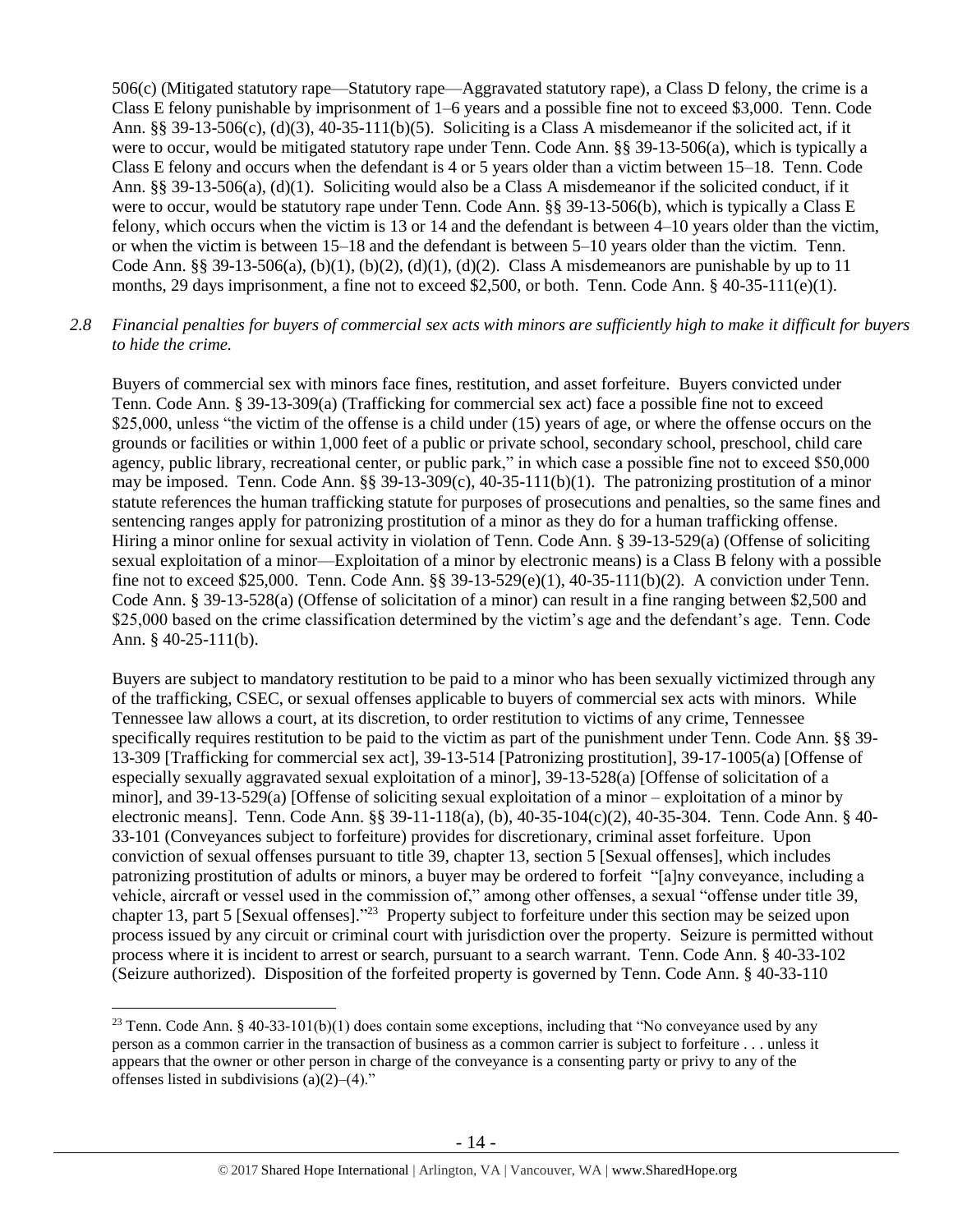(Disposition of forfeited conveyance or proceeds of sale of forfeited conveyance), which provides that the property "shall inure to the benefit of the county in which the goods were seized . . . provided, that the forfeited conveyance or the funds derived from the confiscated goods shall go to the law enforcement agency that seized the conveyance and shall be used exclusively for law enforcement purposes . . . In all other cases, the proceeds shall be transmitted to the state treasurer and deposited in the state treasury."

This discretionary, criminal forfeiture provision is reiterated, with a special focus on minor victims, in Tenn. Code Ann. § 39-13-530(a) (Forfeiture of any conveyance or real or personal property used in a sexual offense committed against minors—Child abuse fund) which provides for the forfeiture of "[a]ny conveyance or real or personal property used in the commission of an offense under this part [Sexual offenses]," which is committed "against a person under eighteen (18) years of age and was committed on or after July 1, 2006." This forfeiture is subject to the provisions of title 40, chapter 33, part 2. However, "the proceeds from all forfeitures made pursuant to this section shall be transmitted to the general fund, where there is established a general fund reserve to be allocated through the general appropriations act, which shall be known as the child abuse fund." Tenn. Code Ann. § 39-13-530(b).

Vehicle forfeiture specifically for sexual exploitation of children crimes is found in Tenn. Code Ann. § 39-17- 1008(a) (Forfeiture of any conveyance or real or personal property used in commission of an offense under this part), which provides that "[a]ny conveyance or real or personal property used in the commission of an offense under this part [Sexual exploitation of children] is subject to forfeiture under the provisions of title 40, chapter 33, part 2 [Forfeiture procedures generally]." This forfeiture is subject to the provision of title 40, chapter 33, part 2. However, "the proceeds from all forfeitures made pursuant to this section shall be transmitted to the general fund, where there is established a general fund reserve to be allocated through the general appropriations act, which shall be known as the child abuse fund." Tenn. Code Ann. § 39-17-1008(b).

Additionally, Tenn. Code Ann. § 29-3-101(e) (Definitions—Maintenance and abatement of nuisance— Forfeiture of property—Payment of moneys from forfeiture into general funds) states,

(1) Upon a person's second or subsequent conviction for promoting prostitution or patronizing prostitution, any vehicle in which such offense was committed is subject to seizure and forfeiture in accordance with the procedure established in title 39, chapter 11, part 7 [Disposition of forfeited property]; provided, however, that nothing contained within the provisions of this subsection (e) shall be construed to authorize seizure of such vehicle at any time prior to such conviction. (2) The provisions of subdivision  $(e)(1)$  apply only if the violations making the vehicle subject to seizure and forfeiture occur in Tennessee and at least one (1) of the previous violations occurs on or after July 1, 2002, and the second or subsequent offense after July 1, 2002, occurs within five (5) years of the most recent prior offense occurring after July 1, 2002.

#### *2.9 Buying and possessing images of child sexual exploitation carries penalties as high as similar federal offenses.*

Pursuant to Tenn. Code Ann. § 39-17-1004(a)(1) (Offense of aggravated sexual exploitation of a minor), "It is unlawful for a person to knowingly promote, sell, distribute, transport, purchase or exchange material, or possess with the intent to promote, sell, distribute, transport, purchase or exchange material, that includes a minor engaged in: (A) Sexual activity; or (B) Simulated sexual activity that is patently offensive."<sup>24</sup> Under subsection (b)(1), "It is unlawful for a person to knowingly promote, sell, distribute, transport, purchase or exchange material that is obscene, as defined in § 39-17-901 [Part definitions],<sup>25</sup> or possess material that is

<span id="page-14-0"></span><sup>24</sup> *See supra* note [7.](#page-3-0)

<sup>&</sup>lt;sup>25</sup> "Obscene" is defined as follows: "(A) The average person applying contemporary community standards would find that the work, taken as a whole, appeals to the prurient interest; (B) The average person applying contemporary community standards would find that the work depicts or describes, in a patently offensive way, sexual conduct; and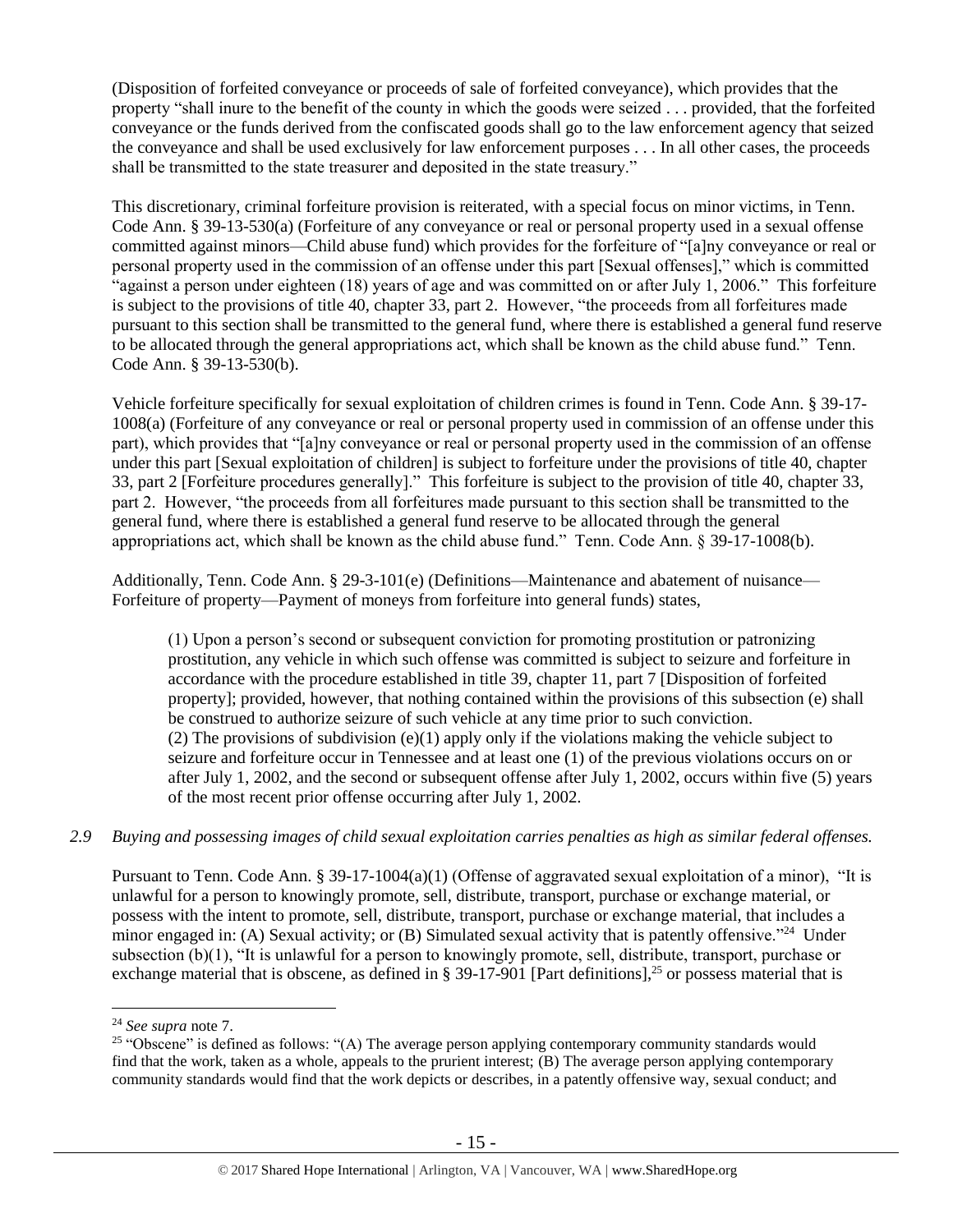obscene, with the intent to promote, sell, distribute, transport, purchase or exchange the material, which includes a minor engaged in: (A) Sexual activity; or (B) Simulated sexual activity that is patently offensive."

A person violating either subsection commits a Class C felony, and the person can be charged on individual counts for each image. Tenn. Code Ann. §§ 39-17-1004(a)(2), (4), (b)(2), (4). Class C felonies are punishable by imprisonment for 3–15 years and a possible fine not to exceed \$10,000. Tenn. Code Ann. § 40-35-111(b)(3) (Authorized terms of imprisonment and fines for felonies and misdemeanors). However, if the number of individual images is greater than 25, the crime is a Class B felony punishable by imprisonment for 8–30 years and a possible fine not to exceed \$25,000. Tenn. Code Ann. §§ 39-17-1004(a)(4), (b)(4), 40-35-111(b)(2).

Under Tenn. Code Ann. § 39-17-1003(a) (Offense of sexual exploitation of a minor), "[i]t is unlawful for any person to knowingly possess material that includes a minor engaged in: (1) Sexual activity; or (2) Simulated sexual activity that is patently offensive." The crime is a Class D felony punishable by imprisonment for 2–12 years and a possible fine not to exceed \$5,000 for each individual image possessed. Tenn. Code Ann. §§ 39-17- 1003(b), (d), 40-35-111(b)(4). If the number of images and materials exceeds 50, then the crime is a Class C felony punishable by imprisonment for 3–15 year and a possible fine not to exceed \$10,000. Tenn. Code Ann. §§ 39-17-1003(d), 40-35-111(b)(3). If the number of images and materials exceeds 100, then the crime is a Class B felony punishable by imprisonment for 8–30 years and a possible fine not to exceed \$25,000. Tenn. Code Ann. §§ 39-17-1003(d), 40-35-111(b)(2).

In comparison, a federal conviction for possession of images of child sexual exploitation  $(ICSE)^{26}$  is generally punishable by imprisonment for 5–20 years and a fine not to exceed \$250,000.<sup>27</sup> Subsequent convictions, however, are punishable by imprisonment up to 40 years and a fine not to exceed \$250,000.<sup>28</sup>

#### *2.10 Convicted buyers of commercial sex acts with minors are required to register as sex offenders*.

 $\overline{a}$ 

Persons in Tennessee convicted of a violent sexual offense or a sexual offense are required to register as sex offenders. Tenn. Code Ann. § 40-39-212(a) (Registration requirement). A "violent sexual offense" includes "[a]ggravated sexual exploitation of a minor, under § 39-17-1004," "[s]olicitation of a minor, under § 39-13- 528 [Offense of solicitation of a minor] when the offense is classified as a Class B or Class C felony," and Tenn. Code Ann. § 39-13-309 (Trafficking for commercial sex act). Tenn. Code Ann. §§ 40-39-202 (31)(F), (K), (Y). "Sexual offense" includes "[s]exual exploitation of a minor, under § 39-17-1003," "[s]olicitation of a

<sup>(</sup>C) The work, taken as a whole, lacks serious literary, artistic, political, or scientific value." Tenn. Code Ann. § 39- 17-901(10).

<sup>&</sup>lt;sup>26</sup> 18 U.S.C. §§ 2252(a)(2), (a)(4) (Certain activities relating to material involving the sexual exploitation of minors),  $2252A(a)(2)$ –(3) (Certain activities relating to material constituting or containing child pornography), 1466A(a), (b) (Obscene visual representations of the sexual abuse of children).

<sup>&</sup>lt;sup>27</sup> 18 U.S.C. §§ 2252(b) (stating that a conviction under subsection (a)(2) is punishable by imprisonment for 5–20 years and a fine, while a conviction under subsection (a)(4) is punishable by imprisonment up to 10 years, a fine, or both),  $2252A(b)(1)$  (a conviction is punishable by imprisonment for 5–20 years and a fine),  $1466A(a)$ , (b) (stating that a conviction under subsection (a) is "subject to the penalties provided in section  $2252A(b)(1)$ ," imprisonment for 5–20 years and a fine, while a conviction under subsection (b) is "subject to the penalties provided in section 2252A(b)(2)," imprisonment up to 10 years, a fine, or both); *see also* 18 U.S.C. §§ 3559(a)(1) (classifying all of the above listed offenses as felonies), 3571(b)(3) (providing a fine up to \$250,000 for any felony conviction).

<sup>&</sup>lt;sup>28</sup> 18 U.S.C. §§ 2252(b) (stating if a person has a prior conviction under subsection (a)(2), or a list of other statutes, a conviction is punishable by a fine and imprisonment for 15–40 years, but if a person has a prior conviction under subsection (a)(4), or a list of other statutes, a conviction is punishable by a fine and imprisonment for  $10-20$  years),  $2252A(b)(1)$  (stating if a person has a prior conviction under subsection (a)(2), (a)(3), or a list of other statutes, a conviction is punishable by a fine and imprisonment for  $15-40$  years),  $1466A(a)$ , (b) (stating that the penalty scheme for section 2252A(b) applies); *see also* 18 U.S.C. §§ 3559(a)(1) (classifying all of the above listed offenses as felonies), 3571(b)(3) (providing a fine up to \$250,000 for any felony conviction).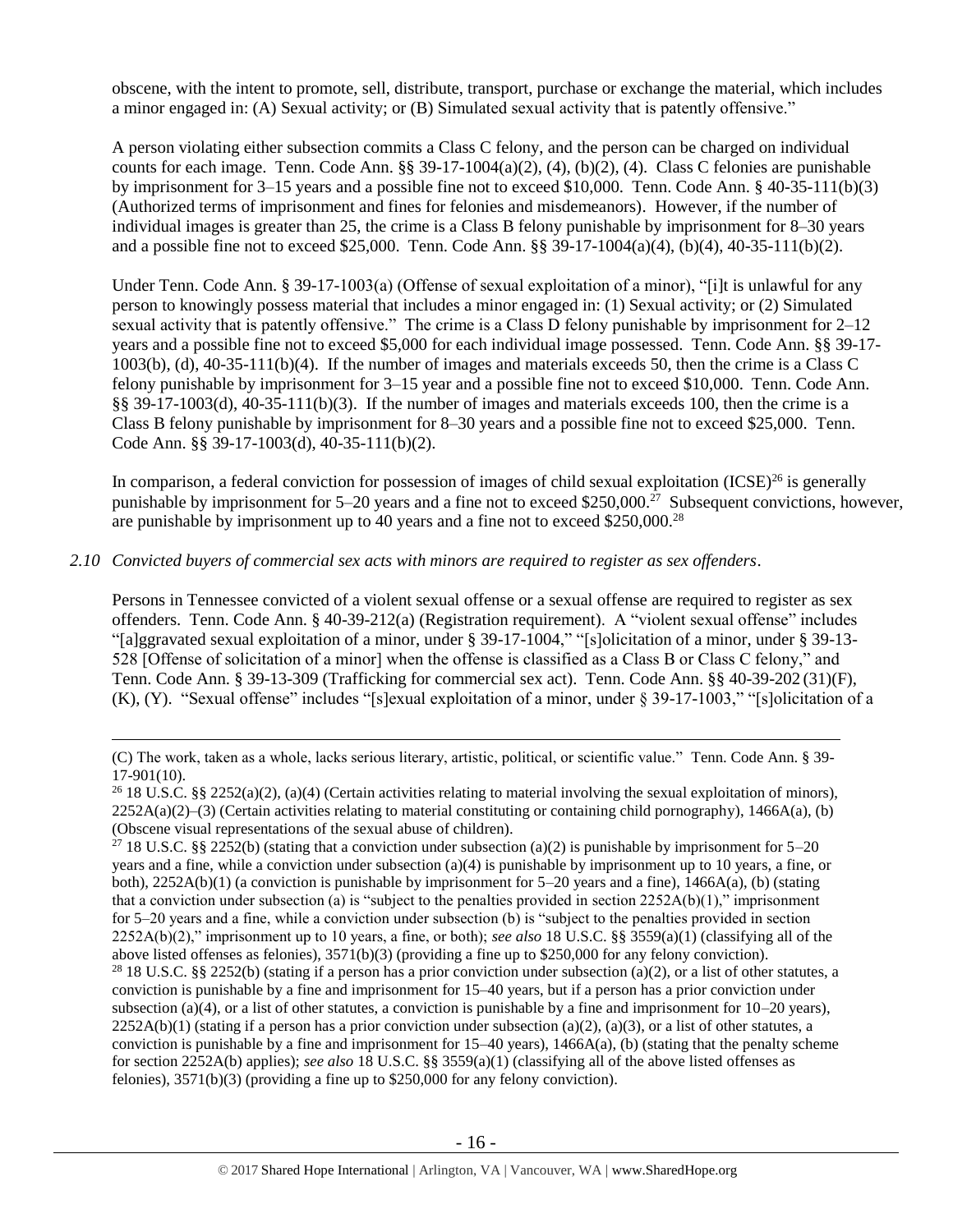minor under § 39-13-528 when the offense is classified as a Class D felony, Class E felony or a misdemeanor," "[s]tatutory rape under § 39-13-506(b),  $(d)(2)(B)^{29}$ , or aggravated statutory rape under § 39-13-506(c), patronizing prostitution of a minor under § 39-13-514," and "[s]oliciting sexual exploitation of a minor— Exploitation of a minor by electronic means, under § 39-13-529." Tenn. Code Ann. § 40-39-202(20)(A)(iv), (viii), (xvii), (xix) (Part definitions).

<sup>&</sup>lt;sup>29</sup> "In addition to the punishment provided for a person who commits statutory rape for the first time, the trial judge may order, after taking into account the facts and circumstances surrounding the offense, including the offense for which the person was originally charged and whether the conviction was the result of a plea bargain agreement, that the person be required to register as a sexual offender pursuant to title 40, chapter 39, part 2."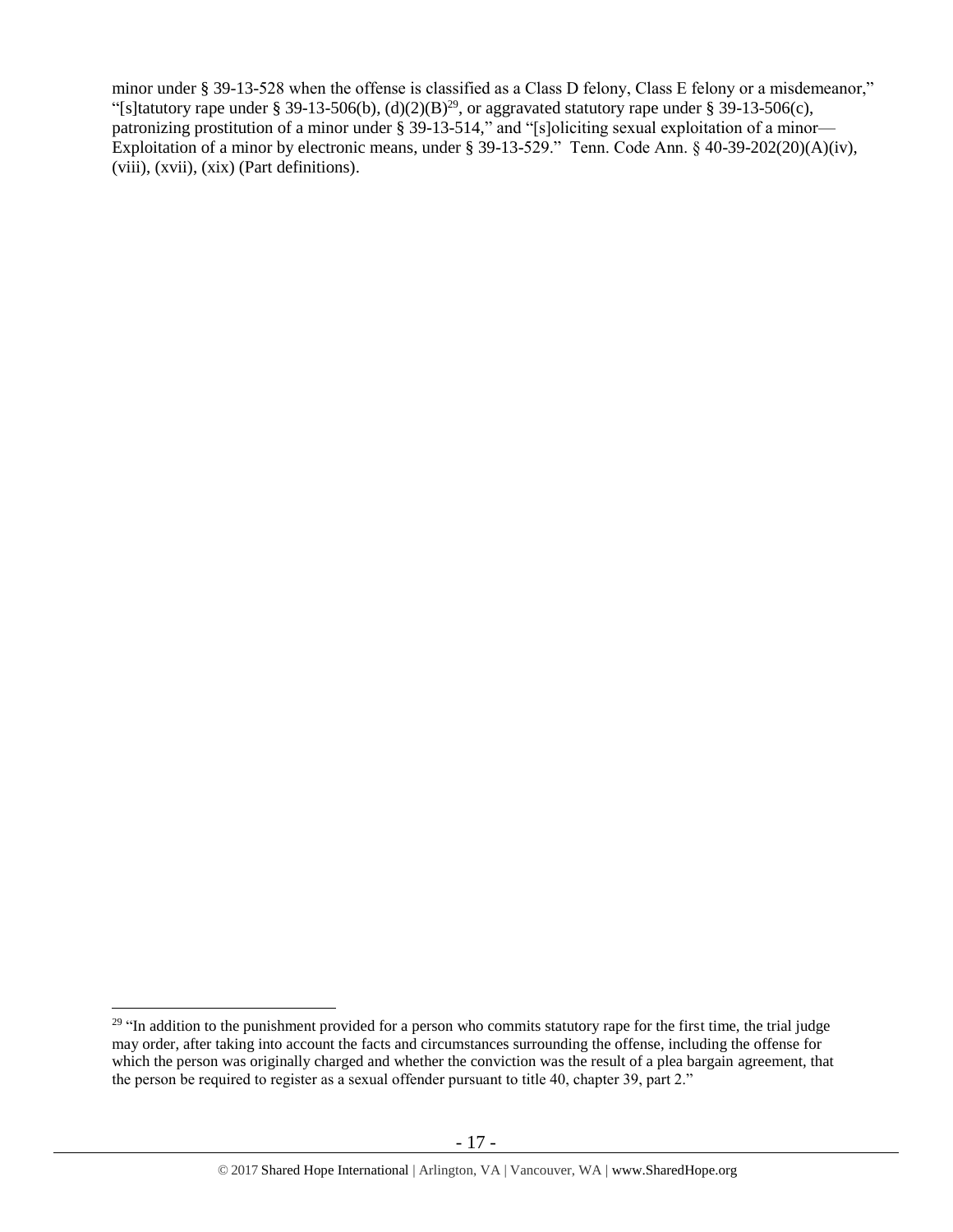## *Legal Components:*

- *3.1 Penalties for trafficking a child for sexual exploitation are as high as federal penalties.*
- *3.2 Creating and distributing images of child sexual exploitation carries penalties as high as similar federal offenses.*
- *3.3 Using the Internet or electronic communications to lure, entice, recruit, or sell commercial sex acts with a minor is a separate crime or results in an enhanced penalty for traffickers.*
- *3.4 Financial penalties for traffickers, including asset forfeiture, are sufficiently high.*
- *3.5 Convicted traffickers are required to register as sex offenders.*
- *3.6 Laws relating to termination of parental rights include sex trafficking or commercial sexual exploitation of children (CSEC) offenses as grounds for termination in order to prevent traffickers from exploiting their parental rights as a form of control.*

*\_\_\_\_\_\_\_\_\_\_\_\_\_\_\_\_\_\_\_\_\_\_\_\_\_\_\_\_\_\_\_\_\_\_\_\_\_\_\_\_\_\_\_\_\_\_\_\_\_\_\_\_\_\_\_\_\_\_\_\_\_\_\_\_\_\_\_\_\_\_\_\_\_\_\_\_\_\_\_\_\_\_\_\_\_\_\_\_\_\_\_\_\_\_*

## *Legal Analysis:*

 $\overline{a}$ 

*3.1 Penalties for trafficking a child for sexual exploitation are as high as federal penalties.<sup>30</sup>*

Tenn. Code Ann. § 39-13-309(c) (Trafficking for commercial sex act) is:

a Class B felony, except where the victim of the offense is a child under fifteen (15) years of age, or where the offense occurs on the grounds or facilities or within one thousand feet (1,000') of a public or private school, secondary school, preschool, child care agency, public library, recreational center, or public park, a violation of subsection (a) is a Class A felony.

A Class A felony is punishable by imprisonment for 15–60 years and a possible fine not to exceed \$50,000 and a class B felony is punishable by imprisonment for 8–30 years and a possible fine not to exceed \$25,000.<sup>31</sup> Tenn. Code Ann. §§ 39-13-309(c), 40-35-111(b)(1), (2).

<sup>31</sup> Traffickers who are members of criminal gangs could receive enhanced penalties pursuant to Tenn. Code Ann.

Furthermore, pursuant to subsection (e),

<sup>30</sup>*See* discussion of relevant provisions *supra* Components 1.1 and 1.2.

<sup>§ 40-35-121(</sup>b) (Criminal gang offenses—Enhanced punishment—Procedure):

A criminal gang offense committed by a defendant shall be punished one (1) classification higher than the classification established by the specific statute creating the offense committed if:

<sup>(1)</sup> The defendant was a criminal gang member at the time of the offense; and

<sup>(2)</sup> The criminal gang offense was committed at the direction of, in association with, or for the benefit

of the defendant's criminal gang or a member of the defendant's criminal gang."

A criminal gang offense committed by a defendant shall be punished two (2) classifications higher than the classification established by the specific statute creating the offense committed if, at the time the offense was committed:

<sup>(1)</sup> The defendant was a criminal gang member;

<sup>(2)</sup> The defendant was also a leader or organizer of the criminal gang; and

<sup>(3)</sup> The offense was at the direction of, in association with, or for the benefit of the defendant's

criminal gang or a member of the defendant's criminal gang. at the time the offense was committed."

A "criminal gang offense" is defined in Tenn. Code Ann. § 40-35-121(a)(3) as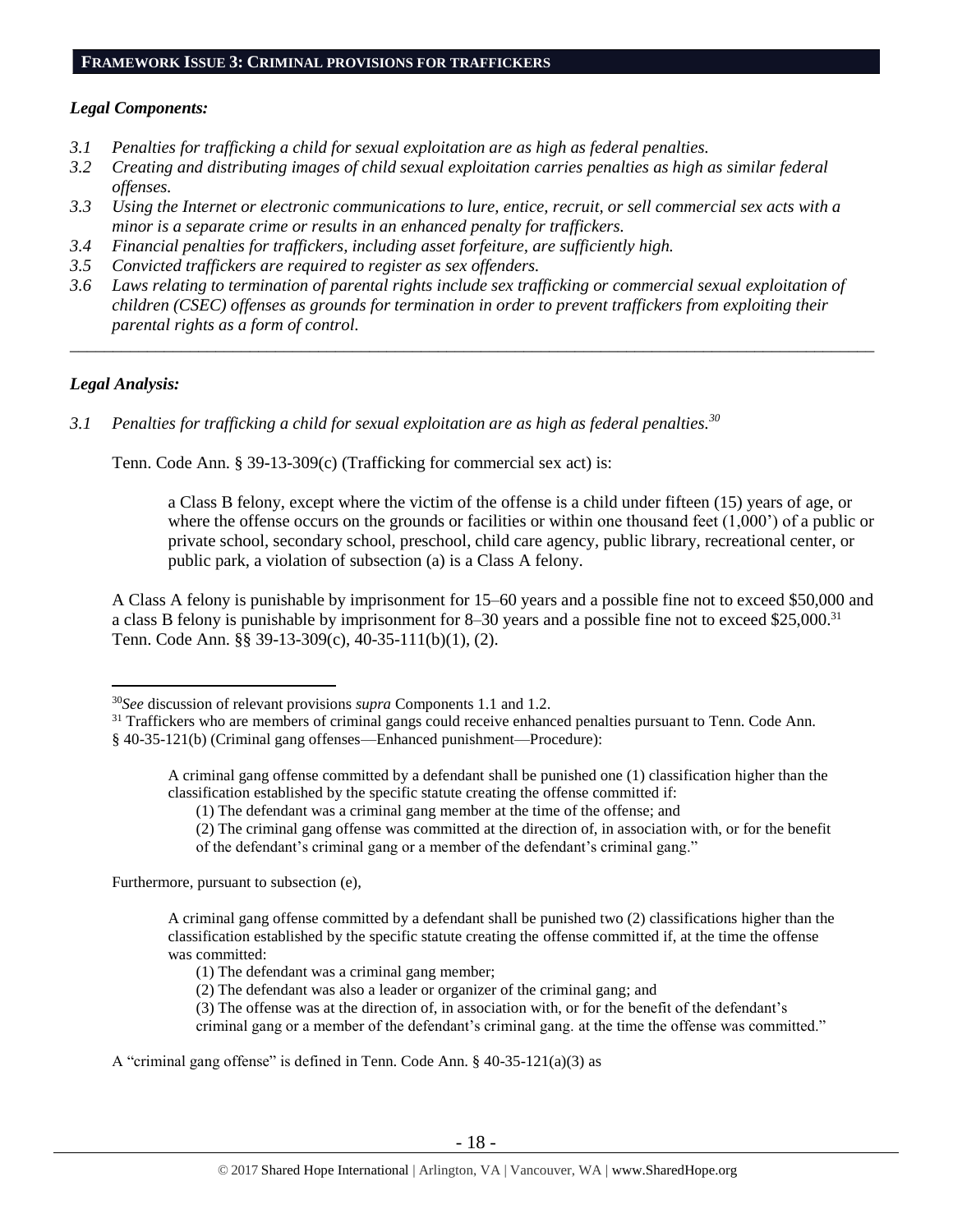When a violation of Tenn. Code Ann. § 39-13-515 (Promoting prostitution) involves a minor victim, Tenn. Code Ann. § 39-13-515 provides that traffickers face the penalties provided under Tenn. Code Ann. § 39-13- 309.

Tenn. Code Ann. § 39-13-529(a) (Offense of soliciting sexual exploitation of a minor—Exploitation of a minor by electronic means) prohibits a person "eighteen (18) years or older, by means of oral, written or electronic communication, electronic mail or Internet service, including webcam communications, directly or through another, to intentionally command, hire, persuade, induce or cause a minor to engage in sexual activity or simulated sexual activity that is patently offensive,<sup>32</sup> . . . where such sexual activity or simulated sexual activity is observed by that person or by another." This crime is a Class B felony punishable by imprisonment for 8–30 years and a possible fine not to exceed \$25,000. Tenn. Code Ann. §§ 39-13-529(e)(1), 40-35-111(b)(2). Lastly, pursuant to Tenn. Code Ann. § 39-13-528(c) (Offense of solicitation of a minor), "A violation of this section shall constitute an offense one (1) classification lower than the most serious crime solicited, unless the offense solicited was a Class E felony, in which case the offense shall be a Class A misdemeanor."

In addition to the above offenses, a trafficker could be found guilty of money laundering pursuant to Tenn. Code Ann. § 39-14-903 (Criminal penalties). Tenn. Code Ann. § 39-14-903(b)(1) states, "It is an offense to knowingly use proceeds<sup>33</sup> derived directly or indirectly from a specified unlawful activity<sup>34</sup> with the intent to

<span id="page-18-1"></span><span id="page-18-0"></span>[A]ny violation of Tennessee law: (A) During the perpetration of which the defendant knowingly causes, or threatens to cause, death or bodily injury to another person or persons and specifically includes rape of a child, aggravated rape and rape; or (B) That results, or was intended to result, in the defendant's receiving income, benefit, property, money or anything of value from the commission of any aggravated burglary, or from the illegal sale, delivery or manufacture of a controlled substance or firearm.

A "criminal gang member" is defined in Tenn. Code Ann.  $\S$  40-35-121(a)(2) as the following:

[A] person who is a member of a criminal gang, as defined in subdivision (a)(1), who meets two (2) or more of the following criteria:

(A) Admits to criminal gang involvement;

(B) Is identified as a criminal gang member by a parent or guardian;

(C) Is identified as a criminal gang member by a documented reliable informant;

(D) Resides in or frequents a particular criminal gang's area, adopts their style or dress, their use of hand signs or their tattoos and associates with known criminal gang members;

(E) Is identified as a criminal gang member by an informant of previously untested reliability and the identification is corroborated by independent information;

(F) Has been arrested more than once in the company of identified criminal gang members for offenses that are consistent with usual criminal gang activity; or

(G) Is identified as a criminal gang member by physical evidence such as photographs or other documentation.

"Criminal gang" is defined as "a formal or informal ongoing organization, association or group consisting of three (3) or more persons that has: (A) As one (1) of its primary activities, the commission of criminal gang offenses; (B) Two (2) or more members who, individually or collectively, engage in or have engaged in a pattern of criminal gang activity." Tenn. Code Ann. § 40-35-121(a)(1).

<sup>32</sup> *See supra* note [7.](#page-3-0)

 $\overline{a}$ 

<sup>33</sup> "Proceeds' includes gross profits from the commission of any specified unlawful activity, including property, real, personal or intangible of any kind, acquired or derived, directly or indirectly, from, produced through, realized through or caused by an act or omission." Tenn. Code Ann. § 39-14-902(4).

<sup>34</sup> "Knowingly uses or attempts to use proceeds derived directly or indirectly from a specified unlawful activity' means that any person or party to the transaction or act knew that the property or proceeds involved in the transaction or act represented or constituted, either in whole or in part, proceeds from some form, though not necessarily which form, of any criminal offense under the laws of this state, or any other jurisdiction. A person, corporation or financial institution receiving funds or property in the ordinary course of business shall not have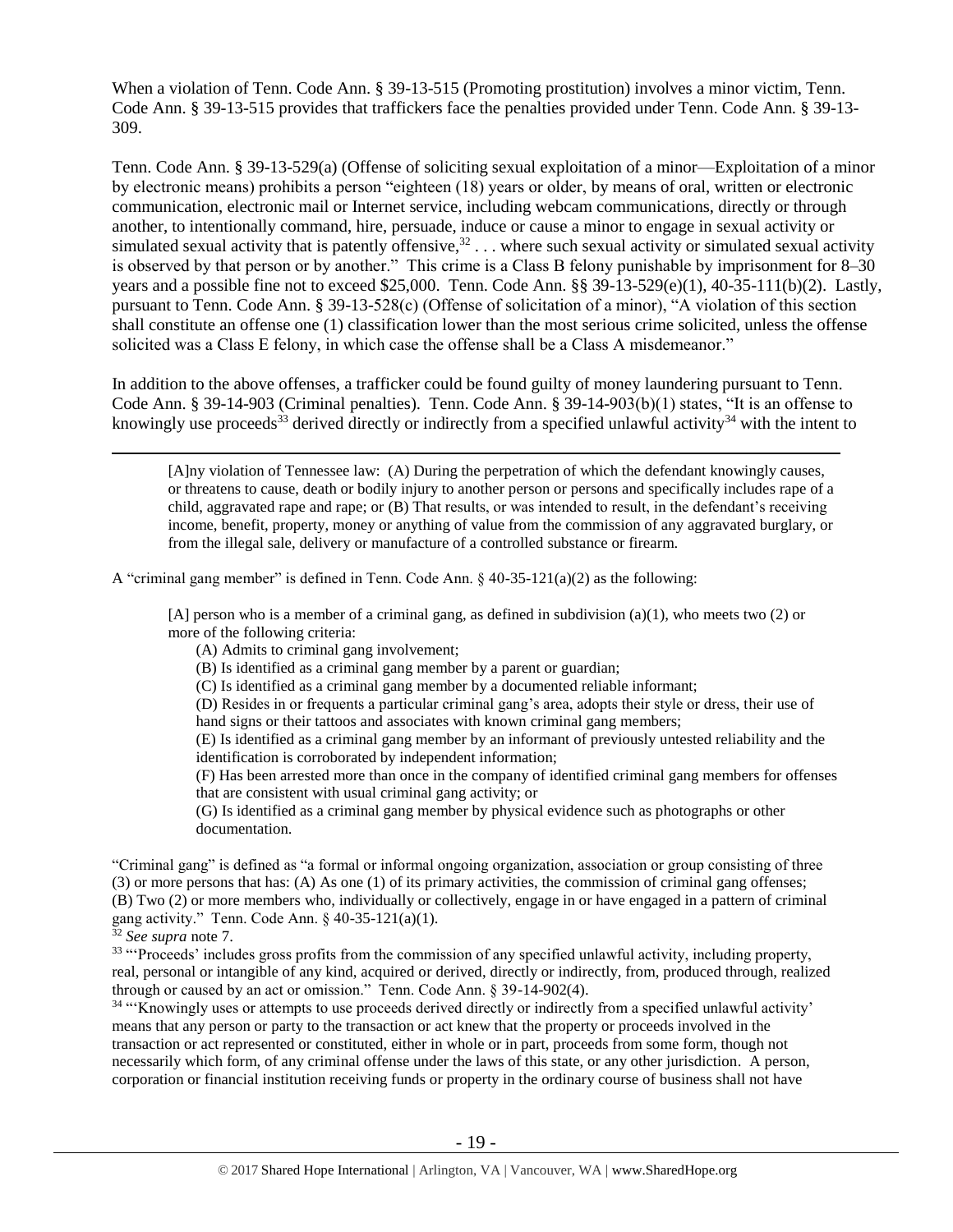promote, in whole or in part, the carrying on of a specified unlawful activity." A violation of the money laundering statute constitutes a Class B felony punishable by imprisonment for 8–30 years and a possible fine not to exceed \$25,000. Tenn. Code Ann. §§ 39-14-903(a)(2), (b)(2), 40-35-111(b)(2).

In comparison, if the victim is under the age of 14, a conviction under the Trafficking Victims Protection Act (TVPA)<sup>35</sup> for child sex trafficking is punishable by 15 years to life imprisonment and a fine not to exceed \$250,000. 18 U.S.C. §§ 1591(b)(1), 3559(a)(1), 3571(b)(3). If the victim is between the ages of 14–17, a conviction is punishable by 10 years to life imprisonment and a fine not to exceed \$250,000. 18 U.S.C. §§ 1591(b)(2), 3559(a)(1), 3571(b)(3). A conviction is punishable by mandatory life imprisonment, however, if the trafficker has a prior conviction for a federal sex offense<sup>36</sup> against a minor. 18 U.S.C. § 3559(e)(1).

## *3.2 Creating and distributing images of child sexual exploitation carries penalties as high as similar federal offenses*.

Pursuant to Tenn. Code Ann. § 39-17-1004(a)(1) (Offense of aggravated sexual exploitation of a minor), "It is unlawful for a person to knowingly promote, sell, distribute, transport, purchase or exchange material, or possess with the intent to promote, sell, distribute, transport, purchase or exchange material, that includes a minor engaged in: (A) Sexual activity; or (B) Simulated sexual activity that is patently offensive."<sup>37</sup> Under subsection (b)(1), "It is unlawful for a person to knowingly promote, sell, distribute, transport, purchase or exchange material that is obscene, as defined in § 39-17-901 [Part definitions],<sup>38</sup> or possess material that is obscene, with the intent to promote, sell, distribute, transport, purchase or exchange the material, which includes a minor engaged in: (A) Sexual activity; or (B) Simulated sexual activity that is patently offensive."

A violation of Tenn. Code Ann. § 39-17-1004(a), (b) is generally a Class C felony, and the individual can be charged on individual counts for each image. Tenn. Code Ann. §  $39-17-1004(a)(2)$ ,  $(4)$ ,  $(b)(2)$ ,  $(4)$ . Class C felonies are punishable by imprisonment for 3–15 year and a possible fine not to exceed \$10,000. Tenn. Code Ann. §40-35-111(b)(3) (Authorized terms of imprisonment and fines for felonies and misdemeanors). However, if the number of individual images is greater than 25, the crime is a Class B felony punishable by imprisonment for 8–30 years and a possible fine not to exceed \$25,000. Tenn. Code Ann. §§ 1004(a)(4), (b)(4), 40-35-111(b)(2).

Under Tenn. Code Ann. § 39-17-1005(a) (Offense of especially aggravated sexual exploitation of a minor), "It is unlawful for a person to knowingly promote, employ, use, assist, transport or permit a minor to participate in the performance of, or in the production of, acts or material that includes the minor engaging in: (1) Sexual activity; or (2) Simulated sexual activity that is patently offensive." A violation of Tenn. Code Ann. § 39-17-1005(a) is a Class B felony punishable by imprisonment for 8–30 years and a possible fine not to exceed \$25,000. Tenn. Code Ann. §§ 40-35-111(b)(2), 39-17-1005(d). A person

'knowledge' that the funds or property so received represented proceeds of any specified unlawful activity solely because of: (A) The identity or reputation of the transferor of the funds or property; or (B) The identity or reputation of an associate of the transferor." Tenn. Code Ann. § 39-14-902(3). Additionally, "'Specified unlawful activity' means any act, including any preparatory or completed offense, committed for financial gain that is punishable as a felony under the laws of this state, or if the act occurred outside this state, would be punishable by confinement for more than one (1) year under the laws of the state in which it occurred." Tenn. Code Ann. § 39-14-902(6)(A). It "does not mean an act, including any preparatory or completed offense, committed for financial gain that is punishable under chapter 17, part 5 of this title, or similar provisions of law in another state." Tenn. Code Ann.  $§$  39-14-902(6)(B).

<sup>&</sup>lt;sup>35</sup> Trafficking Victims Protection Act (TVPA) of 2000, Pub. L. No. 106-386, 114 Stat. 1464, 1466 (codified in scattered sections of 18 and 22 U.S.C.).

<sup>36</sup> *See supra* note [19.](#page-10-0) 

<sup>37</sup> *See supra* note [7.](#page-3-0)

<sup>38</sup> *See supra* note [25.](#page-14-0)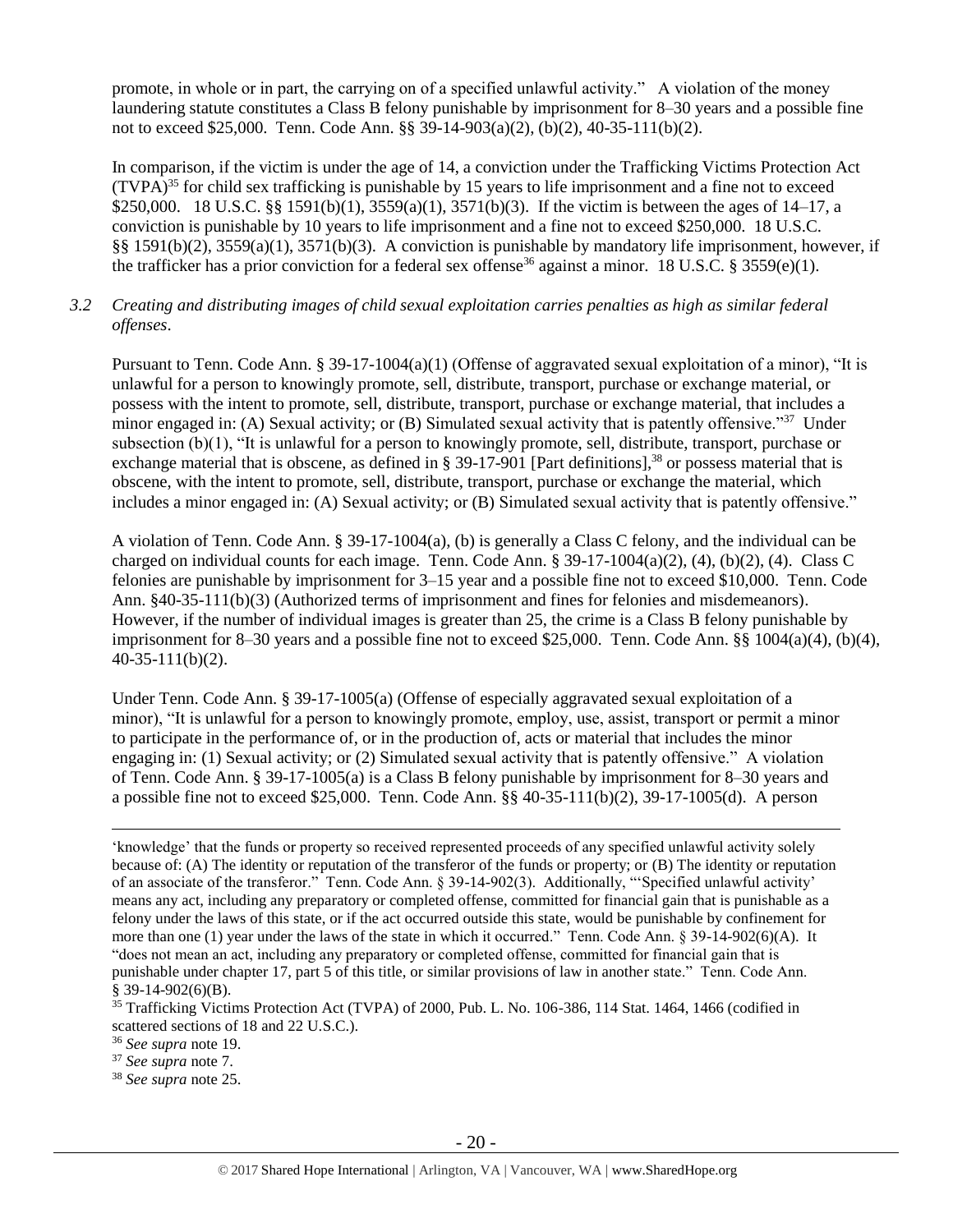may be separately charged "for each individual performance, image, picture, drawing, photograph, motion picture film, videocassette tape, or other pictorial representation." Tenn. Code Ann. § 39-17- 1005(b).

In comparison, if the victim is under the age of 14, a conviction under the TVPA for child sex trafficking is punishable by 15 years to life imprisonment and a fine not to exceed \$250,000. 18 U.S.C. §§ 1591(b)(1),  $3559(a)(1)$ ,  $3571(b)(3)$ . If the victim is between the ages of  $14-17$ , a conviction is punishable by 10 years to life imprisonment and a fine not to exceed \$250,000. 18 U.S.C. §§ 1591(b)(2), 3559(a)(1), 3571(b)(3). A conviction is punishable by mandatory life imprisonment, however, if the trafficker has a prior conviction for a federal sex offense<sup>39</sup> against a minor. 18 U.S.C. § 3559 $(e)(1)$ . Additionally, a federal conviction for distribution of images of child sexual exploitation  $(ICSE)^{40}$  is generally punishable by imprisonment for 5–20 years and a fine not to exceed \$250,000.<sup>41</sup> Subsequent convictions, however, are punishable by imprisonment up to 40 years and a fine not to exceed \$250,000.<sup>42</sup>

*3.3 Using the Internet or electronic communications to lure, entice, recruit, or sell commercial sex acts with a minor is a separate crime or results in an enhanced penalty for traffickers.*

Tenn. Code Ann. § 39-13-528 (Offense of solicitation of a minor) criminalizes using the Internet or other electronic communication to "to intentionally command, request, hire, persuade, invite or attempt to induce" a minor to engage in sexual activity. Tenn. Code Ann. § 39-13-528(a) states,

It is an offense for a person eighteen (18) years of age or older, by means of oral, written or electronic communication, electronic mail or Internet services, directly or through another, to intentionally command, request, hire, persuade, invite or attempt to induce a person whom the person making the solicitation knows, or should know, is less than eighteen (18) years of age, or solicits a law enforcement officer posing as a minor, and whom the person making the solicitation reasonably believes to be less than eighteen (18) years of age, to engage in conduct that, if completed, would constitute a violation by the soliciting adult of one (1) or more of the following offenses:

- (1) Rape of a child, pursuant to [§ 39-13-522;](https://a.next.westlaw.com/Link/Document/FullText?findType=L&pubNum=1000039&cite=TNSTS39-13-522&originatingDoc=N61AFE9D1CCE411DB8F04FB3E68C8F4C5&refType=LQ&originationContext=document&transitionType=DocumentItem&contextData=(sc.UserEnteredCitation))
- (2) Aggravated rape, pursuant to [§ 39-13-502;](https://a.next.westlaw.com/Link/Document/FullText?findType=L&pubNum=1000039&cite=TNSTS39-13-502&originatingDoc=N61AFE9D1CCE411DB8F04FB3E68C8F4C5&refType=LQ&originationContext=document&transitionType=DocumentItem&contextData=(sc.UserEnteredCitation))
- (3) Rape, pursuant to [§ 39-13-503;](https://a.next.westlaw.com/Link/Document/FullText?findType=L&pubNum=1000039&cite=TNSTS39-13-503&originatingDoc=N61AFE9D1CCE411DB8F04FB3E68C8F4C5&refType=LQ&originationContext=document&transitionType=DocumentItem&contextData=(sc.UserEnteredCitation))
- (4) Aggravated sexual battery, pursuant to [§ 39-13-504;](https://a.next.westlaw.com/Link/Document/FullText?findType=L&pubNum=1000039&cite=TNSTS39-13-504&originatingDoc=N61AFE9D1CCE411DB8F04FB3E68C8F4C5&refType=LQ&originationContext=document&transitionType=DocumentItem&contextData=(sc.UserEnteredCitation))
- (5) Sexual battery by an authority figure, pursuant to [§ 39-13-527;](https://a.next.westlaw.com/Link/Document/FullText?findType=L&pubNum=1000039&cite=TNSTS39-13-527&originatingDoc=N61AFE9D1CCE411DB8F04FB3E68C8F4C5&refType=LQ&originationContext=document&transitionType=DocumentItem&contextData=(sc.UserEnteredCitation))
- (6) Sexual battery, pursuant to [§ 39-13-505;](https://a.next.westlaw.com/Link/Document/FullText?findType=L&pubNum=1000039&cite=TNSTS39-13-505&originatingDoc=N61AFE9D1CCE411DB8F04FB3E68C8F4C5&refType=LQ&originationContext=document&transitionType=DocumentItem&contextData=(sc.UserEnteredCitation))

<sup>39</sup>*See supra* note [20](#page-11-0) for the definition of "federal sex offense."

 $40$  18 U.S.C. §§ 2252(a)(1), (a)(2), (a)(3) (Certain activities relating to material involving the sexual exploitation of minors),  $2252A(a)(2)$ ,  $(a)(3)$  (Certain activities relating to material constituting or containing child pornography), 1466A(a) (Obscene visual representations of the sexual abuse of children).

<sup>&</sup>lt;sup>41</sup> 18 U.S.C. §§ 2252(b) (stating that a conviction under subsection (a)(1), (a)(2), or (a)(3) is punishable by imprisonment for  $5-20$  years and a fine),  $2252A(b)(1)$  (a conviction is punishable by imprisonment for  $5-20$  years and a fine), 1466A(a), (b) (stating that a conviction under subsection (a) is "subject to the penalties provided in section 2252A(b)(1)," imprisonment for 5–20 years and a fine, while a conviction under subsection (b) is "subject to the penalties provided in section 2252A(b)(2)," imprisonment up to 10 years, a fine, or both); *see also* 18 U.S.C. §§ 3559(a)(1) (classifying all of the above listed offenses as felonies),  $3571(b)(3)$  (providing a fine up to \$250,000 for any felony conviction).

<sup>&</sup>lt;sup>42</sup> 18 U.S.C. §§ 2252(b) (stating if a person has a prior conviction under subsection (a)(1), (a)(2), or (a)(3) or a list of other statutes, a conviction is punishable by a fine and imprisonment for 15–40 years), 2252A(b)(1) (stating if a person has a prior conviction under subsection (a)(2), (a)(3), or a list of other statutes, a conviction is punishable by a fine and imprisonment for 15–40 years), 1466A(a), (b) (stating that the penalty scheme for section 2252A(b) applies); *see also* 18 U.S.C. §§ 3559(a)(1) (classifying all of the above listed offenses as felonies), 3571(b)(3) (providing a fine up to \$250,000 for any felony conviction).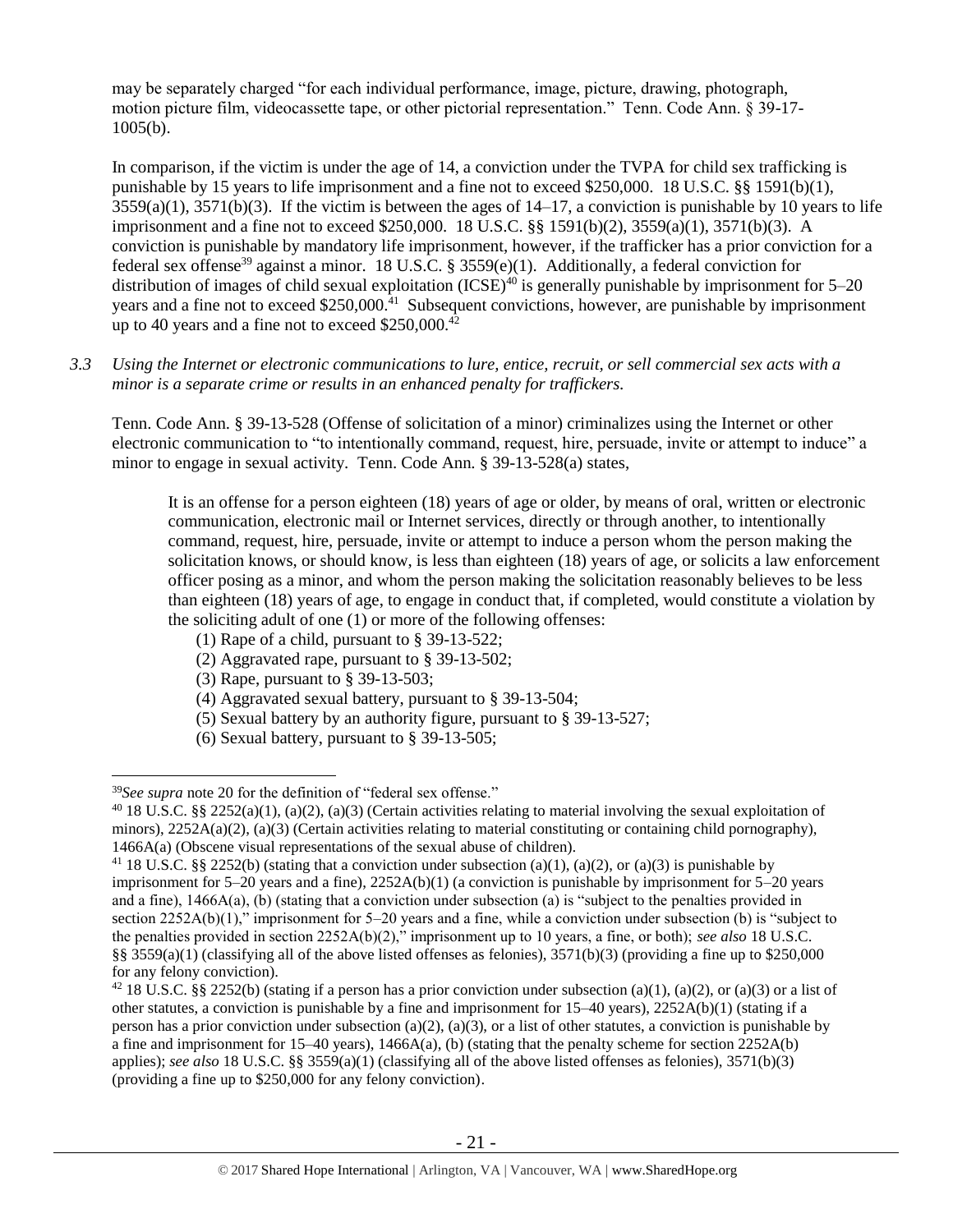- (7) Statutory rape, pursuant to [§ 39-13-506;](https://a.next.westlaw.com/Link/Document/FullText?findType=L&pubNum=1000039&cite=TNSTS39-13-506&originatingDoc=N61AFE9D1CCE411DB8F04FB3E68C8F4C5&refType=LQ&originationContext=document&transitionType=DocumentItem&contextData=(sc.UserEnteredCitation))
- (8) Especially aggravated sexual exploitation of a minor, pursuant to [§ 39-17-1005;](https://a.next.westlaw.com/Link/Document/FullText?findType=L&pubNum=1000039&cite=TNSTS39-17-1005&originatingDoc=N61AFE9D1CCE411DB8F04FB3E68C8F4C5&refType=LQ&originationContext=document&transitionType=DocumentItem&contextData=(sc.UserEnteredCitation)) or
- (9) Sexual activity involving a minor, pursuant to [§ 39-13-529.](https://a.next.westlaw.com/Link/Document/FullText?findType=L&pubNum=1000039&cite=TNSTS39-13-529&originatingDoc=N61AFE9D1CCE411DB8F04FB3E68C8F4C5&refType=LQ&originationContext=document&transitionType=DocumentItem&contextData=(sc.UserEnteredCitation))
- (10) Trafficking for commercial sex acts, pursuant to § 39–13–309;
- (11) Patronizing prostitution, pursuant to § 39–13–514;
- (12) Promoting prostitution, pursuant to § 39–13–515;
- (13) Aggravated sexual exploitation of a minor, pursuant to § 39–17–1004.

Pursuant to subsection (c), "A violation of this section shall constitute an offense one (1) classification lower than the most serious crime solicited, unless the offense solicited was a Class E felony, in which case the offense shall be a Class A misdemeanor." Tenn. Code Ann. § 39-13-528(c).

In addition, Tenn. Code Ann. § 39-13-529(a) (Offense of soliciting sexual exploitation of a minor—Exploitation of a minor by electronic means) includes soliciting by electronic means, including "electronic communication, electronic mail or Internet service, including webcam communications . . . ." Although the crime is not applicable solely to commercial sexual exploitation, the inclusion of the term "hire" brings commercial sexual activity within its range. This crime is a Class B felony punishable by imprisonment for 8–30 years and a possible fine not to exceed \$25,000. Tenn. Code Ann. §§ 39-13-529(e)(1), 40-35-111(b)(2).

*3.4 Financial penalties for traffickers, including asset forfeiture, are sufficiently high*.

Traffickers are subject to various criminal fines. Tenn. Code Ann. § 39-13-309 (Trafficking for commercial sex act) is a Class B felony subject to a possible fine not to exceed \$25,000. Tenn. Code Ann. §§ 40-35-111(b)(2), 39-13-309(b). However, a violation of Tenn. Code Ann § 39-13-309 is a Class A felony "where the victim of the offense is a child under (15) years of age, or where the offense occurs on the grounds or facilities or within 1,000 feet of a public or private school, secondary school, preschool, child care agency, public library, recreational center, or public park." A Class A felony is punishable a possible fine not to exceed \$50,000. Tenn. Code Ann. §§ 39-13-309(c), 40-35-111(b)(1).

A trafficker faces these same penalties for promoting prostitution of a minor. Tenn. Code Ann. § 39-13-515(c) (Promoting prostitution), states, "Promoting prostitution of a minor is punishable as trafficking for a commercial sex act under § 39-13-309."

Hiring a minor online for sexual activity in violation of Tenn. Code Ann. § 39-13-529 (Offense of soliciting sexual exploitation of a minor—Exploitation of a minor by electronic means) is a Class B felony with a possible fine not to exceed \$25,000. Tenn. Code Ann. §§ 39-13-529(e)(1), 40-35-111(b)(2). An offense under Tenn. Code Ann. § 39-13-528(a) (Offense of solicitation of a minor) can result in a fine ranging between \$2,500 and \$25,000 based on the crime classification determined by the age of the victim and the defendant. Tenn. Code Ann. § 40-35-111(b)(2). A money laundering violation under Tenn. Code Ann. § 39-14-903(b)(1) is a Class B felony subject to a possible fine not to exceed \$25,000. Tenn. Code Ann. §§ 39-14-903(b)(2), 40-35-111(b)(2).

Traffickers are subject to mandatory restitution. Pursuant to Tenn. Code Ann. § 39-11-118(b), a trafficker shall be sentenced to pay restitution to a minor if the trafficker was convicted under Tenn. Code Ann. §§ 39–13–309 (Trafficking a person for a commercial sex act), . . . 39–17–1005(a) (Especially aggravated sexual exploitation), 39–13–528(a) (Solicitation of person under 18 years of age), or 39–13–529(a) (Solicitation of minor to observe sexual conduct). Tenn. Code Ann. §§ 39-11-118, 40-35-104(c)(2), 40-35-304.

Pursuant to Tenn. Code Ann. § 39-11-703(c) (Criminal proceeds subject to forfeiture), a trafficker will be subject to mandatory, criminal asset forfeiture for violating Tenn. Code Ann. § 39-13-309. Tenn. Code Ann. § 39-11-703(a), (b) (Criminal proceeds subject to forfeiture) states in relevant part,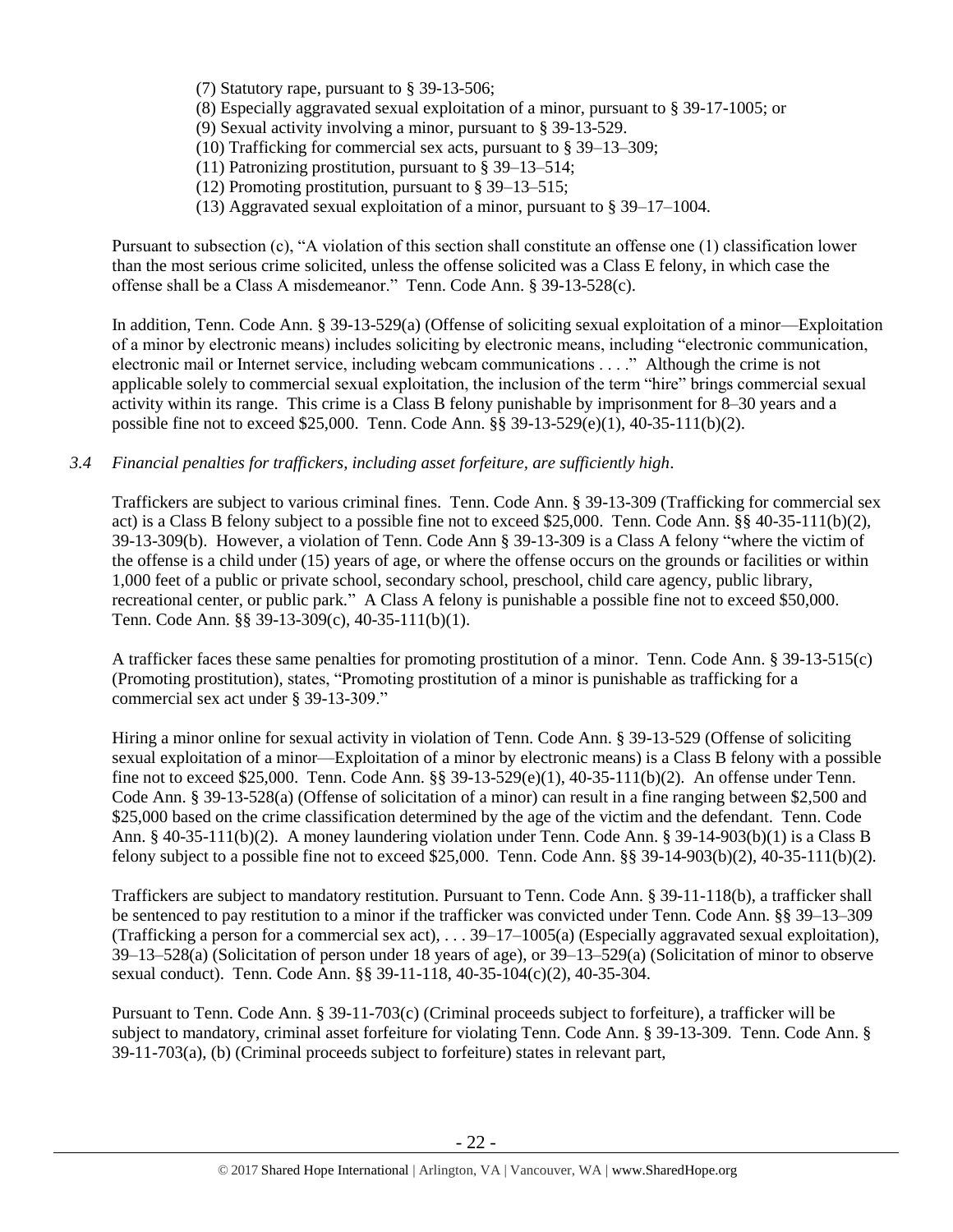(a) Any property, real or personal, directly or indirectly acquired by or received in violation of any statute or as an inducement to violate any statute, or any property traceable to the proceeds from the violation, is subject to judicial forfeiture, and all right, title, and interest in any such property shall vest in the state upon commission of the act giving rise to forfeiture.

(b) Any real property, including any right, title and interest in the whole of or any part of any lot or tract of land and any property used as an instrumentality in or used in furtherance of a violation of the following laws shall be subject to judicial forfeiture:

(2) The commission of three (3) or more acts occurring on three (3) or more separate days within a sixty-day period, and each act results in a conviction for promoting prostitution under chapter 13, part 5 of this title.

In particular, Tenn. Code Ann. § 39-11-703 $(c)$  identifies the following items as subject to judicial forfeiture:<sup>43</sup>

. . . .

 $\overline{a}$ 

(1) Conveyances, including aircraft, motor vehicles, and other vessels when used or intended to be used in connection with a violation of Sections 39-13-307 [Involuntary labor servitude–Restitution], 39-13- 308 [Trafficking for forced labor or services] and 39-13-309 [Trafficking for commercial sex act] committed on or after July 1, 2011;

(2) Books, records, telecommunication equipment, or computers when used or intended to be used in connection with a violation of Sections 39-13-307, 39-13-308 and 39-13-309 committed on or after July 1, 2011;

(3) Money or weapons when used or intended to be used in connection with a violation of Sections 39-13-307, 39-13-308 39-13-309 committed on or after July 1, 2011;

(4) Real property when used or intended to be used in connection with a violation of Sections 39- 13-307, 39-13-308 and 39-13-309 committed on or after July 1, 2011;

(5) Everything of value furnished, or intended to be furnished, in exchange for an act in connection with a violation of Sections 39-13-307, 39-13-308 and 39-13-309 committed on or after July 1, 2011, all proceeds traceable to the exchange, and all negotiable instruments and securities used, or intended to be used, to facilitate the violation;

(6) Any property, real or personal, directly or indirectly acquired by or received in violation of such violation or as an inducement to violate such statues, or any property traceable to the proceeds from the violation; and

(7) Any real property, including any right, title and interest in the whole of or any part of any lot or tract of land and any property used as an instrumentality in or used in furtherance of a in connection with a violation of Sections 39-13-307, 39-13-308 and 39-13-309 committed on or after July 1, 2011.

Seizure of forfeitable property is governed by Tenn. Code Ann. § 39-11-707, which provides that the property "may be seized by the attorney general, the attorney general's agents, or any law enforcement officer, when acting pursuant to a lawful arrest or search, the execution of a search warrant, a petition to abate a nuisance, or a court order." Disposition of forfeited property is governed by Tenn. Code Ann. § 39-11-713 (Disposition of forfeited property), which provides first for the sale of the property and the use of sale proceeds for expenses

<sup>&</sup>lt;sup>43</sup> Pursuant to Tenn. Code Ann. § 39-13-312(c) after using the proceeds to pay for the cost of the proceedings, 20% will be awarded "to the law enforcement agency conducting the investigation that resulted in the forfeiture for use in training and equipment for the enforcement of human trafficking laws," 20% will be awarded to "the district attorneys general conference for education, expenses, expert services, training or the enhancement of resources for the prosecution of and asset forfeiture in human trafficking cases." After an additional 5% is awarded to the clerk of the court where the proceedings occurred, the remainder will go into "the anti-human trafficking fund" for grants to non-profits for services to victims of human trafficking, prevention programs, and education programs. Tenn. Code Ann. § 39-13-312(d)–(f).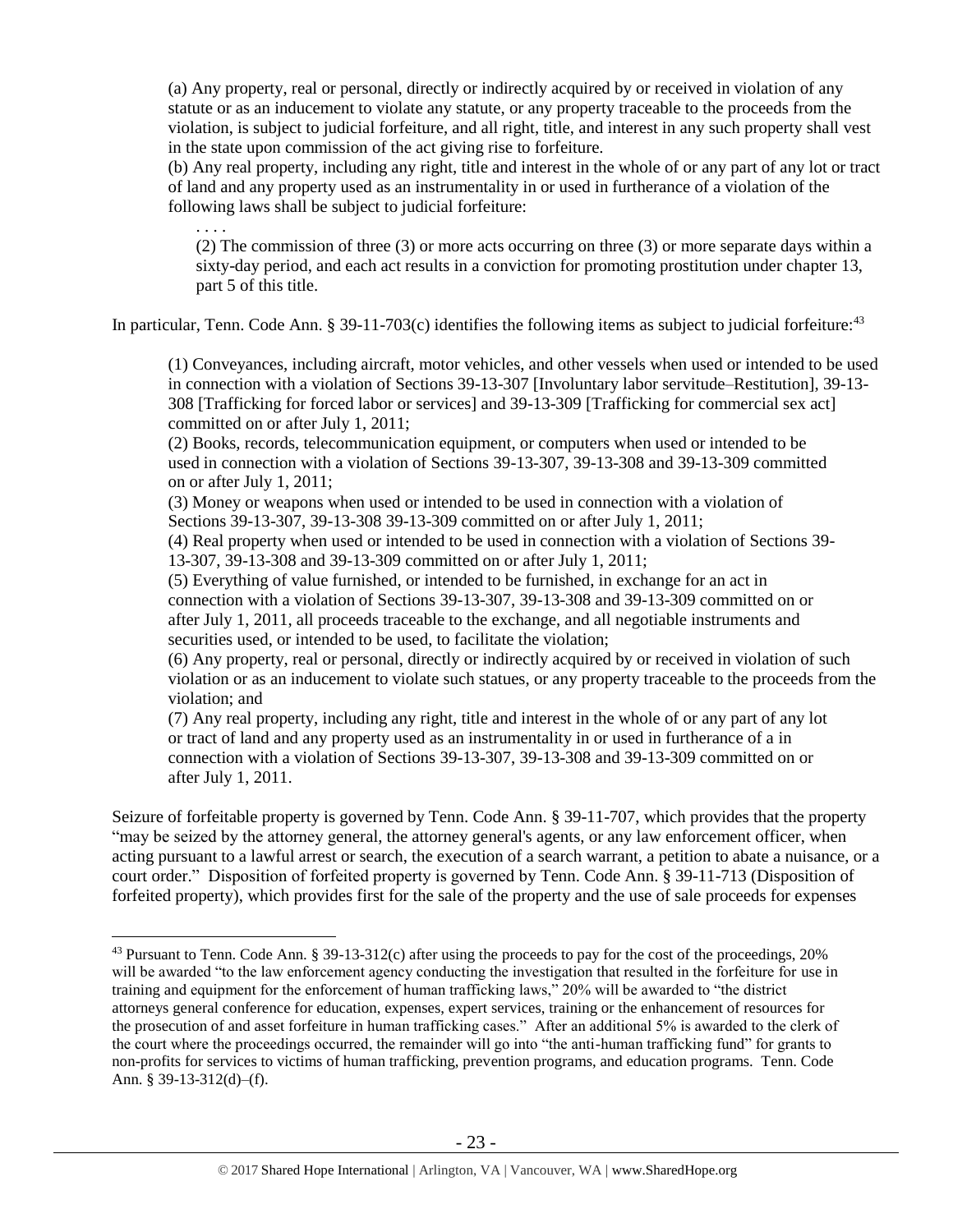incurred. The court shall award the remainder of the funds to the state general fund. The funds shall be disbursed in other ways if the investigating agency is not a state agency.

A trafficker could also lose any conveyance used in the commission of other related crimes. Tenn. Code Ann. § 40-33-101 (Conveyances subject to forfeiture) provides for discretionary criminal asset forfeiture, upon conviction, of "[a]ny conveyance, including a vehicle, aircraft or vessel used in the commission of," among other things, a sexual "offense under title 39, chapter 13, part 5," which includes promoting prostitution, solicitation of a minor and soliciting sexual exploitation of a minor. Property subject to forfeiture under this section may be seized upon process issued by any circuit or criminal court with jurisdiction over the property. Seizure is permitted without process where it is incident to arrest or search, pursuant to a search warrant. Tenn. Code Ann. § 40-33-102 (Seizure authorized). Disposition of the forfeited property is governed by Tenn. Code Ann. § 40-33-110 (Disposition of forfeited conveyance or proceeds of sale of forfeited conveyance), which provides that the property "shall inure to the benefit of the county in which the goods were seized . . . provided, that the forfeited conveyance or the funds derived from the confiscated goods shall go to the law enforcement agency that seized the conveyance and shall be used exclusively for law enforcement purposes . . . In all other cases, the proceeds shall be transmitted to the state treasurer and deposited in the state treasury."

More specifically, this discretionary, criminal forfeiture provision is reiterated in Tenn. Code Ann. § 39-13- 530(a) (Forfeiture of any conveyance or real or personal property used in a sexual offense committed against minors), with a particular emphasis in crimes involving minors. Tenn. Code Ann. § 39-13-530(a) provides for the forfeiture of "[a]ny conveyance or real or personal property used in the commission of an offense under this part [Sexual offenses]," which is committed "against a person under eighteen (18) years of age and was committed on or after July 1, 2006." Forfeiture proceedings under this section are subject to the provisions of title 40, chapter 33, part 2. However, "the proceeds from all forfeitures made pursuant to this section shall be transmitted to the general fund, where there is established a general fund reserve to be allocated through the general appropriations act, which shall be known as the child abuse fund." Tenn. Code Ann. § 39-13-530(b).

Finally, vehicle forfeiture specifically for sexual exploitation of children crimes is found in Tenn. Code Ann. § 39-17-1008(a) (Forfeiture of any conveyance or real or personal property used in commission of an offense under this part), which provides that "[a]ny conveyance or real or personal property used in the commission of an offense under this part [Sexual exploitation of children] is subject to forfeiture under the provisions of title 40, chapter 33, part 2 [Forfeiture procedures generally]." However, "the proceeds from all forfeitures made pursuant to this section shall be transmitted to the general fund, where there is established a general fund reserve to be allocated through the general appropriations act, which shall be known as the child abuse fund." Tenn. Code Ann. § 39-17-1008(b).

Furthermore, Tenn. Code Ann. § 29-3-101(e) (Definitions—Maintenance and abatement of nuisance— Forfeiture of property—Payment of moneys from forfeiture into general funds) states,

(1) Upon a person's second or subsequent conviction for promoting prostitution or patronizing prostitution, any vehicle in which such offense was committed is subject to seizure and forfeiture in accordance with the procedure established in title 39, chapter 11, part 7; provided, however, that nothing contained within the provisions of this subsection (e) shall be construed to authorize seizure of such vehicle at any time prior to such conviction.

(2) The provisions of subdivision  $(e)(1)$  apply only if the violations making the vehicle subject to seizure and forfeiture occur in Tennessee and at least one (1) of the previous violations occurs on or after July 1, 2002, and the second or subsequent offense after July 1, 2002, occurs within five (5) years of the most recent prior offense occurring after July 1, 2002.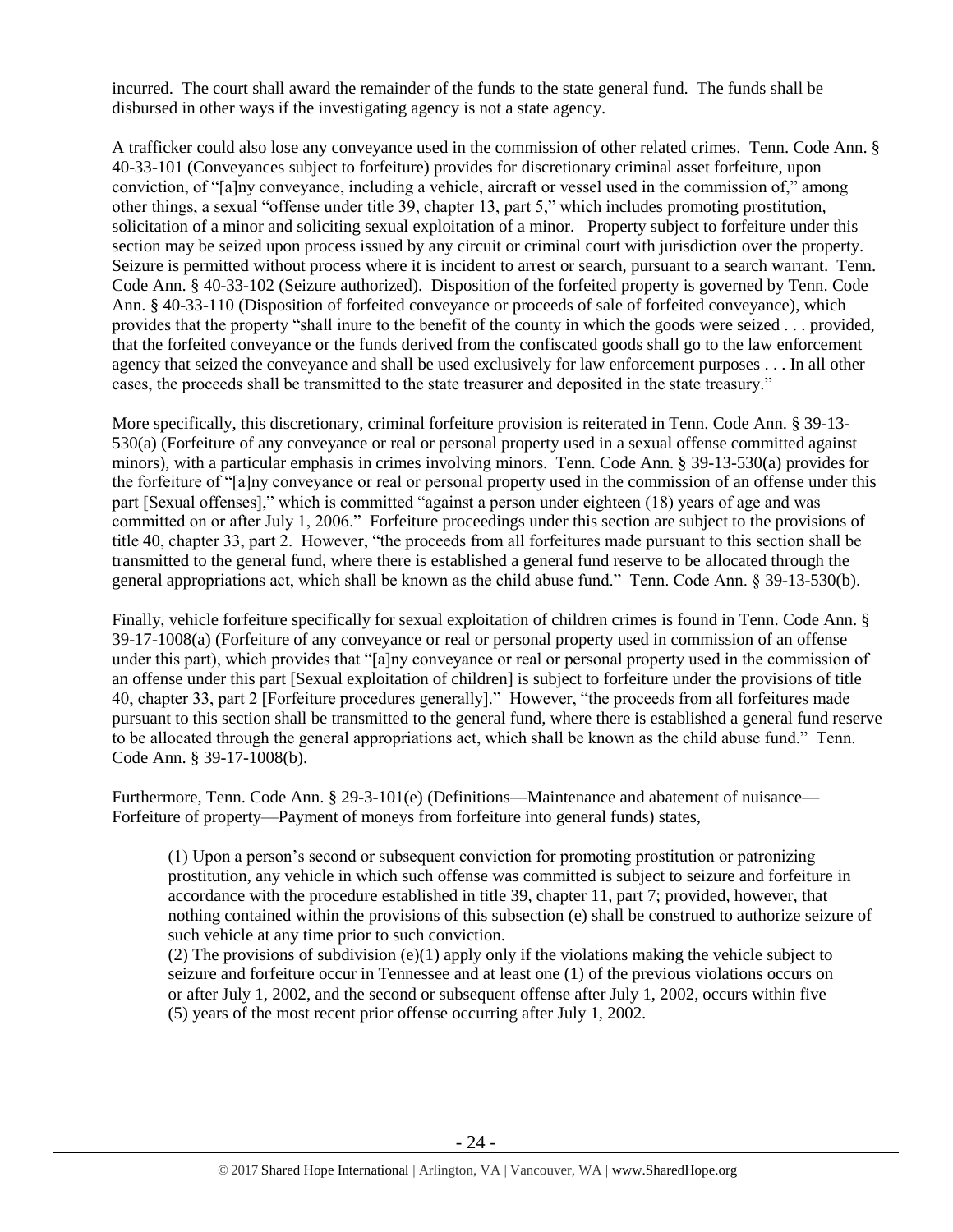## *3.5 Convicted traffickers are required to register as sex offenders.*

Persons convicted of a violent sexual offense or a sexual offense are required to register as sex offenders. Tenn. Code Ann. § 40-39-212(a) (Registration requirement). A "sexual offense" under Tenn. Code Ann. § 40-39- 202(20) (Part definitions) includes Tenn. Code Ann. § 39-13-529 (Soliciting sexual exploitation of a minor— Exploitation of a minor by electronic means) and Tenn. Code Ann § 39-13-515 (Promotion of prostitution). Tenn. Code Ann. §§ 40-39-202(20)(A)(iv), (xvii). Pursuant to Tenn. Code Ann. § 40-39-202(31) (Part definitions), a "violent sexual offense" includes: "(F) Aggravated sexual exploitation of a minor, under § 39-17- 1004; (G) Especially aggravated sexual exploitation of a minor under § 39-17-1005; . . . (K) Solicitation of a minor, under § 39-13-528 when the offense is classified as a Class B or Class C felony; . . . (Y) Trafficking a person for a commercial sex act, under § 39-13-309."

*3.6 Laws relating to termination of parental rights include sex trafficking or commercial sexual exploitation of children (CSEC) offenses as grounds for termination in order to prevent traffickers from exploiting their parental rights as a form of control.* 

Pursuant to Tenn. Code Ann. § 37-1-147 (Termination of parental rights), the reasons and methods for terminating parental rights are governed by Tenn. Code Ann. title 36, chapter 1, part 1 (Domestic Relations; Adoption; General Provisions). Tenn. Code Ann. § 36-1-113(a) (Termination of parental rights) states, "The chancery and circuit courts shall have concurrent jurisdiction with the juvenile court to terminate parental or guardianship rights to a child in a separate proceeding, or as a part of the adoption proceeding by utilizing any grounds for termination of parental or guardianship rights permitted in this part or in title 37, chapter 1, part 1 [General provisions] and title 37, chapter 2, part 4 [Foster care]. All pleadings and records filed in the chancery and circuit courts pursuant to this section shall be placed under seal and shall not be subject to public disclosure, in the same manner as those filed in juvenile court, unless otherwise provided by the court."

Under Tenn. Code Ann. § 36-1-113(c), "Termination of parental or guardianship rights must be based upon: (1) A finding by the court by clear and convincing evidence that the grounds for termination of parental or guardianship rights have been established; and (2) That termination of the parent's or guardian's rights is in the best interests of the child." Under Tenn. Code Ann. § 36-1-113(g),

Initiation of termination of parental or guardianship rights may be based upon any of the grounds listed in this subsection (g). The following grounds are cumulative and non-exclusive, so that listing conditions, acts or omissions in one ground does not prevent them from coming within another ground:

. . . . (3) The child has been removed from the home of the parent or guardian by order of a court for a period of six (6) months and:

(A) The conditions that led to the child's removal or other conditions that in all reasonable probability would cause the child to be subjected to further abuse or neglect and that, therefore, prevent the child's safe return to the care of the parent(s) or guardian(s), still persist;

(B) There is little likelihood that these conditions will be remedied at an early date so that the child can be safely returned to the parent(s) or guardian(s) in the near future; and

(C) The continuation of the parent or guardian and child relationship greatly diminishes the child's chances of early integration into a safe, stable and permanent home;

(4) The parent or guardian has been found to have committed severe child abuse<sup>44</sup> as defined in § 37-1-102 [Chapter and part definitions], under any prior order of a court or is found by the court hearing the petition to terminate parental rights or the petition for adoption to have committed severe child abuse against the child who is the subject of the petition or against any sibling or half-

<sup>&</sup>lt;sup>44</sup> See infra Component 5.5 for discussion of the definition of "severe child abuse."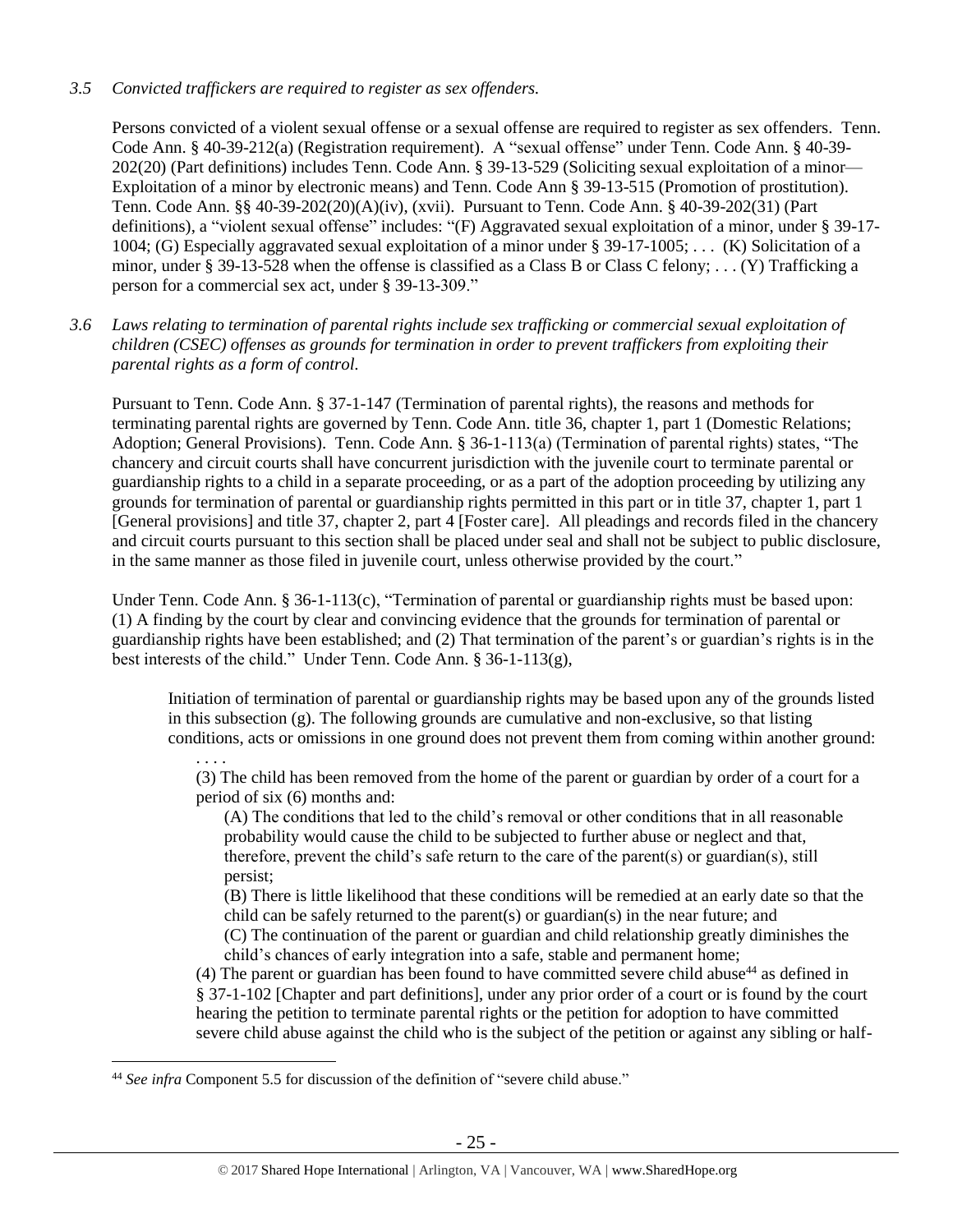sibling of such child, or any other child residing temporarily or permanently in the home of such parent or guardian;

(5) The parent or guardian has been sentenced to more than two (2) years imprisonment for conduct against the child who is the subject of the petition, or for conduct against any sibling or half-sibling of the child or any other child residing temporarily or permanently in the home of such parent or guardian, that has been found under any prior order of a court or that is found by the court hearing the petition to be severe child abuse, as defined in  $\S 37$ -1-102. Unless otherwise stated, for purposes of this subdivision  $(g)(5)$ , "sentenced" shall not be construed to mean that the parent or guardian must have actually served more than two (2) years in confinement, but shall only be construed to mean that the court had imposed a sentence of two (2) or more years upon the parent or guardian;

(6) The parent has been confined in a correctional or detention facility of any type, by order of the court as a result of a criminal act, under a sentence of ten (10) or more years, and the child is under eight (8) years of age at the time the sentence is entered by the court;

. . . .

 $\overline{a}$ 

 $(11)$  (A) The parent has been found to have committed severe child sexual abuse<sup>45</sup> under any prior order of a criminal court.

(12) The parent or guardian has been convicted of trafficking for commercial sex act under § 39-13- 309.

(13) The parent or guardian has been convicted on or after July 1, 2015, of sex trafficking of children or by force, fraud, or coercion under 18 U.S.C. § 1591, or a sex trafficking of children offense under the laws of another state that is substantially similar to § 39-13-309.

Additionally, parental rights may be terminated for specific crimes. Pursuant to Tenn. Code Ann. § 36-1- 113(h)(1)(C) the Department of Human Services shall file a petition to terminate parental rights, among other reasons,

If a court of competent jurisdiction has made a determination in a criminal or civil proceeding that the parent has committed murder of any sibling or half-sibling of the child who is the subject of the petition or any other child residing temporarily or permanently in the home, committed voluntary manslaughter of another such child, aided or abetted, attempted, conspired, or solicited to commit such a murder or such a voluntary manslaughter of the child that is the subject of the petition or any sibling or halfsibling of the child who is the subject of the petition or any other child residing temporarily or permanently in the home, or committed a felony assault that has resulted in serious bodily injury or severe child abuse as defined at § 37-1-102 to the child that is the subject of the petition or any sibling or half-sibling of the child who is the subject of the petition or any other child residing temporarily or permanently in the home. For the purposes of this subsection (h), such a determination shall be made by a jury or trial court judge designated by § 16-2-502 [Titles of judges] through an explicit finding, or by such equivalent courts of other states or of the United States.

<sup>&</sup>lt;sup>45</sup> Tenn. Code Ann. § 36-1-113(g)(11)(a)(ii) states, "For the purposes of this section, severe child sexual abuse means the parent is convicted of any of the following offenses towards a child:

<sup>(</sup>i) Aggravated rape, pursuant to Section 39-13-502;

<sup>(</sup>ii) Aggravated sexual battery, pursuant to Section 39-13-504;

<sup>(</sup>iii) Aggravated sexual exploitation of a minor, pursuant to Section 39-17-1004;

<sup>(</sup>iv) Especially aggravated sexual exploitation of a minor, pursuant to Section 39-17-1005;

<sup>(</sup>v) Incest, pursuant to Section 39-15-302;

<sup>(</sup>vi) Rape, pursuant to Section 39-13-503; or

<sup>(</sup>vii) Rape of a child, pursuant to Section 39-13-522.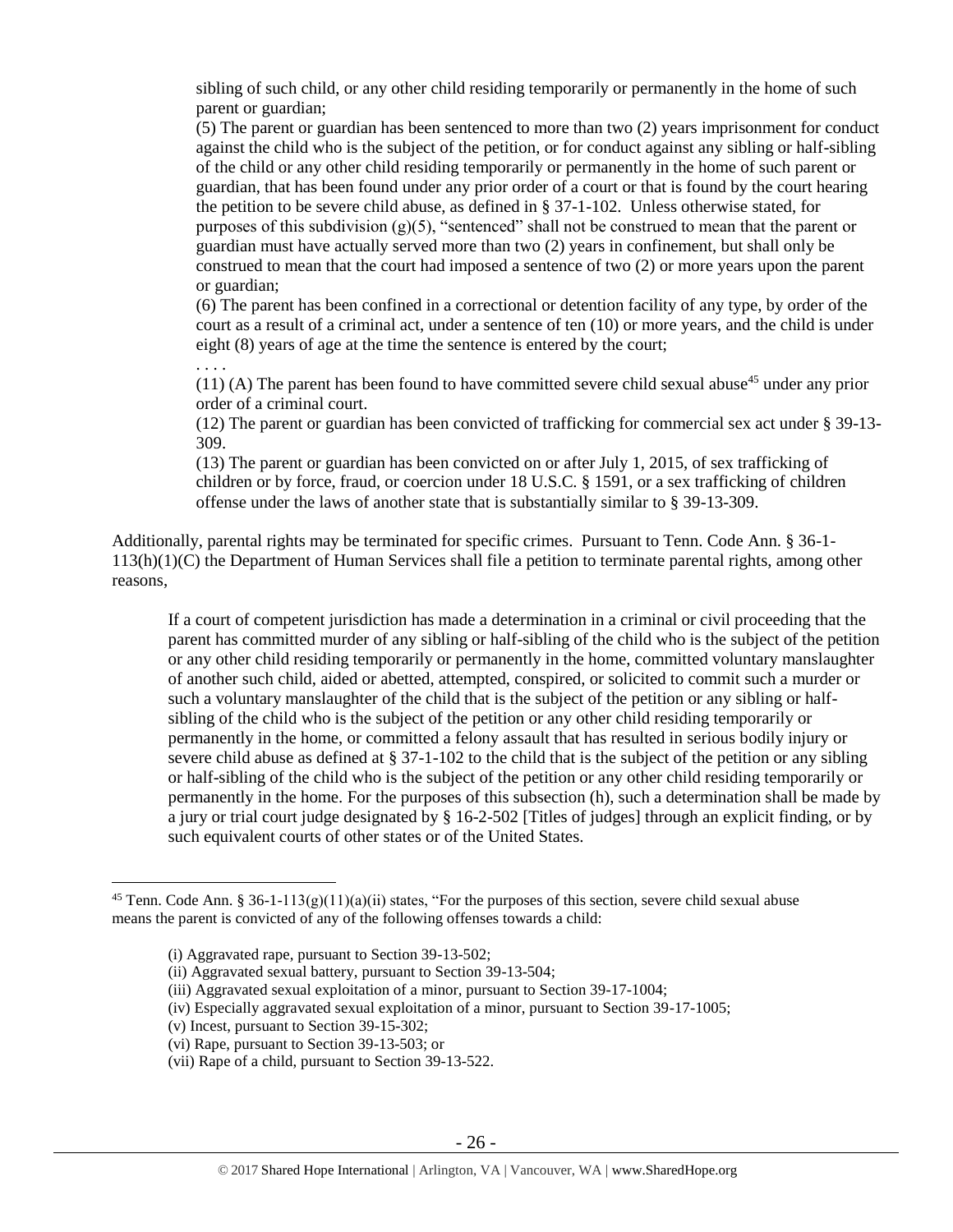## **FRAMEWORK ISSUE 4: CRIMINAL PROVISIONS FOR FACILITATORS**

## *Legal Components:*

- *4.1 The acts of assisting, enabling, or financially benefiting from child sex trafficking are included as criminal offenses in the state sex trafficking statute.*
- *4.2 Financial penalties, including asset forfeiture laws, are in place for those who benefit financially from or aid and assist in committing domestic minor sex trafficking.*
- *4.3 Promoting and selling child sex tourism is illegal.*
- *4.4 Promoting and selling images of child sexual exploitation carries penalties as high as similar federal offenses. \_\_\_\_\_\_\_\_\_\_\_\_\_\_\_\_\_\_\_\_\_\_\_\_\_\_\_\_\_\_\_\_\_\_\_\_\_\_\_\_\_\_\_\_\_\_\_\_\_\_\_\_\_\_\_\_\_\_\_\_\_\_\_\_\_\_\_\_\_\_\_\_\_\_\_\_\_\_\_\_\_\_\_\_\_\_\_\_\_\_\_\_\_\_*

## *Legal Analysis:*

*4.1 The acts of assisting, enabling, or financially benefiting from child sex trafficking are included as criminal offenses in the state sex trafficking statute*.

Tenn. Code Ann. § 39-13-309(a)(1), (2) (Trafficking for commercial sex act) includes all facilitators as it applies to a person who "knowingly . . . benefits from or attempts to benefit from another person's provision of a commercial sex act . . . or [r]ecruits, entices, harbors, transports, provides, purchases or obtains by any means another person for the purpose of providing a commercial sex act."

Corporate facilitators can also be prosecuted for a violation of Tenn. Code. Ann. § 39-13-309 subject to certain conditions according to Tenn. Code Ann. § 39-13-311 (Violations by corporations). Pursuant to Tenn. Code Ann. § 39-13-311,

A corporation may be prosecuted for a violation of §§ 39-13-308 [Trafficking for forced labor or services] and 39-13-309 for an act or omission constituting a crime under this part only if an agent of the corporation performs the conduct that is an element of the crime while acting within the scope of the agent's office or employment and on behalf of the corporation and the commission of the crime was either authorized, requested, commanded, performed or within the scope of the agent's employment on behalf of the corporation or constituted a pattern of illegal activity that an agent of the company knew or should have known was occurring.

Facilitators who knowingly advertise the sale of minors for commercial sex acts are subject to criminal liability. Pursuant to Tenn. Code Ann. § 39-13-315 (Offense of advertising commercial sexual abuse of a minor), "A person commits the offense of advertising commercial sexual abuse of a minor if the person knowingly sells or offers to sell an advertisement that would appear to a reasonable person to be for the purpose of engaging in what would be a commercial sex act, as defined in § 39-13-309, with a minor." Tenn. Code Ann. § 39-13- 315(a). Advertising commercial sexual abuse of a minor is a Class C felony and is punishable by 3–15 years imprisonment. Tenn. Code Ann. §§ 39-13-315(b)(1), 40-35-111(b)(3).

A facilitator could be charged with violating certain CSEC statutes. Tenn. Code Ann. § 39-13-515(c) (Promoting prostitution) is penalized under Tenn. Code Ann. § 39-13-309 when the victim is a minor. Tenn. Code Ann.  $\S$  39-13-515(c). "Promoting prostitution of a minor" is defined as "engaging in any of the activities described in subdivision (4) when one (1) or more of the persons engaged in prostitution is less than eighteen (18) years of age or has an intellectual disability." Tenn. Code Ann. § 39-13-512(5) (Prostitution— Definitions). Pursuant to Tenn. Code Ann. § 39-13-512(4),

(A) "Promoting prostitution" means:

(i) Owning, controlling, managing, supervising, or in any way keeping, alone or in association with others, a business for the purpose of engaging in prostitution, or a house of prostitution;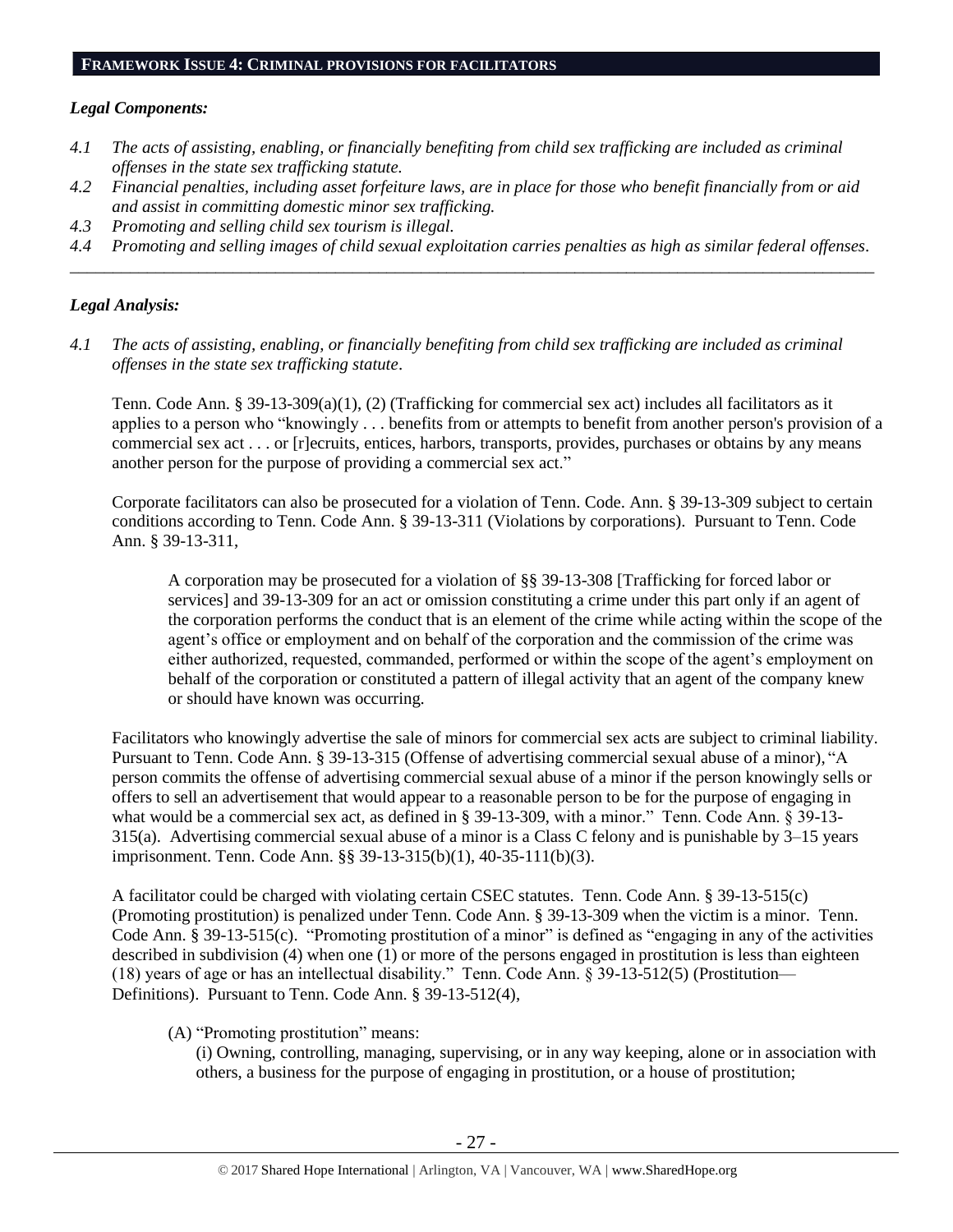(ii) Procuring an inmate for a house of prostitution;

(iii) Encouraging, inducing, or otherwise purposely causing another to become a prostitute;

(iv) Soliciting a person to patronize a prostitute;

(v) Procuring a prostitute for a patron; or

(vi) Soliciting, receiving, or agreeing to receive any benefit for engaging in any of the activities defined in subdivisions  $(4)(A)(i)$ –(v); and

(B) "Promoting prostitution" does not include a person who solicits, procures, induces, encourages, or attempts to cause another to patronize a prostitute if:

(i) The person promoting the prostitute and the prostitute being promoted are the same person; and (ii) The intent of the promotion is the solicitation of business for only the prostitute engaging in the promotion.

Additionally, a facilitator could be found guilty of money laundering pursuant to Tenn. Code Ann. § 39-14-903 (Criminal penalties). Tenn. Code Ann. § 39-14-903(b)(1) states, "It is an offense to knowingly use proceeds<sup>46</sup> derived directly or indirectly from a specified unlawful activity<sup>47</sup> with the intent to promote, in whole or in part, the carrying on of a specified unlawful activity." A violation of this statute constitutes a Class B felony punishable by imprisonment for 8–30 years and a possible fine not to exceed \$25,000. Tenn. Code Ann. §§ 39- 14-903 (b)(2), 40-35-111(b)(2).

*4.2 Financial penalties, including asset forfeiture laws, are in place for those who benefit financially from or aid and assist in committing domestic minor sex trafficking.*

For those facilitators charged with Tenn. Code Ann. § 39-13-309 (Trafficking for commercial sex act), the facilitator would be subject to fines, restitution orders, and asset forfeiture. Tenn. Code Ann. § 39-13-309(b) is a Class B felony punishable by a possible fine not to exceed \$25,000. Tenn. Code Ann. § 40-35-111(b)(2) (Authorized terms of imprisonment and fines for felonies and misdemeanors). Facilitators charged with Tenn. Code Ann. § 39-13-309 "where the victim of the offense is a child under (15) years of age, or where the offense occurs on the grounds or facilities or within 1,000 feet of a public or private school, secondary school, preschool, child care agency, public library, recreational center, or public park" are subject to a Class A felony punishable by a possible fine not to exceed \$50,000. Tenn. Code Ann. §§ 39-13-309(c), 40-35-111(b)(1). Tenn. Code Ann. § 39-13-515(c) (Promoting prostitution) is punishable under Tenn. Code Ann. § 39-13-309 when the victim is a minor. Tenn. Code Ann. § 39-13-515(c).

Violations of Tenn. Code Ann. § 39-13-309 and § 39-13-515 also subject the offender to mandatory criminal asset forfeiture under Tenn. Code Ann. § 39-11-703(a), (b) (Criminal proceeds subject to forfeiture), which states,

(a) Any property, real or personal, directly or indirectly acquired by or received in violation of any statute or as an inducement to violate any statute, or any property traceable to the proceeds from the violation, is subject to judicial forfeiture, and all right, title, and interest in any such property shall vest in the state upon commission of the act giving rise to forfeiture.

(b) Any real property, including any right, title and interest in the whole of or any part of any lot or tract of land and any property used as an instrumentality in or used in furtherance of a violation of the following laws shall be subject to judicial forfeiture:

(2) The commission of three (3) or more acts occurring on three (3) or more separate days within a sixty-day period, and each act results in a conviction for promoting prostitution under chapter 13, part 5 of this title.

 $\overline{a}$ 

. . . .

<sup>46</sup> *See supra* note [33.](#page-18-0)

<sup>47</sup> *See supra* note [34.](#page-18-1)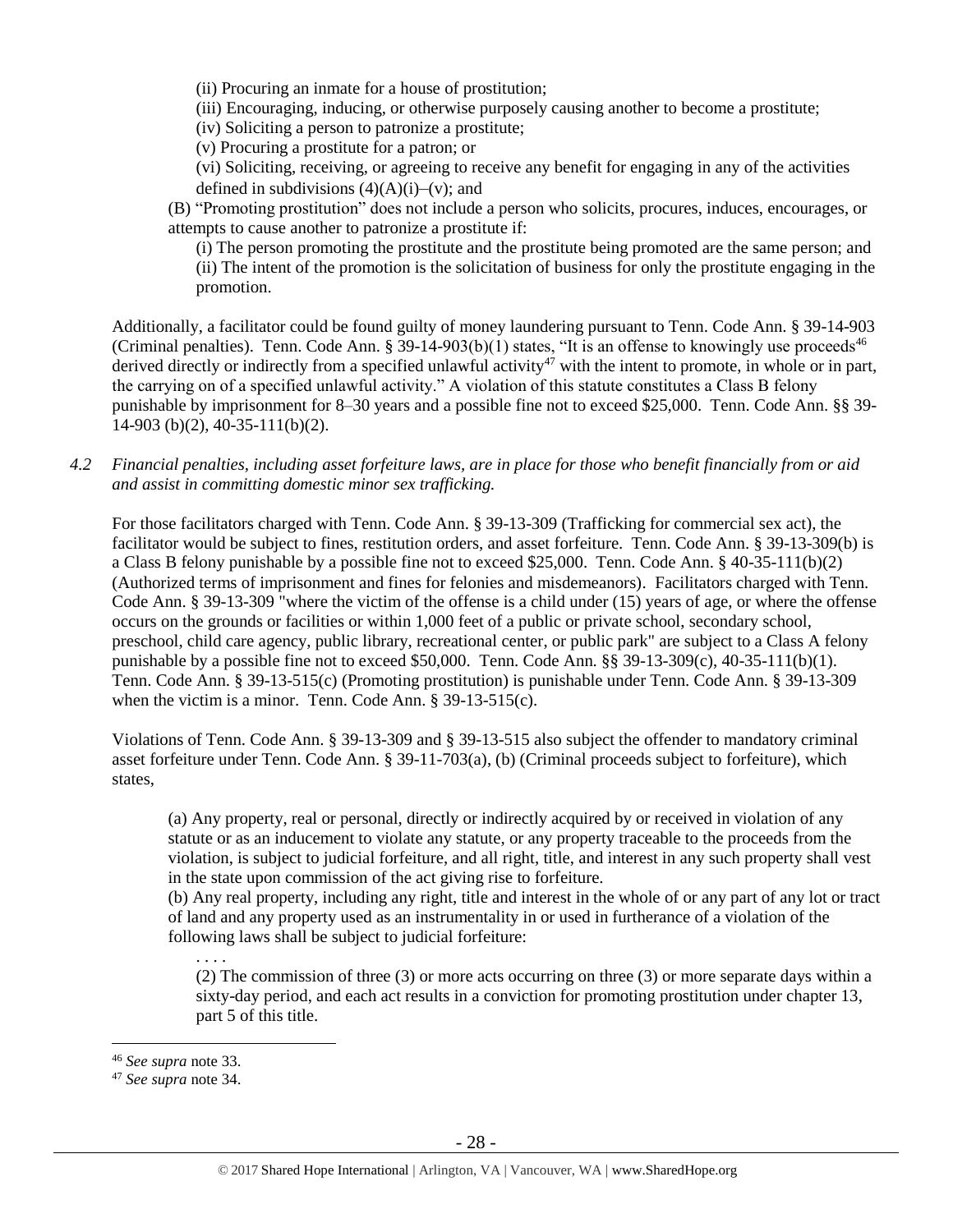Seizure of forfeitable property is governed by Tenn. Code Ann. § 39-11-707 (Procedure for seizure of property), which provides that the property "may be seized by the attorney general, the attorney general's agents, or any law enforcement officer, when acting pursuant to a lawful arrest or search, the execution of a search warrant, a petition to abate a nuisance, or a court order." Disposition of forfeited property is governed by Tenn. Code Ann. § 39-11-713 (Disposition of forfeited property), which provides first for the sale of the property and the use of sale proceeds for expenses incurred. The court shall award the remainder of the funds to the state general fund. The funds shall be disbursed in other ways if the investigating agency is not a state agency.

Additionally, a facilitator could lose any conveyance used in committing certain crimes. Pursuant to Tenn. Code Ann. § 40-33-101 (Conveyances subject to forfeiture), which provides for discretionary, criminal asset forfeiture, "Any conveyance, including a vehicle, aircraft or vessel used in the commission of an offense under title 39, chapter 13, part 5 [Sexual offenses including Tenn. Code Ann. § 39-13-515 (Promoting prostitution)] . . . where there is a final judgment of conviction is, in the discretion of the court, subject to forfeiture" subject to some exceptions. Property subject to forfeiture under this section may be seized upon process issued by any circuit or criminal court with jurisdiction over the property. Seizure is permitted without process where it is incident to arrest or search, pursuant to a search warrant. Tenn. Code Ann. § 40-33-102 (Seizure authorized). Disposition of the forfeited property is governed by Tenn. Code Ann. §40-33-110 (Disposition of forfeited conveyance or proceeds of sale of forfeited conveyance), which provides that the property "shall inure to the benefit of the county in which the goods were seized . . . provided, that the forfeited conveyance or the funds derived from the confiscated goods shall go to the law enforcement agency that seized the conveyance and shall be used exclusively for law enforcement purposes . . . . In all other cases, the proceeds shall be transmitted to the state treasurer and deposited in the state treasury."

This discretionary, criminal forfeiture provision is reiterated, with special emphasis on minor victims, in Tenn. Code Ann. § 39-13-530(a) (Forfeiture of any conveyance or real or personal property used in a sexual offense committed against minors—Child abuse fund) which provides for the forfeiture of "[a]ny conveyance or real or personal property used in the commission of an offense under this part [Sexual offenses including Tenn. Code Ann. § 39-13-515 (Promoting prostitution)]," which is committed "against a person under eighteen (18) years of age and was committed on or after July 1, 2006." This forfeiture is subject to the provisions of title 40, chapter 33, part 2. However, "the proceeds from all forfeitures made pursuant to this section shall be transmitted to the general fund, where there is established a general fund reserve to be allocated through the general appropriations act, which shall be known as the child abuse fund." Tenn. Code Ann. § 39-13-530(b).

Pursuant to Tenn. Code Ann. § 29-3-101(b), (c) (Definitions—maintenance and abatement of nuisance forfeiture of property—payment of moneys from forfeiture into general funds),

(b) Any person who uses, occupies, establishes or conducts a nuisance,<sup>48</sup> or aids or abets therein, and the owner, agent or lessee of any interest in any such nuisance, together with the persons employed in or in control of any such nuisance by any such owner, agent or lessee, is guilty of maintaining a nuisance and such nuisance shall be abated as provided hereinafter.

(c) All motor vehicles, furnishings, fixtures, equipment, moneys and stock, used in or in connection with the maintaining or conducting of a nuisance, are subject to seizure, immediately upon detection by any law enforcement officer and are subject to forfeiture to the state . . . .

Tenn. Code Ann. § 29-3-101(e) further states,

<sup>&</sup>lt;sup>48</sup>The definition of "nuisance" includes "[a]ny place in or upon which lewdness, prostitution, promotion of prostitution, patronizing prostitution, . . . any sale, exhibition or possession of any material determined to be obscene or pornographic with intent to exhibit, sell, deliver or distribute . . . are carried on or permitted . . . ." Tenn. Code Ann. § 29-3-101(a)(2)(A).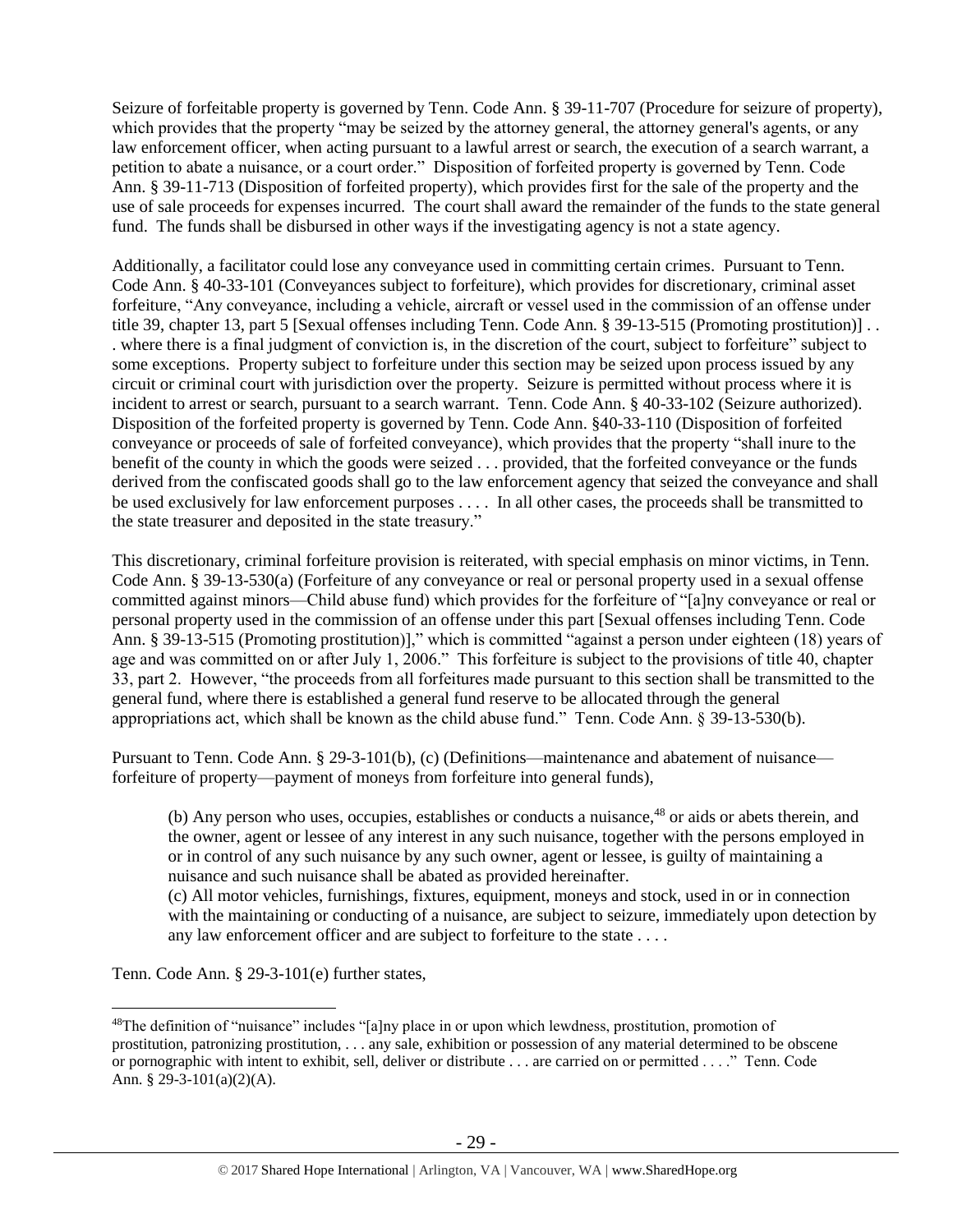(1) Upon a person's second or subsequent conviction for promoting prostitution or patronizing prostitution, any vehicle in which such offense was committed is subject to seizure and forfeiture in accordance with the procedure established in title 39, chapter 11, part 7; provided, however, that nothing contained within the provisions of this subsection (e) shall be construed to authorize seizure of such vehicle at any time prior to such conviction.

(2) The provisions of subdivision  $(e)(1)$  apply only if the violations making the vehicle subject to seizure and forfeiture occur in Tennessee and at least one (1) of the previous violations occurs on or after July 1, 2002, and the second or subsequent offense after July 1, 2002, occurs within five (5) years of the most recent prior offense occurring after July 1, 2002.

Victims of human trafficking and CSEC offenses are entitled to mandatory restitution. Tenn. Code Ann. §§ 39- 11-118, 40-35-104(c)(2), 40-35-304. Tenn. Code Ann. § 39-11-118 (Restitution to victims of crime) states,

(a) it is a part of the punishment for any offense committed in this state that the person committing the offense may be sentenced by the court to pay restitution to the victim or victims of the offense in accordance with the provisions of  $\S$ § 40-35-104(c)(2) [Sentencing alternatives] and 40-35-304 [Restitution as condition for probation—Petition to modify—Civil judgment for non-payment– Procedure].

(b) In addition to the punishment authorized by the specific statute prohibiting the conduct, it is a part of the punishment for the offenses named in this subsection that the defendant be sentenced by the court to pay restitution to the victim or victims of §§ 39–13–309 [Trafficking a person for a commercial sex act], 39-13-514 [Patronizing prostitution], 39–17–1005(a) [Especially aggravated sexual exploitation], 39–13–528(a) [Solicitation of person under 18 years of age], and 39–13–529(a) [Solicitation of minor to observe sexual conduct] in accordance with the provisions of  $\S$ § 40–35–104(c)(2) [Alternative sentences] and 40–35–304 [Restitution; amount; definition; waiver; procedure].

#### *4.3 Promoting and selling child sex tourism is illegal*.

 $\overline{a}$ 

Pursuant to Tenn. Code Ann. § 39-13-533(a) (Promoting travel services for prostitution), Tennessee criminalizes the sale of travel services for prostitution; however, the statute does not specifically address the promotion or sale of sex tourism as it relates to minor victims. Tenn. Code Ann. § 39-13-533(a) states,

A person commits the offense of promoting travel for prostitution if the person knowingly sells or offers to sell travel services<sup>49</sup> that include or facilitate travel for the purpose of engaging in what would be prostitution if occurring in the states.

Promoting travel for prostitution is a Class D felony punishable by imprisonment for 2–12 years and a possible fine not to exceed \$5,000. Tenn. Code Ann. §§ 39-13-533(c), 40-35-111(b)(4).

- 4.3.1. Recommendation: Amend Tenn. Code Ann. § 39-13-533(a) (Promoting travel services for prostitution) to address and enhance criminal penalties when a child is a victim of sex tourism.
- *4.4 Promoting and selling images of child sexual exploitation carries penalties as high as similar federal offenses*.

Pursuant to Tenn. Code Ann. § 39-17-1004(a)(1), (Offense of aggravated sexual exploitation of a minor), "It is unlawful for a person to knowingly promote, sell, distribute, transport, purchase or exchange material, or

<sup>&</sup>lt;sup>49</sup> "Travel services" includes, but is not limited to, "transportation by air, sea, road or rail, related ground transportation, hotel accommodations, or package tours, whether offered on a wholesale or retail basis." Tenn. Code Ann. § 39-13-533(b).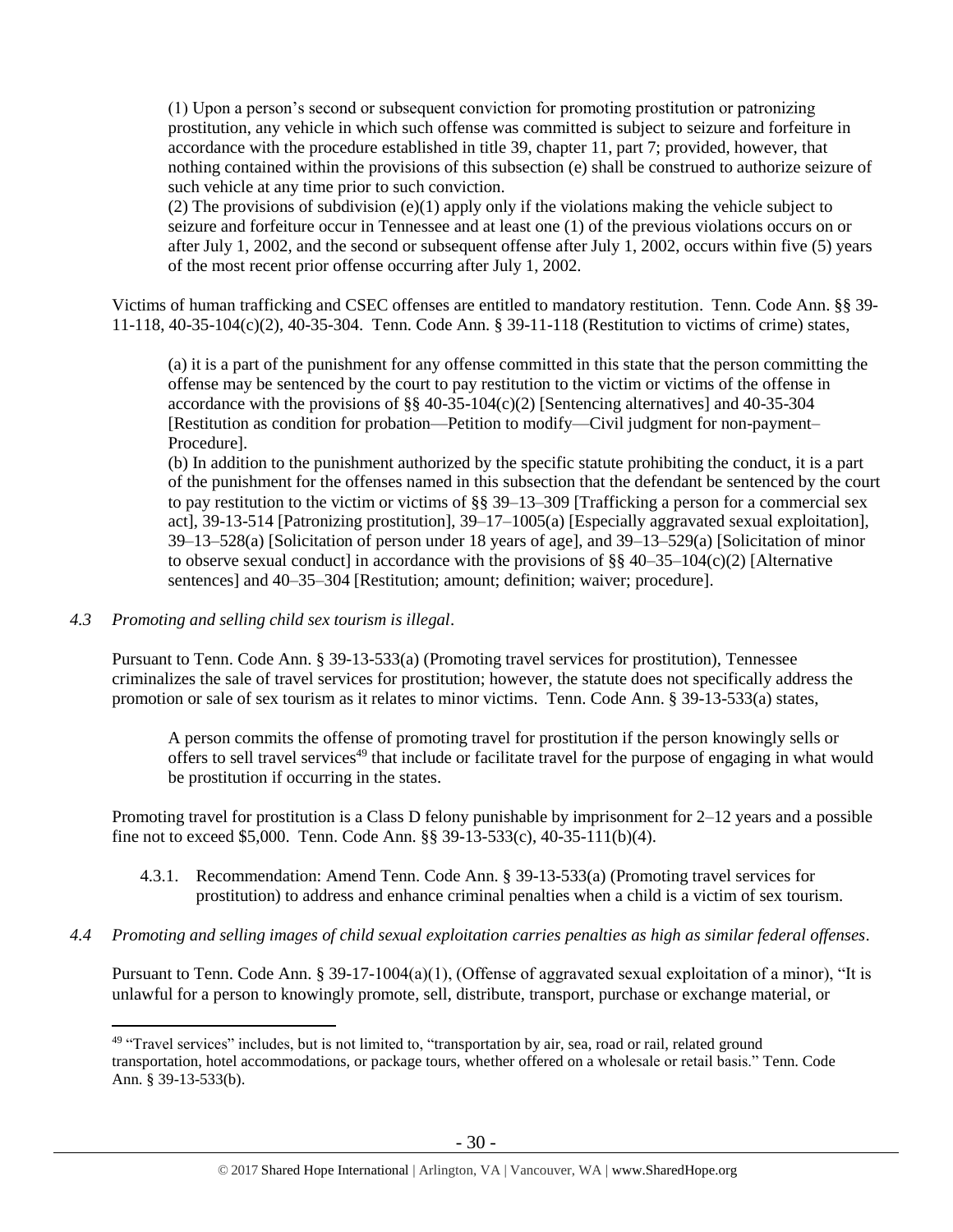possess with the intent to promote, sell, distribute, transport, purchase or exchange material, that includes a minor engaged in: (A) Sexual activity; or (B) Simulated sexual activity that is patently offensive."<sup>50</sup> Under subsection (b)(1), "It is unlawful for a person to knowingly promote, sell, distribute, transport, purchase or exchange material that is obscene, as defined in § 39-17-901 [Part definitions],<sup>51</sup> or possess material that is obscene, with the intent to promote, sell, distribute, transport, purchase or exchange the material, which includes a minor engaged in: (A) Sexual activity; or (B) Simulated sexual activity that is patently offensive."

Violating either subsection is a Class C felony and the individual can be charged on individual counts for each image. Tenn. Code Ann. § 39-17-1004(a)(2), (4), (b)(2), (4). Class C felonies are punishable by imprisonment for 3–15 years and a possible fine not to exceed \$10,000. Tenn. Code Ann. § 40-35-111(b)(3) (Authorized terms of imprisonment and fines for felonies and misdemeanors). However, if the number of individual images is greater than 25, the crime is a Class B felony punishable by imprisonment for 8–30 years and a possible fine not to exceed \$25,000. Tenn. Code Ann. §§ 1004(a)(4), (b)(4), 40-35-111(b)(2).

Additionally, Tenn. Code Ann. § 39-17-1005(a), (d) (Offense of especially aggravated sexual exploitation of a minor) makes it a Class B felony "for a person to knowingly promote, employ, use, assist, transport or permit a minor to participate in the performance of, or in the production of, acts or material that includes the minor engaging in: (1) Sexual activity; or (2) Simulated sexual activity that is patently offensive." The crime is punishable by imprisonment for 8–30 years and a possible fine not to exceed \$25,000. Tenn. Code Ann. § 40-35-111(b)(2). A person may be separately charged "for each individual performance, image, picture, drawing, photograph, motion picture film, videocassette tape, or other pictorial representation." Tenn. Code Ann. § 39-17-1005(b).

<sup>50</sup> *See supra* note [7.](#page-3-0)

<sup>51</sup> *See supra* note [25.](#page-14-0)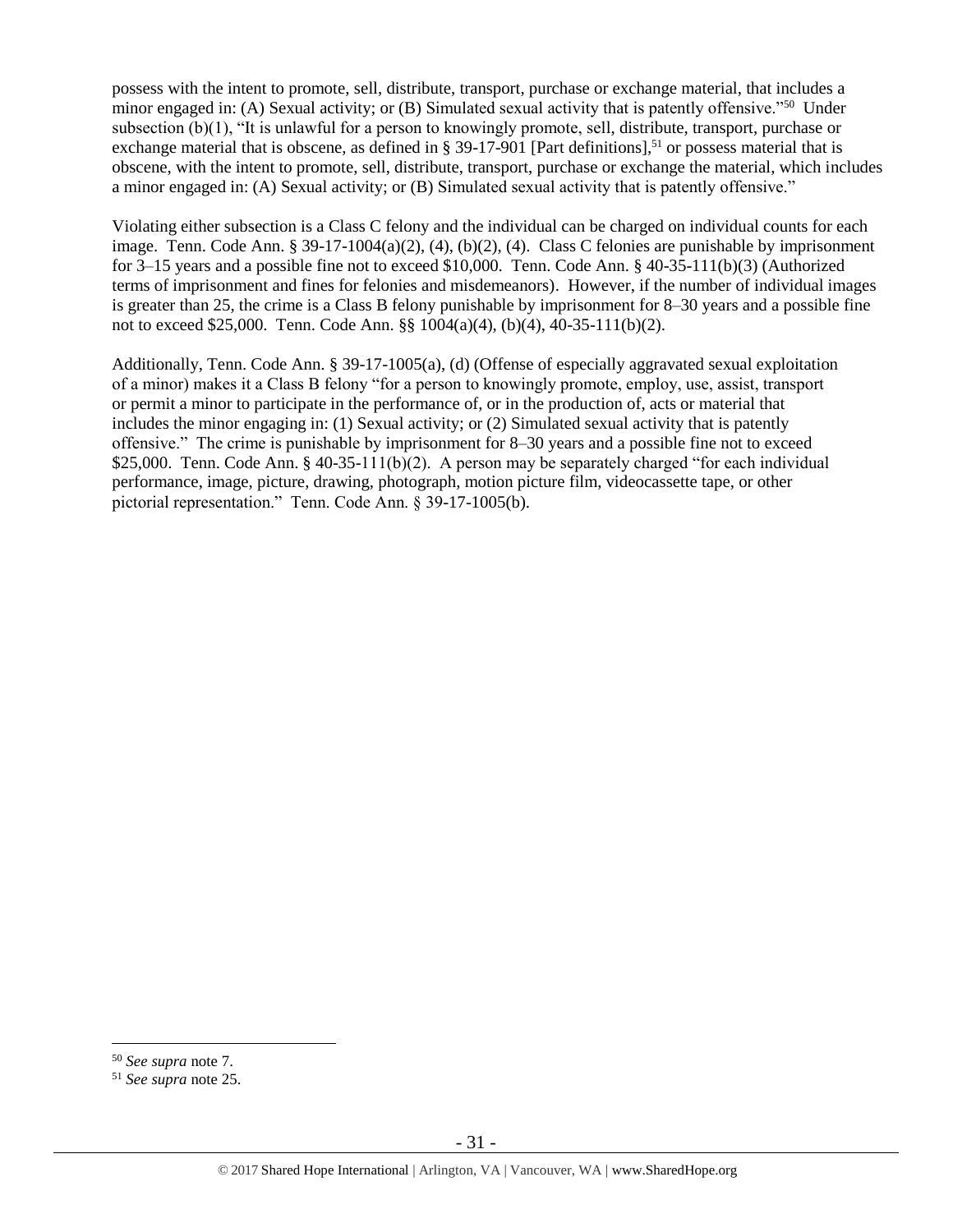## **FRAMEWORK ISSUE 5: PROTECTIVE PROVISIONS FOR THE CHILD VICTIMS**

#### *Legal Components:*

- *5.1 Victims under the core child sex trafficking offense include all commercially sexually exploited children.*
- *5.2 The state sex trafficking statute expressly prohibits a defendant from asserting a defense based on the willingness of a minor to engage in the commercial sex act.*
- *5.3 State law prohibits the criminalization of minors under 18 for prostitution offenses.*
- *5.4 State law provides a non-punitive avenue to specialized services through one or more points of entry.*
- *5.5 Child sex trafficking is identified as a type of abuse and neglect within child protection statutes.*
- *5.6 The definition of "caregiver" or another related term in the child welfare statutes is not a barrier to a sex trafficked child accessing the protection of child welfare.*
- *5.7 Crime victims' compensation is specifically available to a child victim of sex trafficking or commercial sexual exploitation of children (CSEC).*
- *5.8 Victim-friendly procedures and protections are provided in the trial process for minors under 18.*
- *5.9 Child sex trafficking victims may vacate delinquency adjudications and expunge related records for prostitution and other offenses arising from trafficking victimization, without a waiting period.*
- *5.10 Victim restitution and civil remedies for victims of domestic minor sex trafficking or commercial sexual exploitation of children (CSEC) are authorized by law.*
- *5.11 Statutes of limitations for civil and criminal actions for child sex trafficking or commercial sexual exploitation of children (CSEC) offenses are eliminated or lengthened to allow prosecutors and victims a realistic opportunity to pursue criminal action and legal remedies.*

*\_\_\_\_\_\_\_\_\_\_\_\_\_\_\_\_\_\_\_\_\_\_\_\_\_\_\_\_\_\_\_\_\_\_\_\_\_\_\_\_\_\_\_\_\_\_\_\_\_\_\_\_\_\_\_\_\_\_\_\_\_\_\_\_\_\_\_\_\_\_\_\_\_\_\_\_\_\_\_\_\_\_\_\_\_\_\_\_\_\_\_\_\_\_*

## *Legal Analysis:*

 $\overline{a}$ 

*5.1 Victims under the core child sex trafficking offense include all commercially sexually exploited children.<sup>52</sup>*

Tenn. Code Ann. § 39-13-309 (Trafficking for commercial sex act) includes all commercial sexual exploitation of minors. Under Tenn. Code Ann. § 39-13-309(a)(2), means of force, fraud or coercion are not required.<sup>53</sup> In addition, Tenn. Code Ann. § 39-13-309(a) applies to a buyer of commercial sex acts with a minor through use of the term "purchase," regardless of third party control.<sup>54</sup> Finally, the offense of human trafficking does not require that a trafficker or controlling third party be identified. Consequently, Tennessee's human trafficking offense includes any child who is bought for sex, regardless of whether force, fraud, or coercion is used, regardless of whether a buyer exploited the youth without a trafficker's involvement, and regardless of whether the victim identifies a trafficker. Tenn. Code Ann. § 39-13-309(a)(2).

*5.2 The state sex trafficking statute expressly prohibits a defendant from asserting a defense based on the willingness of a minor to engage in the commercial sex act.*

Tennessee's sex trafficking statute expressly prohibits a defendant from asserting a defense based on the willingness of the minor to engage in the minor to the commercial sex act. Pursuant to Tenn. Code Ann. § 39-  $13-309(d)(2)$  (Trafficking for commercial sex act), "It is not a defense to a violation of this section that . . . the

<sup>52</sup> *See generally* **SHARED HOPE INTERNATIONAL**, "Eliminating the Third Party Control Barrier to Identifying Juvenile Sex Trafficking Victims," JuST Response Policy Paper (2015), [http://sharedhope.org/wp](http://sharedhope.org/wp-content/uploads/2015/08/Policy-Paper_Eliminating-Third-Party-Control_Final1.pdf)[content/uploads/2015/08/Policy-Paper\\_Eliminating-Third-Party-Control\\_Final1.pdf](http://sharedhope.org/wp-content/uploads/2015/08/Policy-Paper_Eliminating-Third-Party-Control_Final1.pdf) (discussing need to include all commercially sexually exploited children within sex trafficking definitions and corresponding need to include buyer conduct in core sex trafficking offenses regardless of whether victim is under control of a third party). <sup>53</sup> *See supra* discussion in Component 1.1.

<sup>54</sup> *See supra* discussion of buyer applicability in Component 2.1.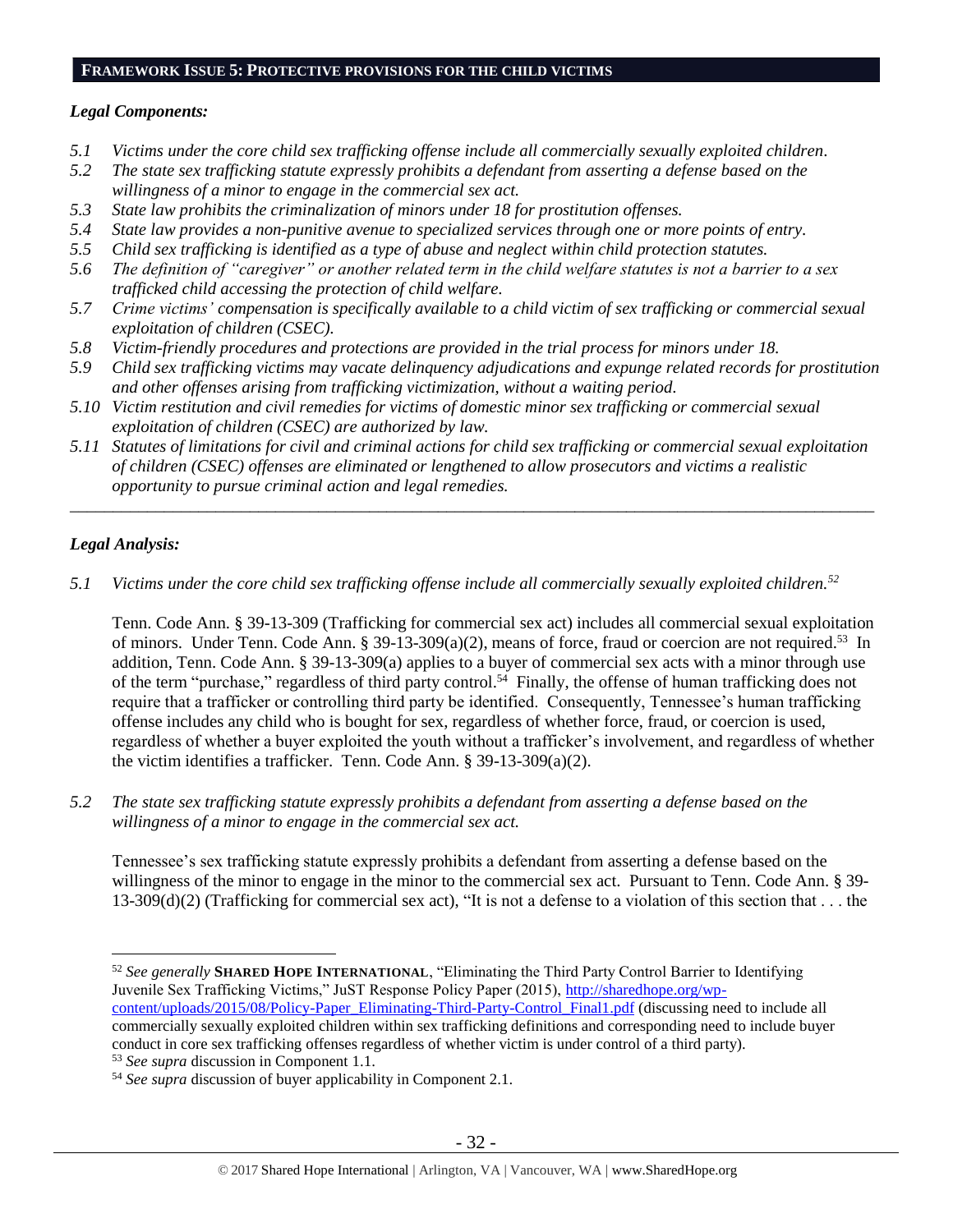victim of the offense is a minor who consented to the act or acts constituting the offense." Tenn. Code. Ann. § 39-13-309(d)(2).

#### *5.3 State law prohibits the criminalization of minors under 18 for prostitution offenses. <sup>55</sup>*

Minors under 18 are barred from being charged with Tenn. Code Ann. § 39-13-513 (Prostitution). Pursuant to Tenn. Code Ann. § 39-13-513(d),

Notwithstanding any provision of this section to the contrary, if it is determined after a reasonable detention for investigative purposes, that a person suspected of or charged with a violation of this section is under eighteen (18) years of age, that person shall be immune from prosecution for prostitution as a juvenile or adult. A law enforcement officer who takes a person under eighteen (18) years of age into custody for a suspected violation of this section shall, upon determination that the person is a minor, provide the minor with the telephone number for the Tennessee human trafficking resource center hotline and release the minor to the custody of a parent or legal guardian or transport the minor to a shelter care facility designated by the juvenile court judge to facilitate the release of the minor to the custody of a parent or legal guardian.

Additionally, a defense is available for a victim charged with prostitution for conduct that occurred because the person was a victim of sex trafficking or involuntary labor servitude. Although an offender convicted of prostitution is subject to a Class B misdemeanor, or a Class A misdemeanor if the offense was committed within proscribed distances from a school or church, Tenn. Code Ann. § 39-16-513(e) provides the following defense for trafficking victims:

It is a defense to prosecution under this section that a person charged with a violation of this section was so charged for conduct that occurred because the person was a victim of an act committed in violation of § 39-13-307 or § 39-13-309, or because the person was a victim as defined under the Trafficking Victims Protection Act, 22 U.S.C. § 7102. 56

#### *5.4 State law provides a non-punitive avenue to specialized services through one or more points of entry.*

A juvenile sex trafficking victim is not subject to delinquency charges for prostitution.<sup>57</sup> Further, if law enforcement officers determine that a person in their custody is a minor, the minor cannot be charged as delinquent;<sup>58</sup> instead, law enforcement shall "provide the minor with the telephone number for the Tennessee human trafficking resource center hotline and release the minor to the custody of a parent or legal guardian or transport the minor to a shelter care facility designated by the juvenile court judge to facilitate the release of the minor to the custody of a parent or legal guardian." Tenn. Code Ann. § 39-13-513(d) (Prostitution). However, iuvenile sex trafficking victims may be charged with other delinquent acts<sup>59</sup> related to their victimization.

<sup>&</sup>lt;sup>55</sup> For more information regarding recent federal legislation impacting this component see: http://go.sharedhope.org/stateimpactmemo.

<sup>56</sup> Victim is defined under 22 U.S.C. § 7102 as a person subjected to either "sex trafficking in which a commercial sex act is induced by force, fraud, or coercion, or in which the person induced to perform such act has not attained 18 years of age" or "the recruitment, harboring, transportation, provision, or obtaining of a person for labor or services, through the use of force, fraud, or coercion for the purpose of subjection to involuntary servitude, peonage, debt bondage, or slavery." 22 U.S.C. § 7102 (8)(A), (B).

<sup>57</sup> *See supra* Component 5.3 for provisions concerning the non-criminalization of minors for prostitution offenses. <sup>58</sup> A "delinquent child" is "a child who has committed a delinquent act and is in need of treatment or rehabilitation." Tenn. Code Ann. § 37-1-102(b)(11) (Chapter and part definitions).

<sup>&</sup>lt;sup>59</sup> A "delinquent act" is defined in part as "an act designated a crime under the law, including local ordinances of this state, or of another state if the act occurred in that state, or under federal law, and the crime is not a status offense under subdivision (b)(24)(C) [definition of severe child abuse] . . . ." Tenn. Code Ann. § 37-1-102(b)(10).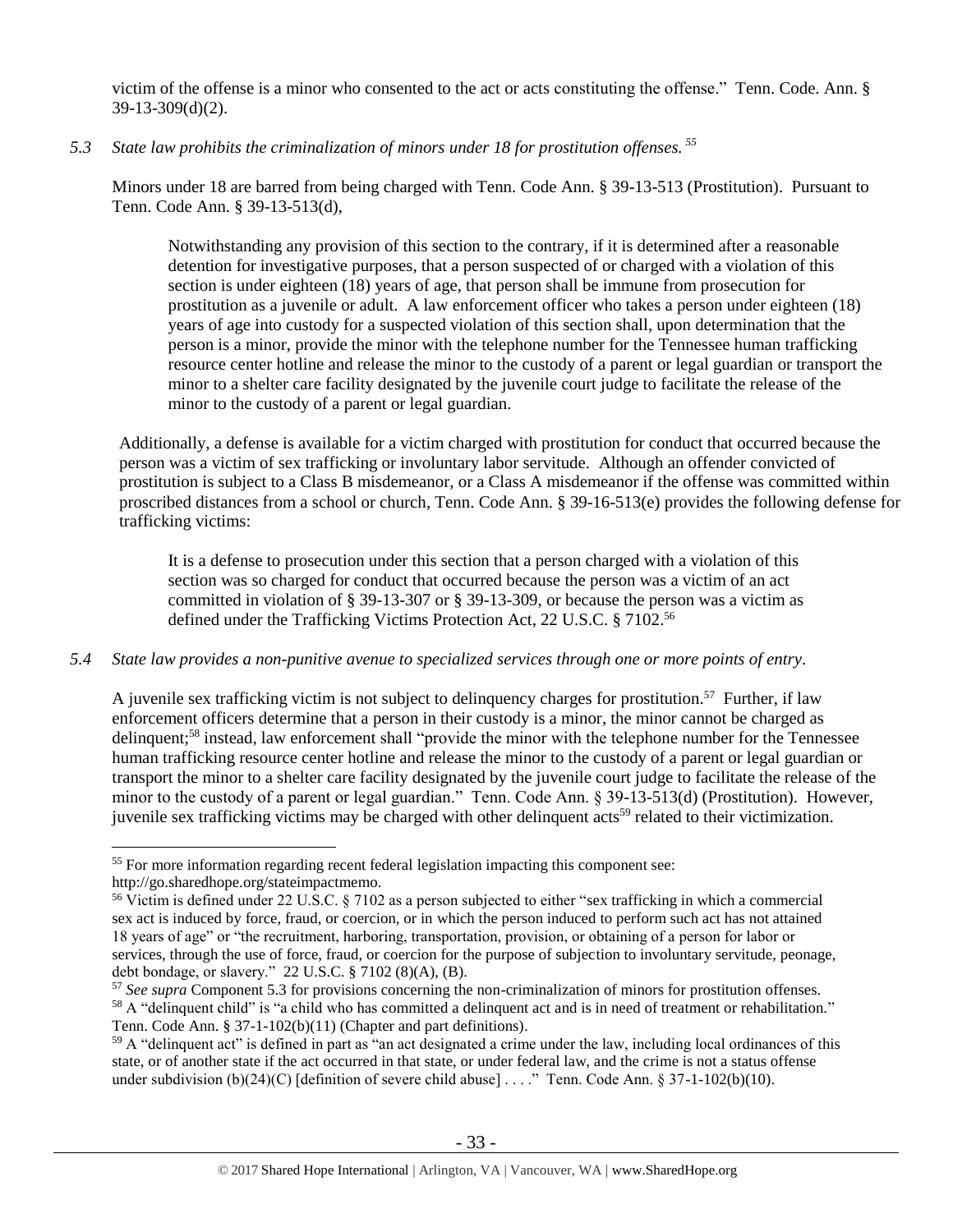Regardless of how the child is identified,<sup>60</sup> Tennessee law does not provide a statutory avenue to specialized services.<sup>61</sup>

5.4.1 Recommendation: Enact a protective response for juvenile sex trafficking victims that provides an avenue to specialized services.

## *5.5 Child sex trafficking is identified as a type of abuse and neglect within child protection statutes.<sup>62</sup>*

Child sex trafficking and commercial sexual exploitation are identified as types of abuse within Tennessee's child protection statutes. Tenn. Code Ann. § 37-1-102(b)(22)(C)<sup>63</sup> (Chapter and part definitions) defines "severe child abuse" in part as

<span id="page-33-0"></span>The commission of any act towards the child prohibited by § 39-13-309 [Trafficking for commercial sex act], §§ 39-13-502 – 39-13-504 [Aggravated rape – Aggravated sexual battery], § 39-13-515 [Promoting prostitution], § 39-13-522 [Rape of a child], § 39-15-302 [Incest], § 39-15-402 [Haley's Law—Aggravated child abuse and aggravated child neglect or endangerment—Definitions], or § 39- 17-1005 [Offense of especially aggravated sexual exploitation of a minor] or the knowing failure to protect the child from the commission of any such act towards the child . . . .

(a) the commissioner of the department of human services shall establish a plan for the delivery of services to victims of human trafficking after consultation with the following departments:

- (1) Department of children's services;
- (2) Department of health;

 $\overline{a}$ 

- (3) Department of intellectual and developmental disabilities;
- (4) Department of mental health; and
- (5) Tennessee bureau of investigation.

(b) The plan developed under subsection (a) shall include, but not be limited to, provisions to:

- (1) Identify victims of human trafficking in this state;
- (2) Identify community-based services for victims of human trafficking

(3) Assist victims of human trafficking through the provision of information regarding access to

benefits and services to which those victims may be entitled

(4) Coordinate delivery of services and information concerning health care, mental health care, legal services, housing, job training, education and victim's compensation funds;

(5) Prepare and disseminate educational materials and provide training programs to increase awareness of human trafficking and the services available to victims; and

(6) Assist victims of human trafficking with family reunification.

(c) In addition to the requirements of subsection (b), the plan shall include a timeline for which the department anticipates the state would be capable of implementing the plan, along with anticipated rates of assistance to victims of human trafficking, cost of implementation, an itemized rationale for both, and any other factor that the department opines will significantly contribute to or detract from the success of implementing the plan.

 $62$  For more information regarding recent federal legislation impacting this component see:

http://go.sharedhope.org/stateimpactmemo.

 $63$  The text of Tenn. Code Ann.  $\S 37$ -1-102 cited here and elsewhere in this report includes amendments made by the enactment of House Bill 615 during the 110th General Assembly of Tennessee Legislature (effective July 1, 2017).

<sup>60</sup> *See infra* Components 5.5 and 5.6 for provisions concerning identification as an abused or dependent and neglected child.

 $<sup>61</sup>$  In response to the absence of procedures and services specific to child sex trafficking victims, Tennessee is</sup> developing a multi-agency plan to identify victims and provide community-based services and benefits. Tenn. Code Ann. § 71-1-135 (Victims of human trafficking; plan for delivery of services) states,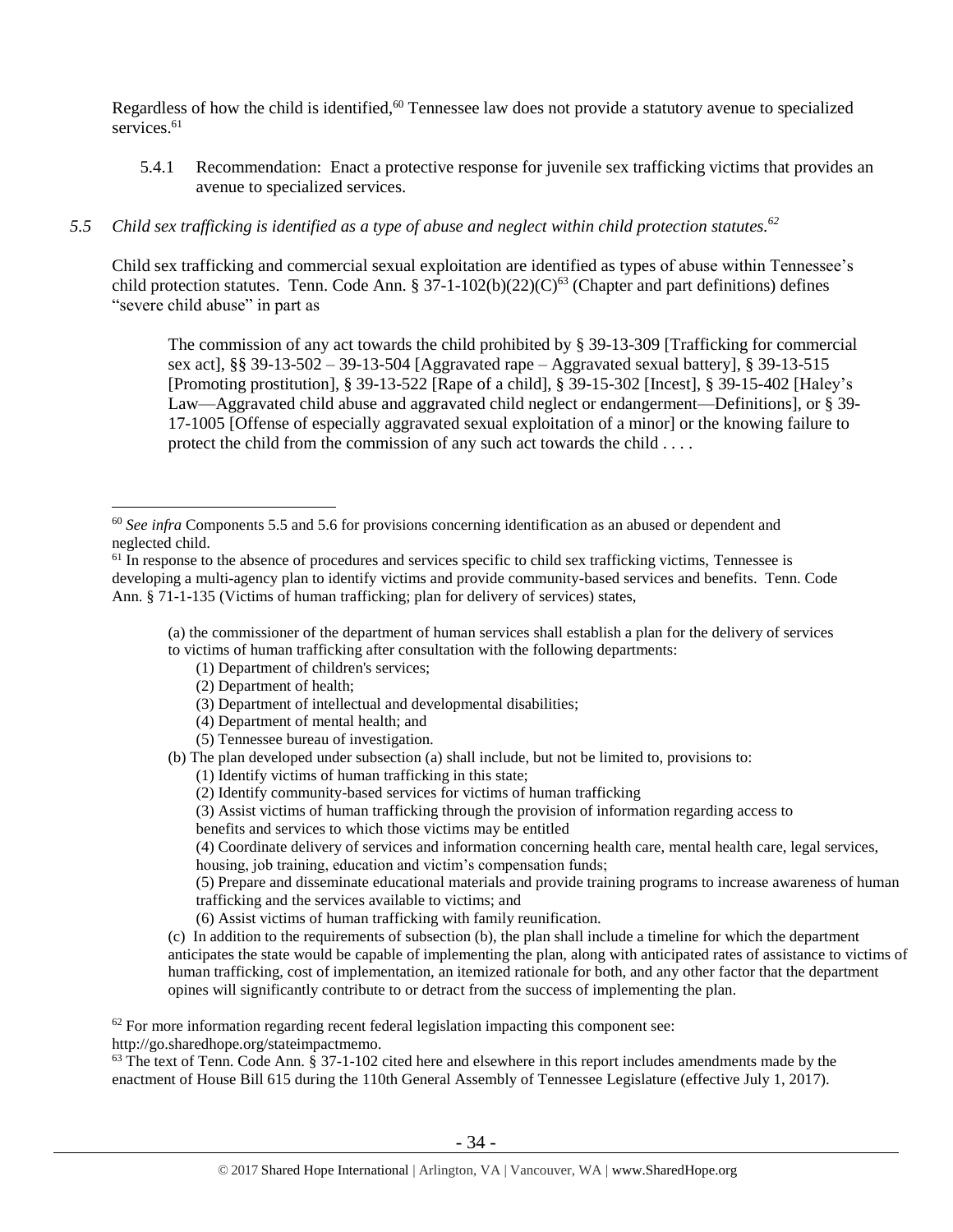Additionally, Tenn. Code Ann. § 37-1-602(a)(3)(C)<sup>64</sup> (Part definitions—Harm to child's health or welfare) defines "child sexual abuse" in part as

<span id="page-34-0"></span>. . . .

- (vi) The sexual exploitation of a child, which includes allowing, encouraging, or forcing a child to: (a) Solicit for or engage in prostitution; or
	- (b) Engage in an act prohibited by § 39-17-1003; and
- (vii) The commission of any act towards the child prohibited by  $\S 39-13-309$ ...

Further, Tenn. Code Ann. § 37-1-102(b)(13) defines a "dependent and neglected child" as a child who is subject to any of the following situations:

. . . .

(B) Whose parent, guardian or person with whom the child lives, by reason of cruelty, mental incapacity, immorality or depravity is unfit to properly care for such child;

. . . .

(E) Who, because of lack of proper supervision, is found in any place the existence of which is in violation of law;

(F) Who is in such condition of want or suffering or is under such improper guardianship or control as to injure or endanger the morals or health of such child or others;

(G) Who is suffering from abuse or neglect;

(H) Who has been in the care and control of one (1) or more agency or person not related to such child by blood or marriage for a continuous period of six (6) months or longer in the absence of a power of attorney or court order, and such person or agency has not initiated judicial proceedings seeking either legal custody or adoption of the child;

(I) Who is or has been allowed, encouraged or permitted to engage in prostitution or obscene or pornographic photographing, filming, posing, or similar activity and whose parent, guardian or other custodian neglects or refuses to protect such child from further such activity . . . .

. . . .

Pursuant to Tenn. Code Ann. § 37-1-102(b)(1), "'Abuse' exists when a person under the age of eighteen (18) is suffering from, has sustained, or may be in immediate danger of suffering from or sustaining a wound, injury, disability or physical or mental condition caused by brutality, neglect or other actions or inactions of a parent, relative, guardian or caretaker." The definition of caretaker expressly includes traffickers.<sup>65</sup> Tenn. Code Ann. § 37-1-102(b)(4).

*5.6 The definition of "caregiver" or another related term in the child welfare statutes is not a barrier to a sex trafficked child accessing the protection of child welfare.*

The definition of "caregiver" is not a barrier to a sex trafficked child accessing the protection of child welfare. Pursuant to Tenn. Code Ann. § 37-1-102(b)(4)<sup>66</sup> (Chapter and part definitions),

"Caregiver" means any relative or other person living, visiting, or working in the child's home who supervises or otherwise provides care or assistance for the child . . . . "Caregiver" may also include a person who has allegedly used the child for the purpose of commercial sexual exploitation of a minor or trafficking a minor for a commercial sex act, including, but not limited

 $64$  The text of Tenn. Code Ann. § 37-1-602 cited here and elsewhere in this report includes amendments made by the enactment of House Bill 615 during the 110th General Assembly of Tennessee Legislature (effective July 1, 2017). <sup>65</sup> *See infra* Component 5.6 for discussion of the definition of "caretaker."

<sup>66</sup> *See supra* note [63.](#page-33-0)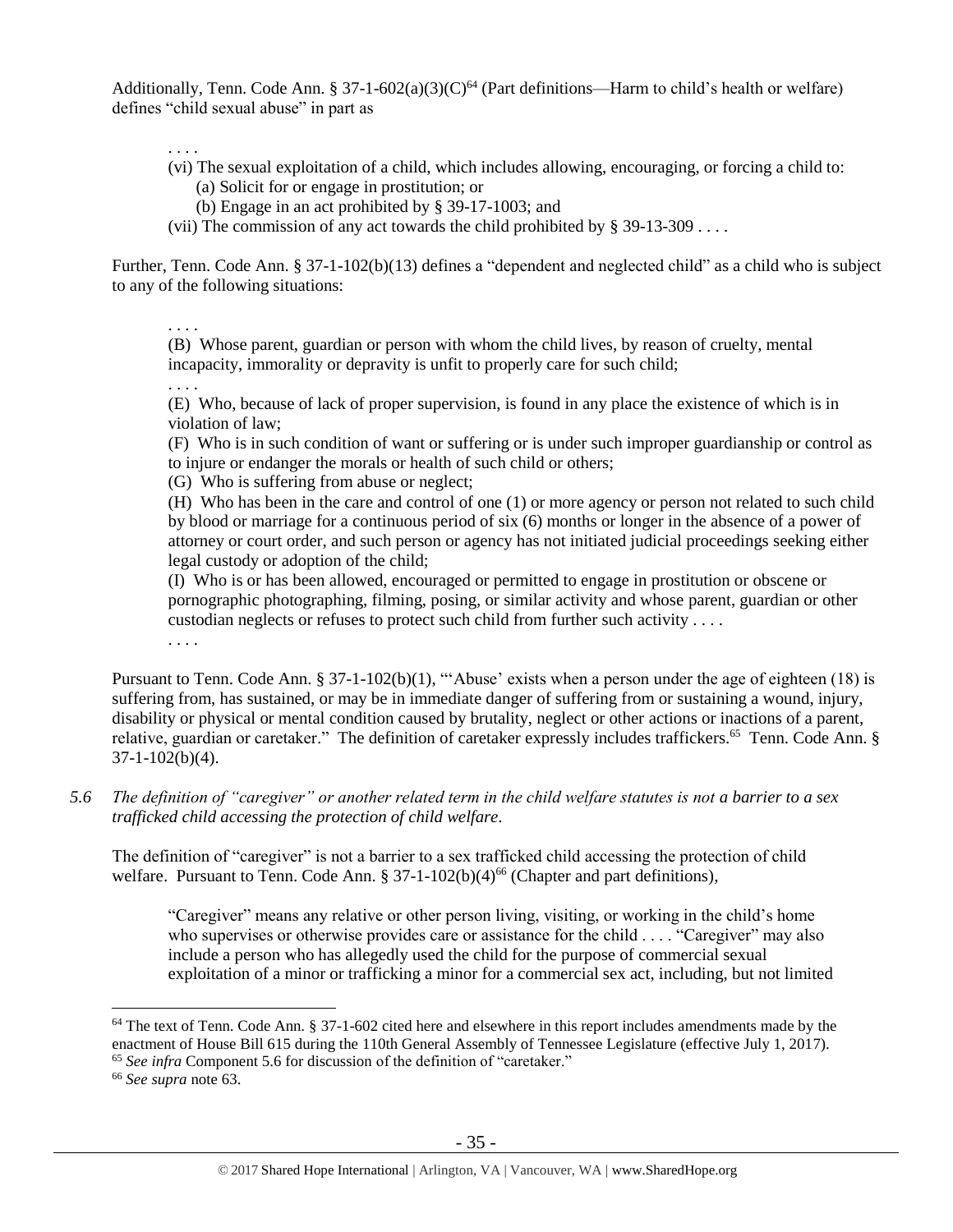to, as a trafficker. For the purposes of this chapter, "caregiver" and "caretaker" shall have the same meaning[.]

Accordingly, child welfare can respond to the child regardless of the child's relationship to the perpetrator of the abuse when the abuse constitutes commercial sexual exploitation or child sex trafficking.<sup>67</sup>

## *5.7 Crime victims' compensation is specifically available to a child victim of sex trafficking or commercial sexual exploitation of children (CSEC).*

Pursuant to Tenn. Code Ann. § 29-13-102(12) (Definitions), a "victim" is defined as "a person who suffers personal injury or death as a direct and proximate result of any act of a person which is within the description of any of the offenses specified in § 29-13-104 [Offenses to which compensation applies]." Domestic minor sex trafficking victims are considered to be victims of offenses for which compensation applies, because offenses allowing for claims include, with some exceptions, "[a]n act committed in this state, which, if committed by a mentally competent, criminally responsible adult, would constitute a crime under state or federal law . . . ." Tenn. Code Ann. § 29-13-104(1).

Compensation is not allowed for "any personal injury or loss alleged to have been incurred as a result of pain and suffering, except for victims of the crime of rape and victims of crime involving sexual deviancy, including minors who are victims of the crimes contained in the provisions of [§§ 39-13-502–](https://www.lexis.com/research/buttonTFLink?_m=174cb59fee180dee8938bb262f35ccec&_xfercite=%3ccite%20cc%3d%22USA%22%3e%3c%21%5bCDATA%5bTenn.%20Code%20Ann.%20%a7%2029-13-106%5d%5d%3e%3c%2fcite%3e&_butType=4&_butStat=0&_butNum=9&_butInline=1&_butinfo=TNCODE%2039-13-502&_fmtstr=FULL&docnum=1&_startdoc=1&wchp=dGLbVtb-zSkAB&_md5=822f63069e8581703def8e50c6be8a64)[39-13-505](https://www.lexis.com/research/buttonTFLink?_m=174cb59fee180dee8938bb262f35ccec&_xfercite=%3ccite%20cc%3d%22USA%22%3e%3c%21%5bCDATA%5bTenn.%20Code%20Ann.%20%a7%2029-13-106%5d%5d%3e%3c%2fcite%3e&_butType=4&_butStat=0&_butNum=10&_butInline=1&_butinfo=TNCODE%2039-13-505&_fmtstr=FULL&docnum=1&_startdoc=1&wchp=dGLbVtb-zSkAB&_md5=e6b50a15afcc6c5caf1761c0438604f5) [Aggravated rape; Rape; Aggravated sexual battery; Sexual battery], [39-12-101](https://www.lexis.com/research/buttonTFLink?_m=174cb59fee180dee8938bb262f35ccec&_xfercite=%3ccite%20cc%3d%22USA%22%3e%3c%21%5bCDATA%5bTenn.%20Code%20Ann.%20%a7%2029-13-106%5d%5d%3e%3c%2fcite%3e&_butType=4&_butStat=0&_butNum=11&_butInline=1&_butinfo=TNCODE%2039-12-101&_fmtstr=FULL&docnum=1&_startdoc=1&wchp=dGLbVtb-zSkAB&_md5=c388863aa00a8704be3c3e6f2bba9d97) [Criminal attempt], [39-13-522](https://www.lexis.com/research/buttonTFLink?_m=174cb59fee180dee8938bb262f35ccec&_xfercite=%3ccite%20cc%3d%22USA%22%3e%3c%21%5bCDATA%5bTenn.%20Code%20Ann.%20%a7%2029-13-106%5d%5d%3e%3c%2fcite%3e&_butType=4&_butStat=0&_butNum=12&_butInline=1&_butinfo=TNCODE%2039-13-522&_fmtstr=FULL&docnum=1&_startdoc=1&wchp=dGLbVtb-zSkAB&_md5=ddc0f926bb8561bee115d8941fd4db91) [Rape of a child], [39-15-302](https://www.lexis.com/research/buttonTFLink?_m=174cb59fee180dee8938bb262f35ccec&_xfercite=%3ccite%20cc%3d%22USA%22%3e%3c%21%5bCDATA%5bTenn.%20Code%20Ann.%20%a7%2029-13-106%5d%5d%3e%3c%2fcite%3e&_butType=4&_butStat=0&_butNum=13&_butInline=1&_butinfo=TNCODE%2039-15-302&_fmtstr=FULL&docnum=1&_startdoc=1&wchp=dGLbVtb-zSkAB&_md5=6a0a3156019470fbfcf965f209085587) [Incest][, 39-17-902](https://www.lexis.com/research/buttonTFLink?_m=174cb59fee180dee8938bb262f35ccec&_xfercite=%3ccite%20cc%3d%22USA%22%3e%3c%21%5bCDATA%5bTenn.%20Code%20Ann.%20%a7%2029-13-106%5d%5d%3e%3c%2fcite%3e&_butType=4&_butStat=0&_butNum=14&_butInline=1&_butinfo=TNCODE%2039-17-902&_fmtstr=FULL&docnum=1&_startdoc=1&wchp=dGLbVtb-zSkAB&_md5=8ab46b53a7aa30ce7485bda5c67048d5) [\[Producing, importing, preparing, distributing, processing or appearing in](javascript:void(pToc.tc2dc()  [obscene material or exhibition\]](javascript:void(pToc.tc2dc()[, 39-17-1003](https://www.lexis.com/research/buttonTFLink?_m=174cb59fee180dee8938bb262f35ccec&_xfercite=%3ccite%20cc%3d%22USA%22%3e%3c%21%5bCDATA%5bTenn.%20Code%20Ann.%20%a7%2029-13-106%5d%5d%3e%3c%2fcite%3e&_butType=4&_butStat=0&_butNum=15&_butInline=1&_butinfo=TNCODE%2039-17-1003&_fmtstr=FULL&docnum=1&_startdoc=1&wchp=dGLbVtb-zSkAB&_md5=cc33b3b535dd36db2504ecdc624cf830)[–39-17-1005](https://www.lexis.com/research/buttonTFLink?_m=174cb59fee180dee8938bb262f35ccec&_xfercite=%3ccite%20cc%3d%22USA%22%3e%3c%21%5bCDATA%5bTenn.%20Code%20Ann.%20%a7%2029-13-106%5d%5d%3e%3c%2fcite%3e&_butType=4&_butStat=0&_butNum=16&_butInline=1&_butinfo=TNCODE%2039-17-1005&_fmtstr=FULL&docnum=1&_startdoc=1&wchp=dGLbVtb-zSkAB&_md5=e50f25fa5f94ebdb7720727fc9c04bd1) [Offense of sexual exploitation of a minor; Offense of aggravated sexual exploitation of a minor; Offense of especially aggravated sexual exploitation of a minor], and/or any attempt, conspiracy or solicitation to commit such offenses." Tenn. Code Ann. § 29-13-106(c). This statute could be a barrier to compensation for victims of crimes stated in Tenn. Code Ann. § 39-13-309 (Trafficking for commercial sex act), § 39-13-515 (Promoting prostitution), or § 39-13-514 (Patronizing prostitution) from recovering for pain and suffering.

Nonetheless, eligible compensation includes "[i]n the case of a sexually-oriented crime committed against a victim who is under eighteen (18) years of age, where the compensation is for unreimbursed or unreimbursable mental health counseling or treatment made necessary by the sexually-oriented crime, any sibling or nonoffending custodial parent of the victim, or both." Tenn. Code Ann. § 29-13-105(a)(6) (Persons eligible for compensation).

Pursuant to Tenn. Code Ann. § 29-13-108(a) (Claims for compensation—Procedure),

 $\overline{a}$ 

A claim for compensation shall be filed not later than one (1) year after the occurrence of the crime upon which the claim is based or one (1) year after the death of the victim or one (1) year after any mental or physical manifestation or injury is diagnosed as a result of an act committed against a minor that would constitute a criminal offense under the provisions of §§ 39-12-101 [Criminal attempt], 39- 13-502–39-13-505 [Aggravated rape; Rape; Aggravated sexual battery; Sexual battery], 39-13-522 [Rape of a child], 39-15-302 [Incest], . . . 39-17-1003–39-17-1005 [Offense of sexual exploitation of a minor; Offense of aggravated sexual exploitation of a minor; Offense of especially aggravated sexual exploitation of a minor], and/or any attempt, conspiracy or solicitation to commit such offenses; provided, that upon good cause shown, the time period for filing such claim may be extended either before or after the expiration of the filing period. No claim shall be filed until the crime upon which the claim is based shall have been reported by the victim, or a member of the victim's family, to the proper

<sup>&</sup>lt;sup>67</sup> While the statute provides broad authority, the Department of Children's Services limits access to services to trafficking cases involving third party control.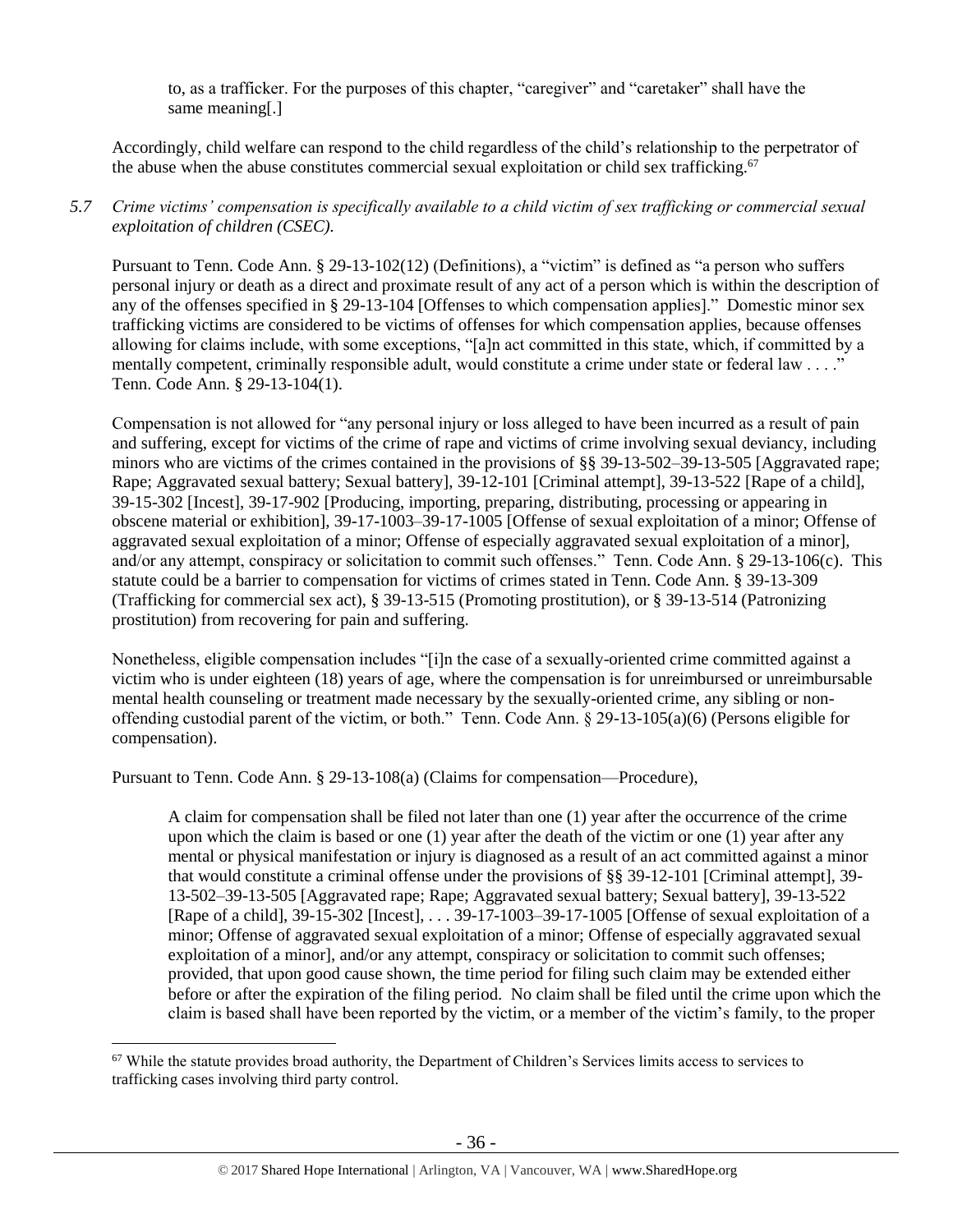authorities; and in no case may an award be made where the law enforcement records show that such report was made more than forty-eight (48) hours after the occurrence of such crime unless, for good cause shown, it is found that the delay was justified. Failure of the victim to report a crime because:

(1) The victim is physically unable;

(2) The victim is a victim of sexual assault; or

(3) The victim is a victim of domestic abuse;

may all constitute good cause.

Lastly, for a victim to receive compensation, it must be proven that the victim "fully cooperated with the police and the district attorney general in the investigation and prosecution of the offender." Tenn. Code Ann. § 29-  $13-103(a)(4)$ .

5.7.1 Recommendation: Amend Tenn. Code Ann. § 29-13-108 (Claims for compensation—Procedure) and § 29-13-105(b) (Persons eligible for compensation) to stipulate an exception to the listed ineligibility criteria for child sex trafficking victims.

#### *5.8 Victim-friendly procedures and protections are provided in the trial process for minors under 18.*

The court may order a child's testimony to be taken by closed circuit television if the judge makes the necessary findings, the child is 13 or younger at the time of the offense, and the child is a victim of any of the enumerated offenses. Tenn. Code Ann. § 24-7-120(a), (e) (Child's testimony—Closed circuit television). Pursuant to Tenn. Code Ann. § 24-7-120(e),

The offenses to which the provisions of this section apply are:

- (1) Aggravated sexual battery, as defined in § 39-13-504;
- (2) Rape of a child, as defined in § 39-13-522;
- (3) Incest, as defined in § 39-15-302;
- (4) Aggravated child abuse, as defined in § 39-15-402;
- (5) Kidnapping, as defined in § 39-13-303;
- (6) Aggravated kidnapping, as defined in § 39-13-304;
- (7) Especially aggravated kidnapping, as defined in § 39-13-305; and

(8) Criminal attempt, as defined in § 39-12-101, to commit any of the offenses enumerated within this section;

(9) Trafficking for commercial sex act as defined in § 39–13–309;

(10) Patronizing prostitution as defined in § 39–13–514.

However, pursuant to Tenn. Code Ann. § 24-7-123(a) (Admission of video recording of interview of child describing sexual conduct), "[A] video recording of an interview of a child by a forensic interviewer containing a statement made by the child under thirteen (13) years of age describing any act of sexual contact performed with or on the child by another is admissible and may be considered for its bearing on any matter to which it is relevant in evidence at the trial of the person for any offense arising from the sexual contact if the requirements of this section are met." One of the requirements is that the child will have to "testif[y], under oath, that the offered video recording is a true and correct recording of the events contained in the video recording and the child is available for cross examination." Tenn. Code Ann. § 24-7-123(b)(1).

Tenn. R. Evid. Rule 412 (Sex offense cases; relevance of victim's sexual behavior) prevents the admission into evidence of reputation or opinion evidence of the victim's sexual behavior, unless certain procedures are followed. Tenn. R. Evid. 412(a), (b). Rule 412 also excludes evidence of specific instances of a victim's sexual behavior unless it relates to certain issues, such as consent or to show a person other than the defendant committed the crime. Tenn. R. Evid. 412 (a), (c). Rule 412, however, does not apply to domestic minor sex trafficking cases. Tenn. R. Evid. Rule 412 only applies at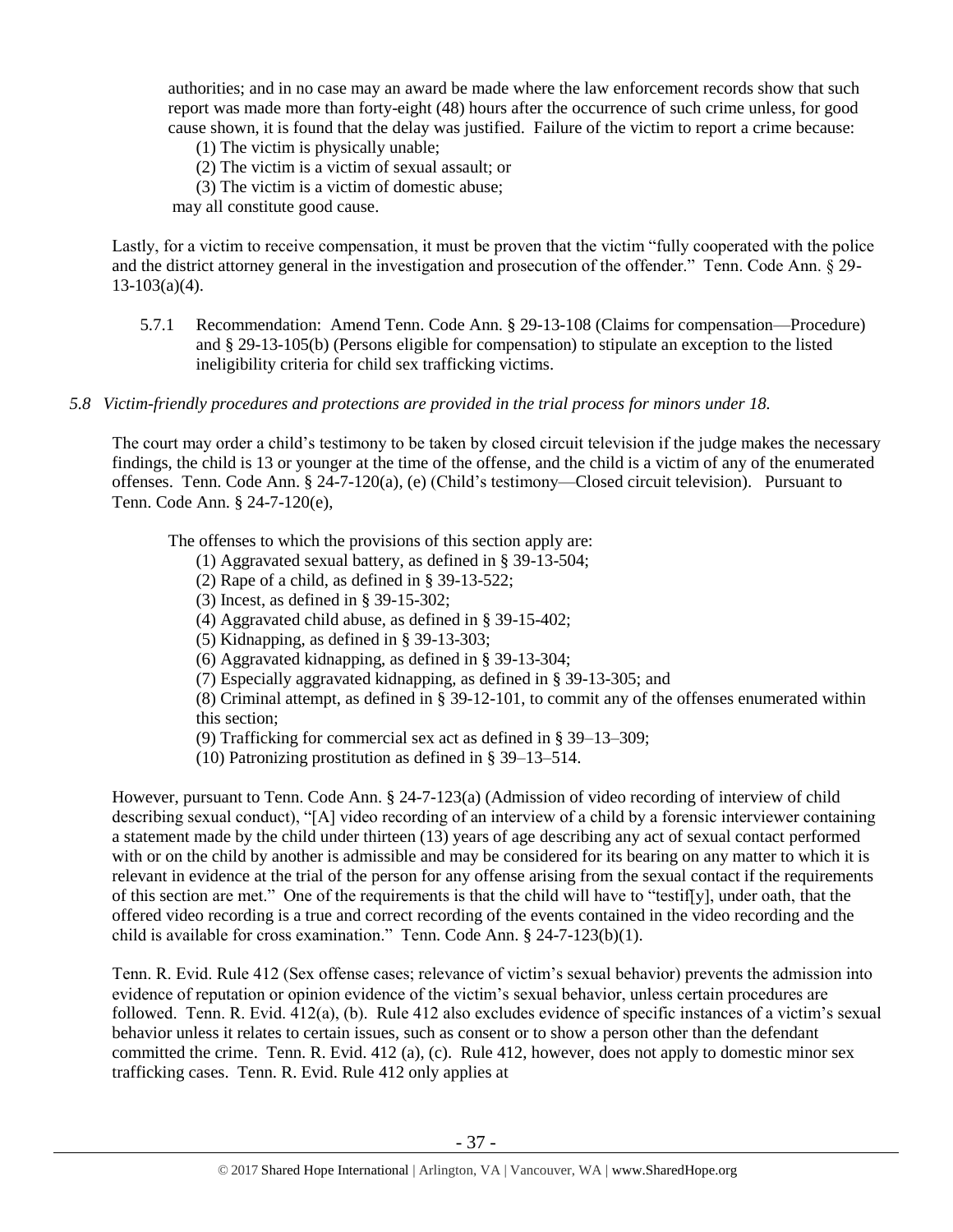a criminal trial, preliminary hearing, deposition, or other proceeding in which a person is accused of an offense under Tenn. Code Ann. §§ 39-13-502 [aggravated rape], 39-13-503 [rape], 39-13-504 [aggravated sexual battery], 39-13-505 [sexual battery], 39-13-507 [spousal sexual offenses]<sup>68</sup>, 39-13-522 [rape of a child], 39-15-302 [incest], 39-13-506 [statutory rape], 39-13-527 [sexual battery by an authority figure], 39-13-528 [solicitation of minors for sexual acts], or the attempt to commit any such offense . . . .

"Child sexual abuse" victims are entitled to a guardian ad litem who will "represent the child in any child sexual abuse civil or juvenile judicial proceeding and in general sessions or criminal court at the discretion of the court." Tenn. Code Ann. § 37-1-610(a) (Guardian ad litem—Parental reimbursement of costs and expenses). Child sex trafficking victims are entitled to this guardian ad litem since the definition of "child sexual abuse" includes "[t]he sexual exploitation of a child, which includes allowing, encouraging, or forcing a child to: (a) Solicit for or engage in prostitution; or (b) Engage in an act prohibited by § 39-17-1003 [Offense of sexual] exploitation of a minor]," and child sex trafficking. Tenn. Code Ann. § 37-1-602(a)(3)(C)(vi), (vii)<sup>69</sup> (Part definitions—Harm to child's health or welfare).

One victim-friendly criminal justice procedure that extends to all victims is the availability of a crime victim advocate. Tenn. Code Ann. § 40-38-115 (Crime victim advocate). Pursuant to Tenn. Code Ann. § 40-38- 115(a), "Any victim of crime may have a crime victim advocate from a crime assistance program or a victimwitness coordinator as provided for in § 8-7-206 present at any defense interviews with the victim . . . . The role of the crime victim advocate or victim-witness coordinator is to provide emotional support to the victim."

*5.9 Child sex trafficking victims may vacate delinquency adjudications and expunge related records for prostitution and other offenses arising from trafficking victimization, without a waiting period.*

Tennessee law does not provide a mechanism for minors to vacate delinquency adjudications related to trafficking victimization, and juvenile records may only be expunged after a waiting period except at the court's discretion.

Pursuant to Tenn. Code Ann. § 37-1-153(f) (Court files and records—inspection limited—exceptions for certain violent offenders—confidentiality),

(1) Notwithstanding the provisions of any law to the contrary, any person who is tried and adjudicated delinquent or unruly by a juvenile court may subsequently petition the juvenile court for expunction of all court files and records. The court may order all or any portion of the requested expunction if, by clear and convincing evidence, the court finds that the petitioner:

(A) (i) Is currently eighteen (18) years of age or older;

(ii) Is at least one (1) year removed from the person's most recent delinquency or unruly adjudication; and

(iii) Has never been convicted of a criminal offense as an adult, has never been convicted of a criminal offense following transfer from juvenile court pursuant to § 37-1-134 [Transfer from juvenile court], and has never been convicted of a sexual offense as defined in § 40-39-202 [Part definitions], whether in juvenile court, following transfer from juvenile court pursuant to § 37-1-134, or as an adult;

(iv) Does not have an adjudication of delinquency for a violent juvenile sexual offense as defined in Section 40-39-202(28).

<sup>68</sup> Tenn. Code. Ann. § 39-13-507 (Spousal sexual offenses) was repealed during the 2005 Tennessee Legislature, 2005 Tenn. Laws ch. 456 (effective June 18, 2005).

<sup>69</sup> *See supra* note [64.](#page-34-0)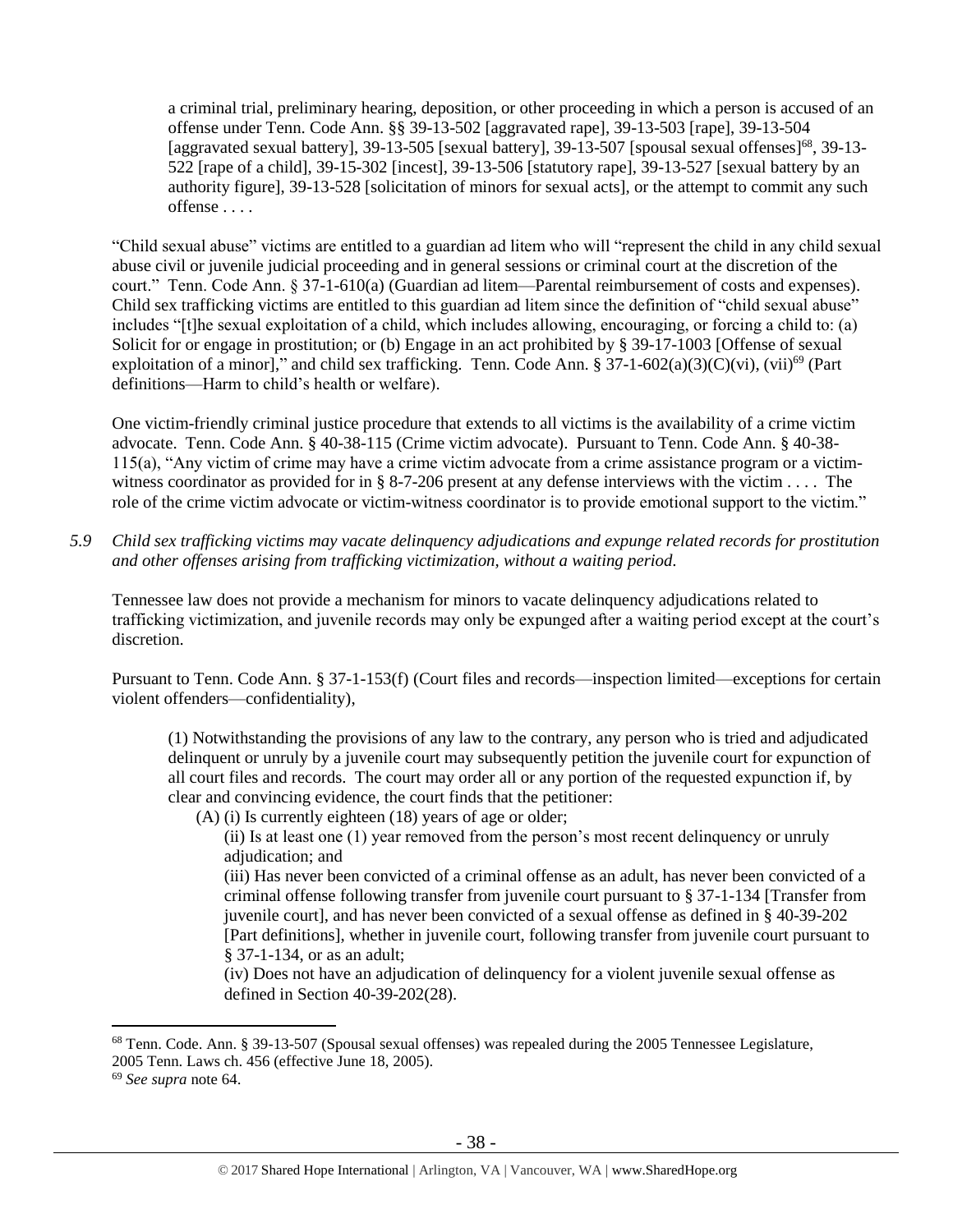(B) Has maintained a consistent and exemplary pattern of responsible, productive and civic-minded conduct for one (1) or more years immediately preceding the filing of the expunction petition; or (C) The juvenile has made such an adjustment of circumstances that the court, in its discretion, believes that expunction serves the best interest of the child and the community.

. . . . (4) Any person whose records are expunged under subdivisions  $(f)(1)$ –(3) shall be restored to the status that the person occupied before arrest, citation, the filing of a juvenile petition, or referral.

Because Tenn. Code Ann. § 37-1-153(f) mandates a minimum 1 year waiting period, child sex trafficking victims may face collateral consequences associated with having juvenile records during that time.

- 5.9.1 Recommendation: Enact a law that allows child sex trafficking victims to vacate delinquency adjudications and expunge related records for prostitution and other offenses arising from trafficking victimization, without a waiting period.
- *5.10 Victim restitution and civil remedies for victims of domestic minor sex trafficking or commercial sexual exploitation of children (CSEC) are authorized by law.*

Restitution is mandatory for victims of human trafficking and CSEC offenses in Tennessee. Tenn. Code Ann. §§ 39-11-118, 40-35-104(c)(2), 40-35-304. Tenn. Code Ann. § 39-11-118 (Restitution to victims of crime) states,

(a) it is a part of the punishment for any offense committed in this state that the person committing the offense may be sentenced by the court to pay restitution to the victim or victims of the offense in accordance with the provisions of  $\S$ § 40-35-104(c)(2) [Sentencing alternatives] and 40-35-304 [Restitution as condition for probation—Petition to modify—Civil judgment for non-payment– Procedure].

(b) In addition to the punishment authorized by the specific statute prohibiting the conduct, it is a part of the punishment for the offenses named in this subsection that the defendant be sentenced by the court to pay restitution to the victim or victims of §§ 39-13-309 [Trafficking for commercial sex act], 39-13- 514 [Patronizing prostitution], 39-17-1005(a) [Especially aggravated sexual exploitation], 39-13-528(a) [Solicitation of person under 18 years of age], and 39-13-529(a) [Solicitation of minor to observe sexual conduct] in accordance with the provisions of  $\S$ § 40-35-104(c)(2) [Alternative sentences] and 40-35-304 [Restitution; amount; definition; waiver; procedure].

Additionally, when a victim "not an accomplice of the defendant . . . suffers a specific physical, mental, or pecuniary injury as a direct result of a crime," the victim may bring a civil action for compensation. Tenn. Code Ann. § 29-13-402(4)(A (Part definitions). Pursuant to Tenn. Code Ann. § 29-13-403(a)(1) (Defendant's income—Collection—Deposit), "The attorney general and reporter shall collect all income, from whatever source derived, which is owing to the defendant, or representative or assignee of the defendant, after the date of the crime." Then, this money is to be placed in an interest-bearing account payable to crime victims. Tenn. Code Ann. § 29-13-403(b). However, a crime victim may only receive money from this account if the victim "brings a civil action in a court of competent jurisdiction for money damages against the defendant within three (3) years from the date of the crime, subject to § 29-13-404 [Limitations period]." Tenn. Code Ann. § 29-13- 403(b).

Buyers, facilitators, and traffickers may be liable to pay damages under a civil cause of action for trafficking victims. Tenn. Code Ann.§ 39-13-314 (Offense of human trafficking) states:

(a) (1) 'Human trafficking offense' means the commission of any act that constitutes the criminal offense of: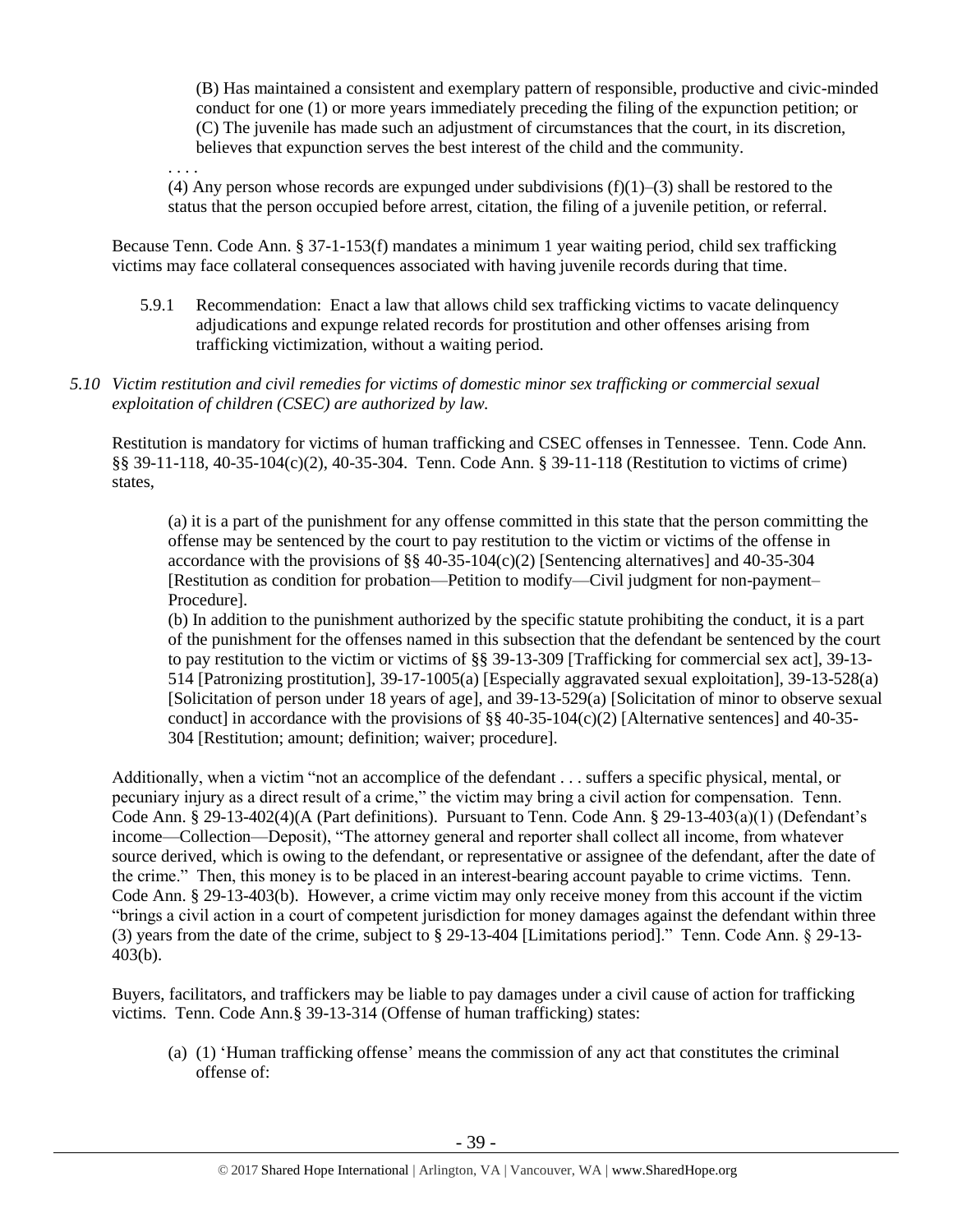- (A) Involuntary labor servitude, under § 39-13-307;
- (B) Trafficking persons for forced labor or services, under § 39-13-308;
- (C) Trafficking a person for sexual servitude, under § 39-13-309; or
- (D) Promoting the prostitution of a minor, under § 39-13-512.
- (b) (1) A trafficked person may bring a civil action for actual damages, compensatory damages, punitive damages, injunctive relief, any combination of those or any other appropriate relief. (2) A prevailing plaintiff is entitled to an award of attorney's fees and costs.

Pursuant to Tenn. Code Ann.§ 39-13-314 subsection (c) provides,

Restitution under this section shall include items covered by the criminal injuries compensation fund under § 40-24-107 and any of the following, if not already covered by the court's restitution order:

- (1) Costs of medical and psychological treatment, including physical and occupational therapy and rehabilitation, at the court's discretion;
- (2) Costs of necessary transportation, temporary housing, and child care, at the court's discretion;
- (3) Attorney's fees and other court-related costs such as victim advocate fees;
- (4) The greater of:

(A) The value of the victim's labor as guaranteed under the minimum wage and overtime provisions of the Fair Labor Standards Act (FLSA) or state equivalent; or

(B) The gross income or value to the defendant of the victim's labor or services or of any commercial sex acts engaged in by the victim while in the human trafficking situation;

(5) Return of property, cost of damage to property, or full value of property if destroyed or damaged beyond repair;

(6) Compensation for emotional distress, pain, and suffering;

(7) (A) Expenses incurred by a victim and any household members or other family members in relocating away from the defendant or the defendant's associates, including, but not limited to, deposits for utilities and telephone service, deposits for rental housing, temporary lodging and food expenses, clothing, and personal items;

(B) Expenses incurred pursuant to subdivision (c) (7)(A) shall be verified by law enforcement to be necessary for the personal safety of the victim or household or family members, or by a mental health treatment provider to be necessary for the emotional well-being of the victim;

- (8) Repatriation of the victim to their home country, if applicable; and
- (9) Any and all other losses suffered by the victim as a result of human trafficking offenses.

Pursuant to Tenn. Code Ann. § 40-24-107(e) (Criminal injuries compensation fund—Country criminal injuries compensation reserve), "A person named in this section may not receive any funds from restitution if such person engaged in violations of a human trafficking offense."

#### *5.11 Statutes of limitations for civil and criminal actions for child sex trafficking or commercial sexual exploitation of children (CSEC) offenses are eliminated or lengthened to allow prosecutors and victims a realistic opportunity to pursue criminal action and legal remedies.*

The criminal statute of limitations for the commission of certain sexual offenses against a child is extended but it is not eliminated for any trafficking or CSEC offenses. Pursuant to Tenn. Code Ann. § 40-2-101 (Felonies),

. . . .

(h) A person may be prosecuted, tried and punished for any offense committed against a child on or after June 20, 2006, that constitutes a criminal offense under the provisions of §§ 39-13-502–39-13-505 [Aggravated rape; Rape; Aggravated sexual battery; Sexual battery], § 39-13-522 [Rape of a child], § 39-13-527 [Sexual battery by authority figure] or § 39-15-302 [Incest], no later than twenty-five (25) years from the date the child becomes eighteen (18) years of age.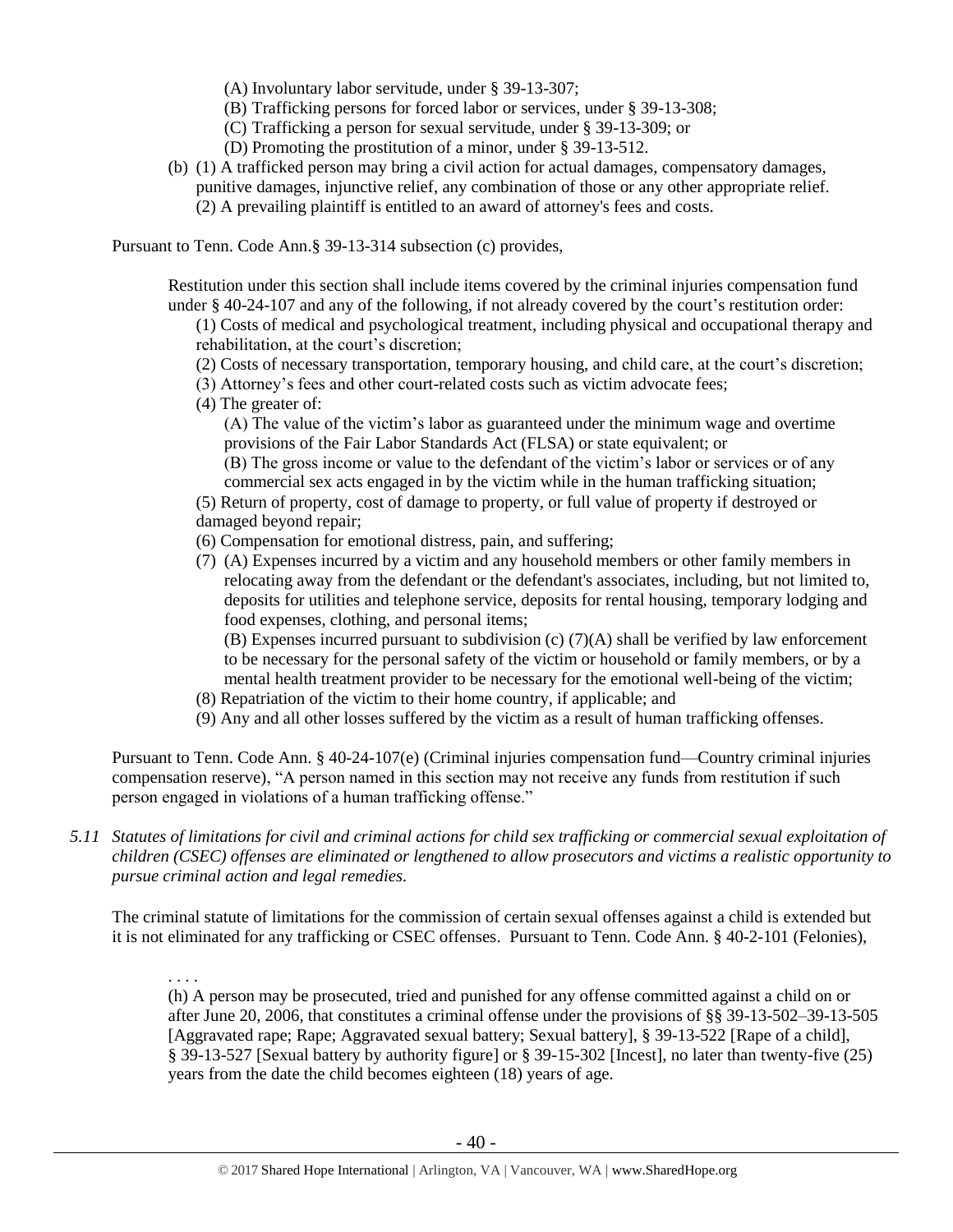(i) A person may be prosecuted, tried and punished for any offense committed against a child on or after July 1, 2007, that constitutes a criminal offense under the provisions of § 39-13-531 [Aggravated rape of a child] or § 39-13-532 [Statutory rape by an authority figure], no later than twenty-five (25) years from the date the child becomes eighteen (18) years of age.

. . . .

(k) (1) A person may be prosecuted, tried and punished for any offense committed against a child on or after July 1, 2013, that constitutes a criminal offense under § 39-13-309 [Trafficking for commercial sex act] or [§ 39-13-529](https://a.next.westlaw.com/Link/Document/FullText?findType=L&pubNum=1000039&cite=TNSTS39-13-529&originatingDoc=NB303EA80FD9C11E2B5E0FF4CCFAB5723&refType=LQ&originationContext=document&transitionType=DocumentItem&contextData=(sc.UserEnteredCitation)) [Offense of soliciting sexual exploitation of a minor— Exploitation of a minor by electronic means], no later than fifteen (15) years from the date the child becomes eighteen (18) years of age.

(2) A person may be prosecuted, tried, and punished for any offense committed against a child on or after July 1, 2013, that constitutes a criminal offense under § 39-13-514 [Patronizing prostitution—unacceptable defenses] no later than ten (10) years from the date the child becomes eighteen (18) years of age.

(3) (A) A person may be prosecuted, tried, and punished for any offense committed against a child on or after July 1, 2013 but prior to July 1, 2015, that constitutes a criminal offense under§ 39- 13-515 [Promoting prostitution—Unacceptable defenses] no later than ten (10) years from the date the child becomes eighteen (18) years of age.

(B) A person may be prosecuted, tried, and punished for any offense committed against a child on or after July 1, 2015, that constitutes a criminal offense under § 39-13-515 [Promoting prostitution—Unacceptable defenses] no later than twenty-five (25) years from the date the child becomes eighteen (18) years of age.

. . . . (m) A person may be prosecuted, tried, and punished for any offense committed against a child on or after July 1, 2016, that constitutes the offense of aggravated statutory rape under § 39-13-506(c), no later than fifteen (15) years from the date the child becomes eighteen (18) years of age. (n) Notwithstanding subsection (b), prosecutions for any offense committed on or after July 1, 2016, that constitutes the offense of aggravated child abuse, or aggravated child neglect or endangerment, under § 39-15-402, shall commence by the later of:

(1) Ten (10) years after the child reaches eighteen (18) years of age; or

(2) The time within which prosecution must be commenced pursuant to subsection (b).

For civil actions under Tenn. Code Ann. § 29-13-403 (Defendant's income—Collection—Deposit), a three-year statute of limitation exists, but it is tolled until "[a]n escrow account has been established for the benefit of the defendant's victims." Tenn. Code Ann. § 29-13-404(2). Additionally, the right to bring a civil action by an individual under 18 is tolled until the minor reaches 18. Tenn. Code Ann. § 28-1-106(a) (Persons under disability on accrual of right). Then, pursuant to Tenn. Code Ann. § 28-1-106(a), the individual may bring the action "after legal rights are restored [of minority], within the time of limitation for the particular cause of action, unless it exceeds three (3) years, and in that case within three (3) years from the restoration of legal rights." The statute of limitations for civil causes of action commenced under Tenn. Code Ann.§ 39-13-314 (Offense of human trafficking) is not specifically extended beyond the general statute of limitations provided under Tenn. Code Ann. § 28-1-106 (Accrual of right).

5.11.1 Recommendation: Eliminate the statute of limitations for commencing prosecutions of sex trafficking and CSEC offenses and eliminate or lengthen the statute of limitations for commencing civil claims under Tenn. Code Ann.§ 39-13-314 (Offense of human trafficking).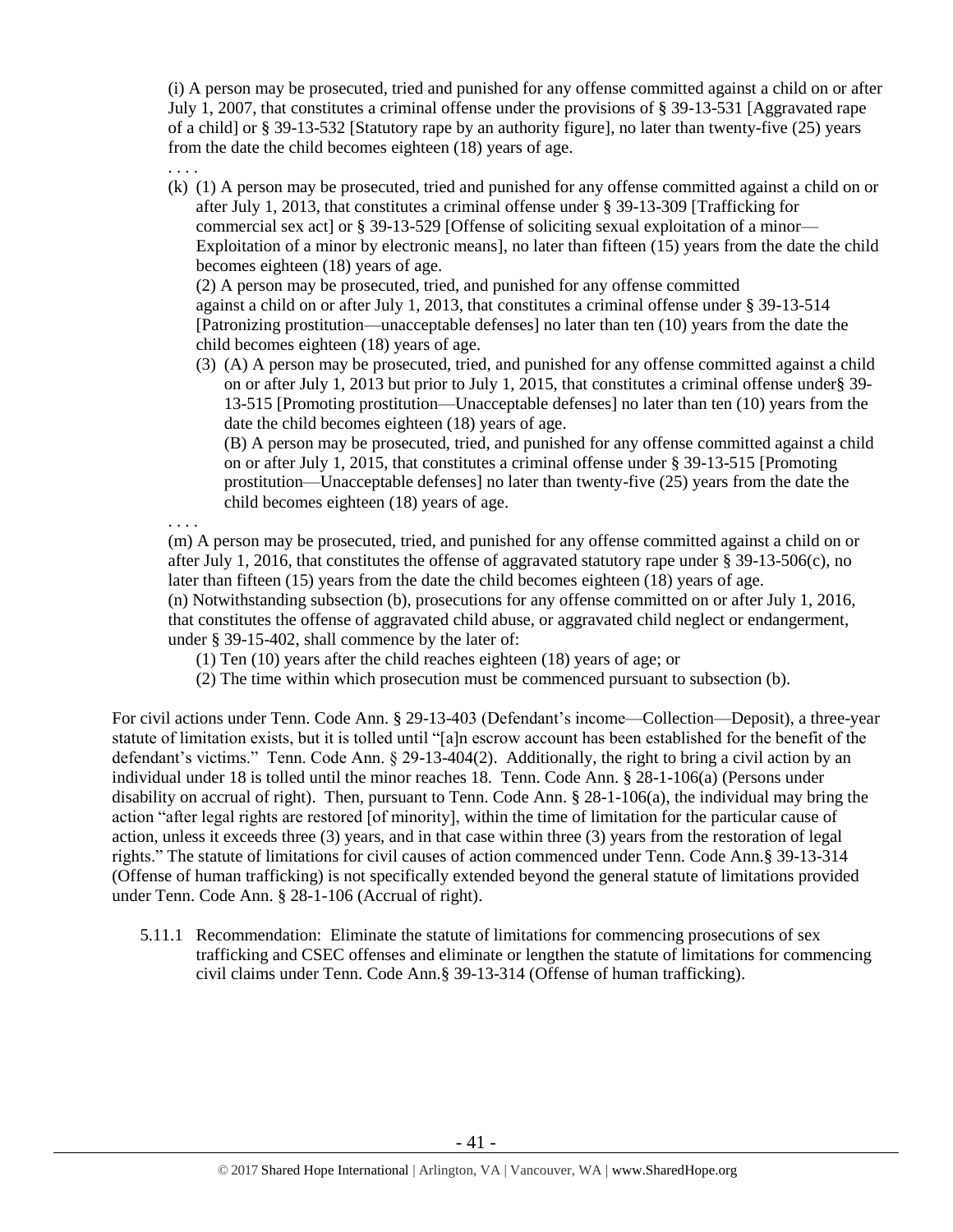#### **FRAMEWORK ISSUE 6: CRIMINAL JUSTICE TOOLS FOR INVESTIGATION AND PROSECUTIONS**

#### *Legal Components:*

- *6.1 Training on human trafficking and domestic minor sex trafficking for law enforcement is statutorily mandated or authorized.*
- *6.2 Single party consent to audiotaping is permitted in law enforcement investigations.*
- *6.3 Wiretapping is an available tool to investigate domestic minor sex trafficking and commercial sexual exploitation of children (CSEC).*
- *6.4 Using a law enforcement decoy posing as a minor to investigate buying or selling of commercial sex acts is not a defense to soliciting, purchasing, or selling sex with a minor.*

*\_\_\_\_\_\_\_\_\_\_\_\_\_\_\_\_\_\_\_\_\_\_\_\_\_\_\_\_\_\_\_\_\_\_\_\_\_\_\_\_\_\_\_\_\_\_\_\_\_\_\_\_\_\_\_\_\_\_\_\_\_\_\_\_\_\_\_\_\_\_\_\_\_\_\_\_\_\_\_\_\_\_\_\_\_\_\_\_\_\_\_\_\_\_*

- *6.5 Using the Internet to investigate buyers and traffickers is a permissible investigative technique.*
- *6.6 State law requires reporting of missing children and recovered missing children.*

## *Legal Analysis:*

 $\overline{a}$ 

*6.1 Training on human trafficking and domestic minor sex trafficking for law enforcement is statutorily mandated or authorized.*

Tennessee mandates training for law enforcement on human trafficking under Tenn. Code Ann. § 38-6-114 (Course of instruction concerning human trafficking).<sup>70</sup> Pursuant to Tenn. Code Ann. § 38-6-114(c)(1), "a law enforcement officer who is assigned field or investigative duties shall complete a minimum of two (2) hours of training in a course or courses of instruction pertaining to the handling of human trafficking complaints . . . ." Tenn. Code Ann. § 38-6-114(c)(2) further requires that an officer "complete the training hours required by subdivision (c)(1) by July 1, 2017, or within six months from the officer's date of employment as a full-time law enforcement officer, whichever is later."

Tenn. Code Ann. § 38-6-114(b) sets out the topics to be covered in the human trafficking training courses,

- (1) The course or courses of instruction and the guidelines shall emphasize:
	- (A) The dynamics and manifestations of human trafficking;
	- (B) Identifying and communicating with victims;

(C) Providing documentation that satisfies the peace officers standards and training (POST) commission requirements;

- (D) Collaboration with federal law enforcement officials;
- (E) Appropriate investigative techniques for the particular victim or victim type;
- (F) The availability of civil and immigration remedies and community resources; and
- (G) Protection of the victim.
- (2) Where appropriate, the trainers shall include presentations by human trafficking experts with experience in the delivery of direct services to victims of human trafficking.

In addition to the training mandated for law enforcement officers in Tenn. Code Ann. § 38-6-101(c)(1) (Bureau created—Director—Divisions of bureau). Pursuant to Tenn. Code Ann.  $\S 38-6-101(e)(1)$ , the Tennessee bureau of investigation will also "develop and deliver a course of instruction designed for various agencies and

<sup>&</sup>lt;sup>70</sup> Tenn. Code Ann § 38-6-114(a) states that "[t]he Tennessee bureau of investigation shall, by January 1, 2016: (1) Implement a course or courses of instruction . . . for the training of law enforcement officers and other government officials who are directly involved with human trafficking, including the investigation of and the intake of human trafficking complaints; and (2) Develop recommended best practice uniform protocols and procedures for law enforcement response to human trafficking."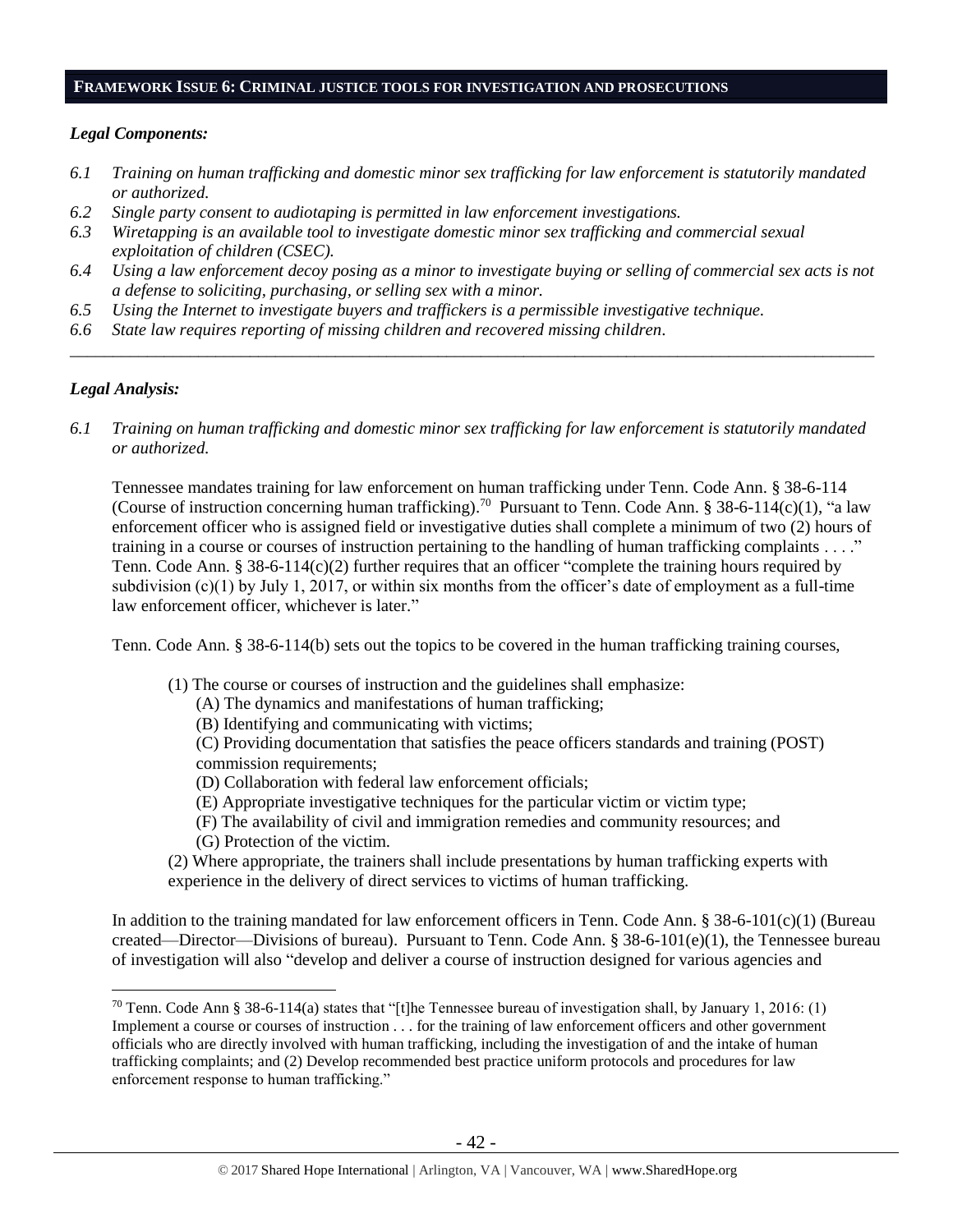departments likely to come into contact with human trafficking and human trafficking victims during the course of delivering services." 71

Tennessee also requires training on child sexual abuse pursuant to Tenn. Code Ann.  $\S 37$ -1-603(b)(4)(A)(ii) (Comprehensive state plan), which states that "[t]he course of training leading to the basic certificate issued by the Tennessee peace officer standards and training commission shall include adequate instruction in the procedures described in subdivision  $(b)(4)(A)^{72}$  and shall be included as a part of the in-service training requirement to be eligible for the salary supplement authorized in § 38-8-111 [In-service Training—Cash supplements]." Tenn. Code Ann. § 37-1-602(3)(C)(vi), (vii)<sup>73</sup> (Part definitions—Harm to child's health or welfare), defines "child sexual abuse" as including "[t]he sexual exploitation of a child, which includes allowing, encouraging, or forcing a child to: (a) Solicit for or engage in prostitution; or (b) Engage in an act prohibited by § 39-17-1003 [Offense of sexual exploitation of a minor]," and child sex trafficking. Therefore, it is possible that the childhood sexual abuse training required by Tenn. Code Ann. § 37-1-603(b)(4)(A)(ii) could include training on child sex trafficking.

Additionally, some proceeds obtained from asset forfeiture related to human trafficking will be allotted for training on human trafficking. Tenn. Code Ann. § 39-13-312(c) (Manner in which proceeds from forfeitures are distributed and used). Specifically, after using the proceeds to pay for the cost of the proceedings, 20% of the proceeds from forfeiture will be awarded "to the law enforcement agency conducting the investigation that resulted in the forfeiture for use in training and equipment for the enforcement of human trafficking laws." Tenn. Code Ann. § 39-13-312(c)(1).

*6.2 Single party consent to audiotaping is permitted in law enforcement investigations.*

Tennessee allows for single-party consent to audio-taping. Pursuant to Tenn. Code Ann. § 39-13-601(b)(5) (Wiretapping and electronic surveillance—Prohibited acts—Exceptions), which regulates the interception of "wire, oral, or electronic communication,"

Departments, agencies, or associations included in this course of instruction are: (A) Council of juvenile and family court judges, including juvenile court administrators, juvenile court youth service officers, and juvenile court probation officers; (B) Department of children's services; (C) Department of education; (D) Department of health; (E) Department of human services; (F) Department of mental health and substance abuse services; (G) Department of safety; (H) Department of labor and workforce development; (I) District attorneys general conference; (J) District public defenders conference; (K) Office of the attorney general and reporter; (L) Tennessee association of chiefs of police; (M) Tennessee economic council on women; (N) Tennessee sheriffs' association; (O) Tennessee judicial conference; (P) Tennessee general sessions judges conference; and (Q) Clerks of court conference.

<sup>72</sup> Tenn. Code Ann. § 37-1-603(b)(4)(A) states in part,

The Jerry F. Agee Tennessee Law Enforcement Academy, the Tennessee peace officer standards and training commission, and the department of children's services shall work together in developing ways to inform and instruct appropriate local law enforcement personnel in the detection of child sexual abuse and in the proper action that should be taken in a suspected case of child sexual abuse: (i) Guidelines shall be prepared establishing a standard procedure that may be followed by police agencies in the investigation of cases involving sexual abuse of children, including police response to, and treatment of, victims of such crimes . . . .

<sup>73</sup> *See supra* note [64.](#page-34-0)

<sup>&</sup>lt;sup>71</sup> Pursuant to Tenn. Code Ann. § 38-6-114(e)(1),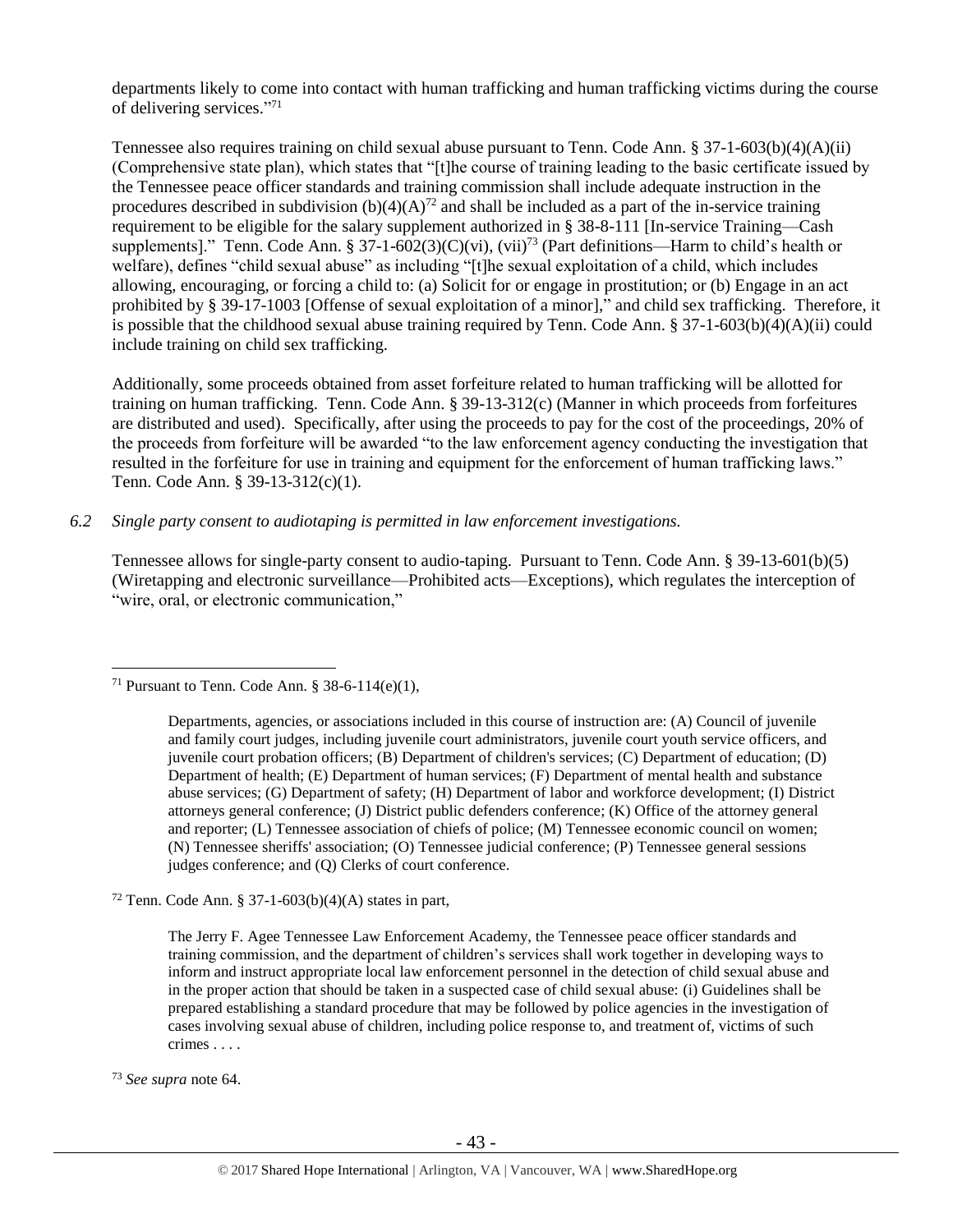It is lawful under §§ 39-13-601–39-13-603 [Wiretapping and electronic surveillance—Prohibited acts— Exceptions, Penalty for violations, Civil actions—Injunctive relief—Damages—Defenses—Limitation of actions] and title 40, chapter 6, part 3 [Wiretapping and electronic surveillance] for a person not acting under color of law to intercept a wire, oral, or electronic communication, where the person is a party to the communication or where one of the parties to the communication has given prior consent to the interception, unless the communication is intercepted for the purpose of committing any criminal or tortious act in violation of the constitution or laws of the state of Tennessee.

Similarly, pursuant to Tenn. Code Ann. § 39-13-604(b)(1) (Interception of cellular or cordless telephone transmissions), single party consent for audio recording is allowed. The statute states that "[a] person commits an offense who, without the consent of at least one (1) party to a communication transmitted between two (2) cellular radio telephones, a cellular radio telephone and a landline telephone, or a cordless telephone and a cellular radio telephone."

## *6.3 Wiretapping is an available tool to investigate domestic minor sex trafficking and commercial sexual exploitation of children (CSEC).*

Wiretapping is permitted in sex trafficking investigations. Under Tenn. Code Ann. § 40-6-305(5) (Interception of communications for evidence of certain crimes),

A district attorney general may apply to a judge of competent jurisdiction for, and the judge may grant, in conformity with § 40-6-304 [Order for electronic surveillance—Application—Required findings— Expiration order—Recordings—Evidence—Motions to suppress], an order authorizing the interception of wire, oral, or electronic communications by investigative or law enforcement officers having responsibility for the investigation of the offense as to which the application is made when interception may provide evidence of . . . . The commission of trafficking a person for a commercial sex act, as defined in Tenn. Code Ann. § 39-13-309 [Trafficking for commercial sex act].

- 6.3.1 Recommendation: Amend Tenn. Code Ann. § 40-6-305(5) (Interception of communications for evidence of certain crimes) to include Tennessee's CSEC laws.
- *6.4 Using a law enforcement decoy posing as a minor to investigate buying or selling of commercial sex acts is not a defense to soliciting, purchasing, or selling sex with a minor.*

Tennessee's sex trafficking statute expressly prohibits a defense to prosecution based on the use of a law enforcement decoy posing as a minor. Pursuant to Tenn. Code Ann. § 39-13-309(d)(1) (Trafficking for commercial sex act), "It is not a defense to a violation of this section that . . . the intended victim of the offense is a law enforcement officer."

Several of Tennessee's CSEC statutes also prohibit the defense. Pursuant to Tenn. Code Ann. § 39-13- 515(d)(1) (Promoting prostitution) and § 39-13-514(d)(1) (Patronizing prostitution), "It is not a defense to a violation of this section that . . . [t]he subject of the offense is a law enforcement officer." Additionally, Tenn. Code Ann. § 39-13-528(a) (Offense of solicitation of a minor) states,

It is an offense for a person eighteen (18) years of age or older, by means of oral, written or electronic communication, electronic mail or Internet services, directly or through another, to intentionally command, request, hire, persuade, invite or attempt to induce a person whom the person making the solicitation knows, or should know, is less than eighteen (18) years of age, or solicits a law enforcement officer posing as a minor, and whom the person making the solicitation reasonably believes to be less than eighteen (18) years of age, to engage in conduct that, if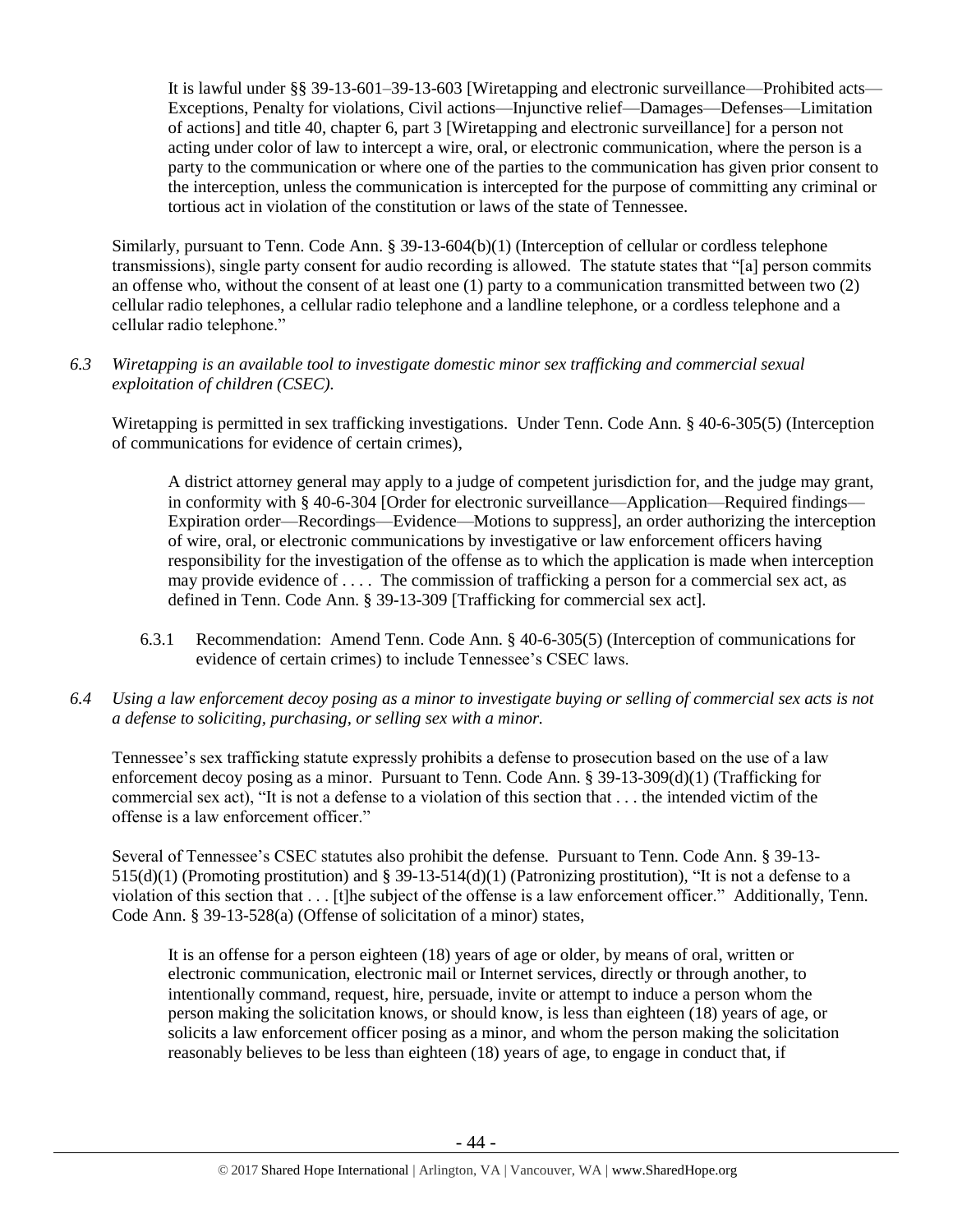completed, would constitute a violation by the soliciting adult of one (1) or more of the following offenses:

- (1) Rape of a child, pursuant to § 39-13-522;
- (2) Aggravated rape, pursuant to § 39-13-502;
- (3) Rape, pursuant to § 39-13-503;
- (4) Aggravated sexual battery, pursuant to § 39-13-504;
- (5) Sexual battery by an authority figure, pursuant to § 39-13-527;
- (6) Sexual battery, pursuant to § 39-13-505;
- (7) Statutory rape, pursuant to § 39-13-506;
- (8) Especially aggravated sexual exploitation of a minor, pursuant to § 39-17-1005; or
- (9) Sexual activity involving a minor, pursuant to § 39-13-529.
- (10) Trafficking for commercial sex acts, pursuant to § 39-13-309;
- (11) Patronizing prostitution, pursuant to § 39-13-514;
- (12) Promoting prostitution, pursuant to § 39-13-515;
- (13) Aggravated sexual exploitation of a minor, pursuant to § 39-17-1004.

Subsection (b) explains that "[i]t is no defense that the solicitation was unsuccessful, that the conduct solicited was not engaged in, or that the law enforcement officer could not engage in the solicited offense." Subsection (d) expands the reach of this statute by providing,

A person is subject to prosecution in this state under this section for any conduct that originates in this state, or for any conduct that originates by a person located outside this state, where the person solicited the conduct of a minor located in this state, or solicited a law enforcement officer posing as a minor located within this state.

## *6.5 Using the Internet or electronic communications to investigate buyers and traffickers is a permissible investigative technique.*

As discussed above in 6.4, pursuant to Tenn. Code Ann. § 39-13-528(a) (Offense of solicitation of a minor), law enforcement may investigate certain cases of CSEC through the Internet or other electronic communication. Tenn. Code Ann. § 39-13-528(a) states,

It is an offense for a person eighteen (18) years of age or older by means of . . . electronic communication . . . [to] solicit[] a law enforcement officer posing as a minor, and whom the person making the solicitation reasonably believes to be less than eighteen (18) years of age, to engage in conduct that if completed would constitute a violation by the soliciting adult of one of the following offenses:

- (1) Rape of a child, pursuant to § 39-13-522;
- (2) Aggravated rape, pursuant to § 39-13-502;
- (3) Rape, pursuant to § 39-13-503;
- (4) Aggravated sexual battery, pursuant to § 39-13-504;
- (5) Sexual battery by an authority figure, pursuant to § 39-13-527;
- (6) Sexual battery, pursuant to § 39-13-505;
- (7) Statutory rape, pursuant to § 39-13-506;
- (8) Especially aggravated sexual exploitation of a minor, pursuant to § 39-17-1005; or
- (9) Sexual activity involving a minor, pursuant to § 39-13-529.
- (10) Trafficking for commercial sex acts, pursuant to § 39-13-309;
- (11) Patronizing prostitution, pursuant to § 39-13-514;
- (12) Promoting prostitution, pursuant to § 39-13-515;
- (13) Aggravated sexual exploitation of a minor, pursuant to § 39-17-1004.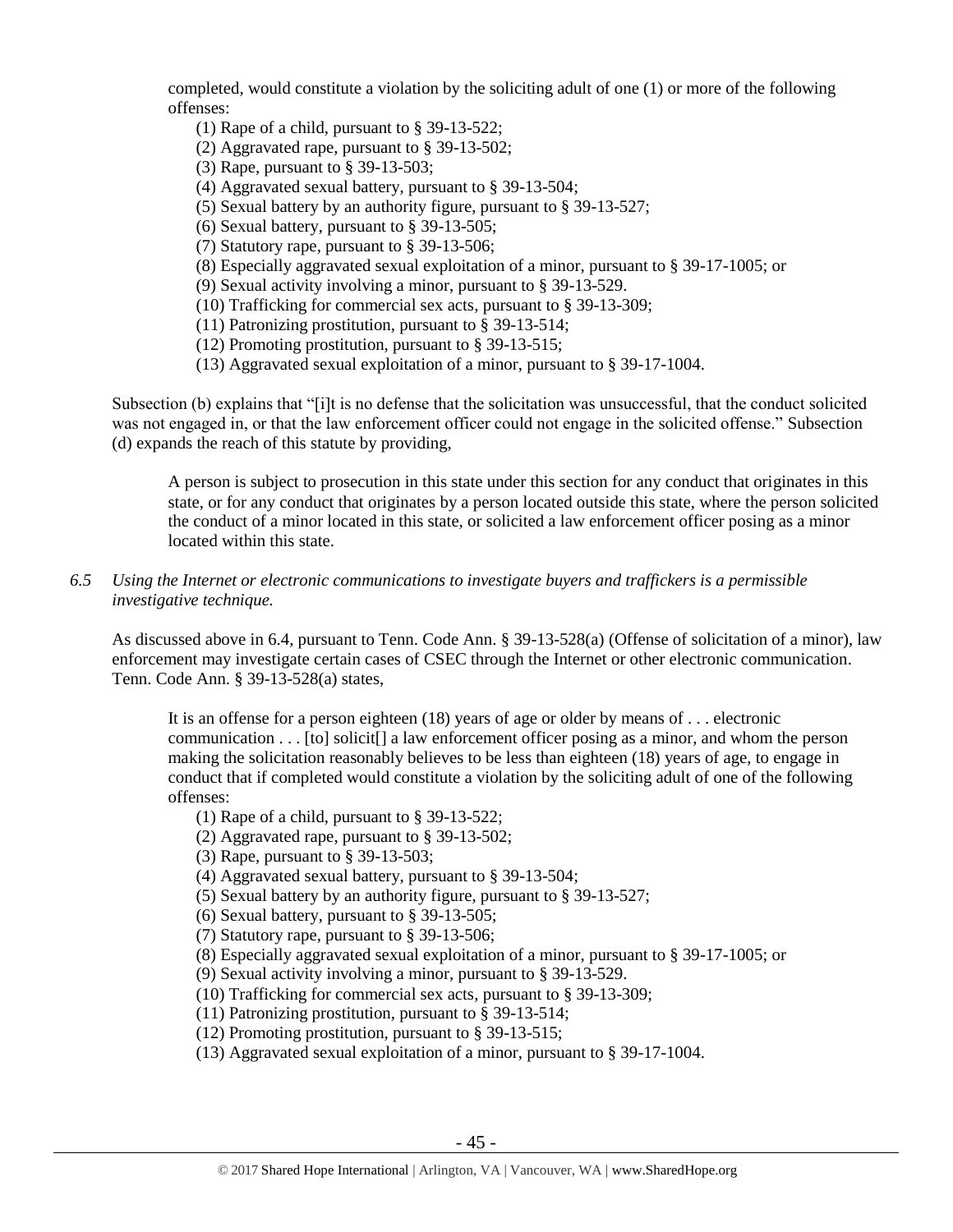Subsection (b) provides, "It is no defense that the solicitation was unsuccessful, that the conduct solicited was not engaged in, or that the law enforcement officer could not engage in the solicited offense."

## *6.6 State law requires reporting of missing children and recovered missing children.*

Law enforcement agencies are required to report missing children.<sup>74</sup> Pursuant to Tenn. Code Ann. § 37-10-203 (Formal missing child report—Reports to law enforcement agencies),

Every law enforcement officer receiving information from a parent or any source that it deems creditable shall prepare a formal missing child report. A law enforcement agency reporting a missing child is further required to enter or cause to be entered the report of the missing child into the National Crime Information Center (NCIC) within two (2) hours of the receipt of the initial missing child report.

Additionally, upon taking a report of a missing child, a law enforcement agency must submit the report to a juvenile court for review. Tenn. Code Ann. § 37-10-204 (Reports to juvenile court judge—Missing child order). If the judge determines that the child classifies as a "missing child," then "a 'missing child' order shall be issued and delivered to any lawful officer or the Tennessee bureau of investigation authorizing the bureau or any officer holding the order, a true copy thereof or possessing knowledge of the existence thereof, to investigate the circumstances relating to the missing child in compliance with existing constitutional, statutory and case law and upon identification or location of the missing child to take custody of the child, using legal process when necessary, for immediate delivery to a judge of any juvenile or other court of record for appropriate orders and disposition pursuant to law." Tenn. Code Ann.  $\S 37-10-204(c)(1)$ . If the court finds that the child is not a "missing child" then "the missing child report should be cancelled by the bureau, which shall give notice of the cancellation to all appropriate law enforcement agencies." Tenn. Code Ann. § 37-10-  $204(c)(2)$ . "Missing child" is defined as "a child who is believed to have been removed by force, persuasion, trick, enticement, false pretense, has voluntarily left the custody of such child's parent without permission or is absent for unexplained or unknown reasons." Tenn. Code Ann. § 37-10-201(b)(2) (Part definitions).

Pursuant to Tenn. Code Ann. § 37-10-205 (Forms—file of missing children—monthly reports of missing children—dissemination of information),

The Tennessee Bureau of Investigation ("TBI") shall specify a uniform form for the missing child report and data, so that the same may be transmitted by computer or mail. TBI shall also establish, maintain and manage a file of 'missing children' and collect any available relevant data concerning the missing child and disseminate the same by computer, mail or any other reliable communication device to any law enforcement agency. The bureau shall publish a monthly report of all missing children and recovery of children and distribute the same to all full-time law enforcement agencies in the state, the general assembly, and executive branches of government, to the news media, and to every director of schools in the state, who shall then distribute the report to the principal of every school within such director's school system . . . .

Information on recovered missing children could appear in the missing children registry. Pursuant to Tenn. Code Ann. § 38-6-117(a) (Missing children registry) "The Tennessee Bureau of Investigation is authorized to create within the bureau a missing children registry. The registry shall contain pertinent information about, a picture of, and the current status of certain children in this state who have been reported missing." Upon recovery of a child, the Tennessee Bureau of Investigation "shall update the missing children's web page to reflect that a missing child has been recovered." Tenn. Code Ann. § 38-6-117(e).

 $74$  For the purposes of these statutes, "child" is defined as "any person under twenty-one (21) years of age." Tenn. Code Ann. § 37-10-201(b)(1).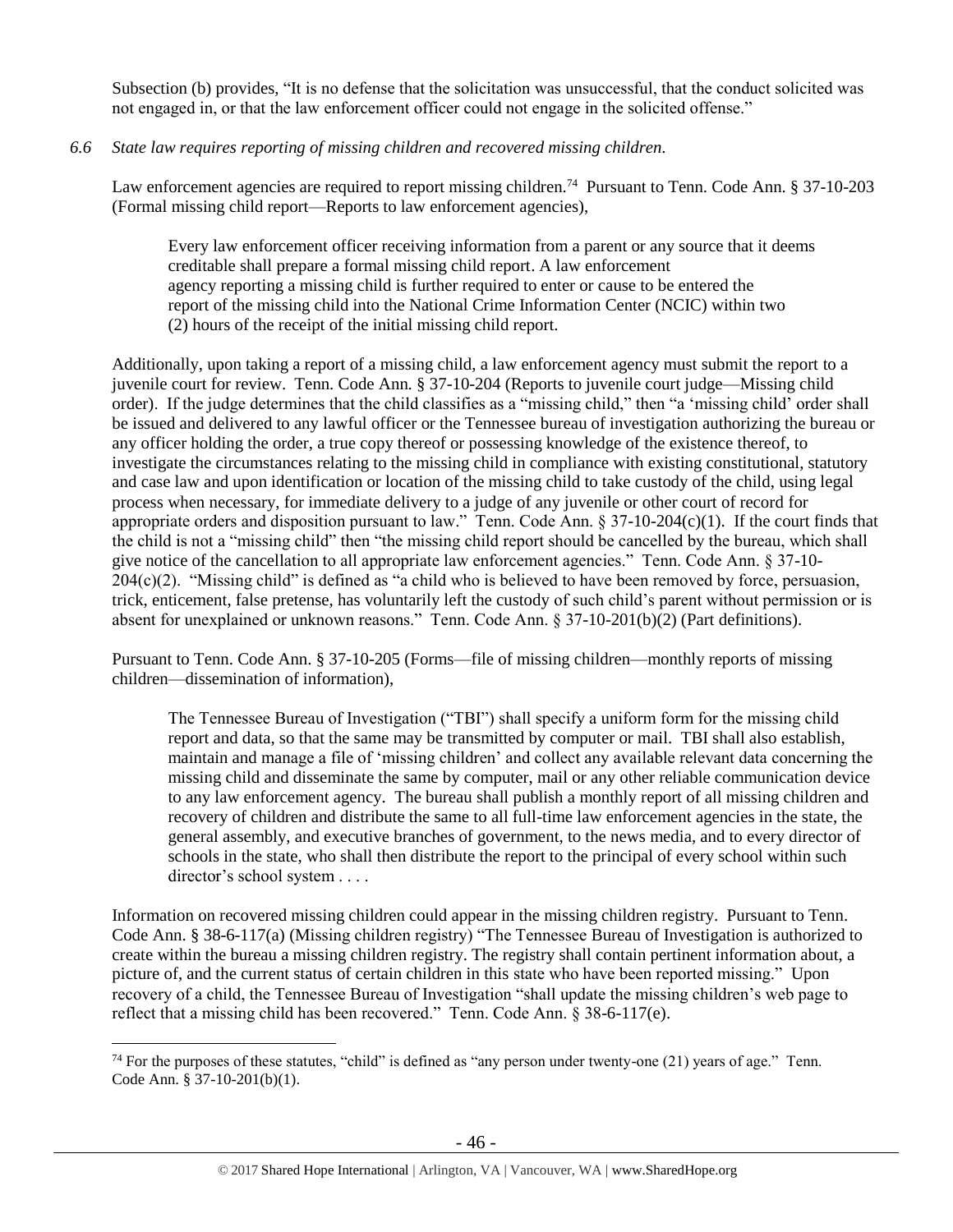Additionally, pursuant to Tenn. Code Ann. § 37-1-403(c)(3)(A) (Reporting of brutality, abuse, neglect or child sexual abuse—Notification to parents of abuse on school grounds or under supervision—confidentiality of records), "if the department<sup>75</sup> receives information containing references to alleged human trafficking or child pornography which does or does not result in an investigation by the department, the department shall notify the appropriate law enforcement agency immediately upon receipt of such information."

<sup>75</sup> Pursuant to Tenn. Code Ann. § 37-1-401(2) (Part definitions) "department" is defined as "the department of children's services."